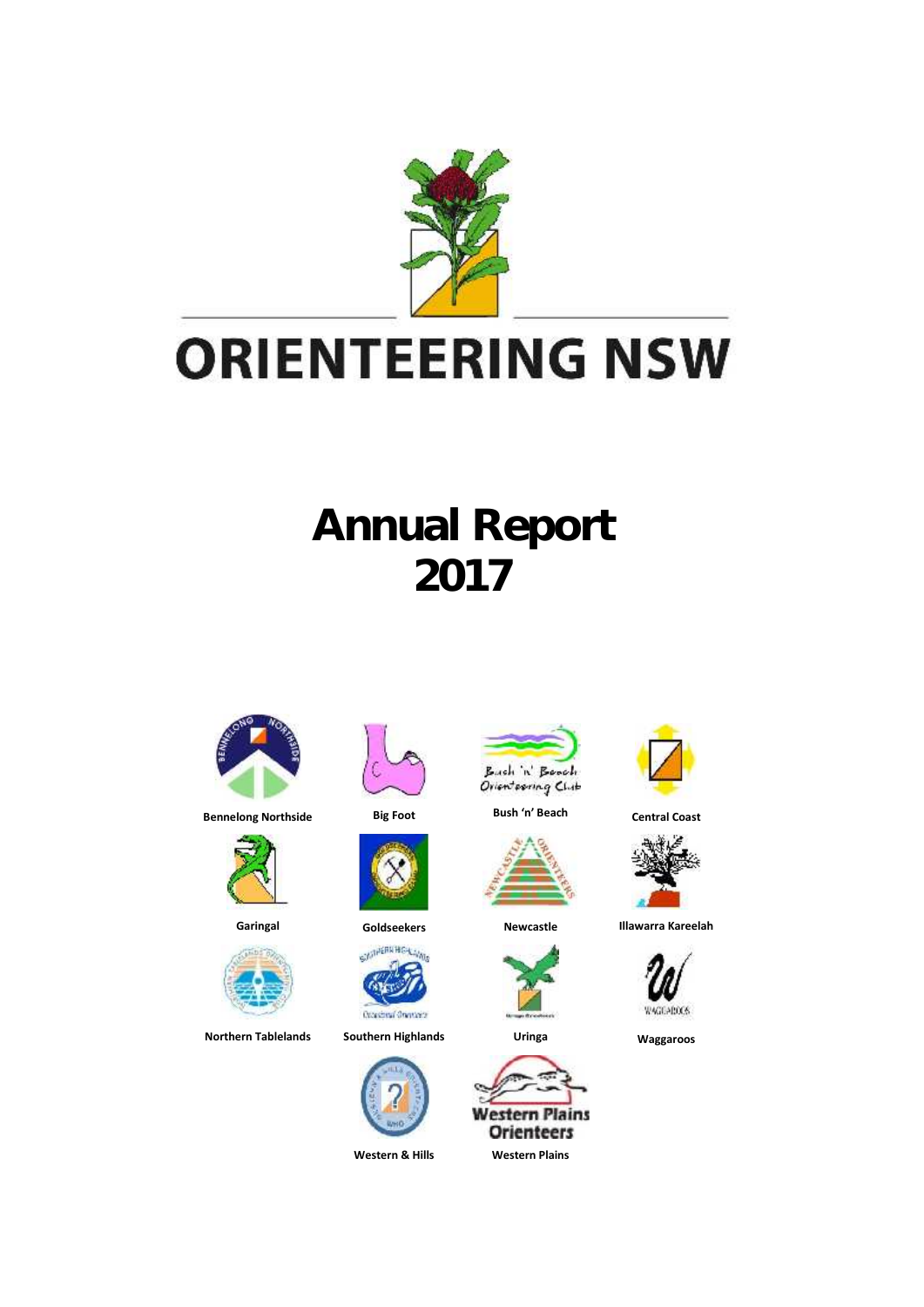

#### ORIENTEERING NSW Inc, PO Box 3379, NORTH STRATHFIELD NSW 2137 PHONE: (02) 3736 1252 - EMAIL: admin@onsw.asr.au - WEB: www.onsw.asn.au

#### **Affiliated with Orienteering Australia**

| <b>Board Members</b>                |                      |           |
|-------------------------------------|----------------------|-----------|
| President                           | Greg Barbour         | BF        |
| Secretary                           | Robert Spry          | SH        |
| <b>Finance Director</b>             | Mark Shingler        | BF        |
| <b>Technical Director</b>           | Andrew Lumsden       | BF        |
| <b>Marketing Director</b>           | Michael Ridley-Smith | GO        |
| Communications                      |                      |           |
| Director                            | Maurice Anker        | NT        |
| <b>Coaching Director</b>            | Toby Wilson          | GO        |
| <b>Directors</b>                    | Andrew Power         | NC        |
|                                     | Graham Horrocks      | GO        |
| (Graham Horrocks until August 2017) |                      |           |
| <b>Office Bearers</b>               |                      |           |
| Statistician (OY)                   | Colin Bailey         | NC        |
|                                     |                      |           |
| <b>Mapping Officer</b>              | <b>Russell Rigby</b> | NC        |
|                                     |                      |           |
| <b>Selectors</b>                    | <b>Jock Davis</b>    | CC        |
|                                     | Rob Bennett          | NC        |
|                                     | Hilary Wood          | CC        |
|                                     |                      |           |
| Junior Squad Manager Sally Devenish |                      | <b>WP</b> |
| Junior Squad Coach Rob Bennett      |                      | NC        |
|                                     |                      |           |
| Webmaster                           | Maurice Anker        | NT        |
|                                     |                      |           |

| <b>ONSW Staff</b>                    |                                     |           |
|--------------------------------------|-------------------------------------|-----------|
| Paul Prudhoe                         | <b>Executive Officer</b>            | CC        |
| John Murray                          | Admin Officer                       | WH        |
|                                      | Finance Officer                     | GO        |
| Dennis Sparling                      |                                     |           |
| lan Jessup                           | Marketing Officer                   | GO        |
| Jim Mackay                           | Development Officer<br>Co-ordinator | UR        |
| <b>Senior Squad (Stingers)</b>       |                                     |           |
| Coordinator                          | Joshua Blatchford                   | <b>NC</b> |
| <b>Head Coach</b>                    | Vacant                              |           |
| <b>MetrO League</b><br>Coordinator   | lan Jessup                          | GO        |
| <b>Sydney Summer Series</b>          |                                     |           |
| Coordinator                          | Ross Barr                           | GO        |
| Statistician                         | David Noble                         | BF        |
| <b>Western Sydney Summer Series</b>  |                                     |           |
| Coordinator                          | Janet Morris                        | <b>WH</b> |
| <b>Southern Sydney Summer Series</b> |                                     |           |
| Coordinator                          | Dave Lotty                          | <b>UR</b> |
| <b>Saturday Orienteering</b>         |                                     |           |
| <b>Series</b>                        | <b>Barbara Hill</b>                 | GO        |
|                                      |                                     |           |
| <b>Belanglo House Manager</b>        |                                     |           |
|                                      | Kevin Curby                         | IK        |
| <b>OA Councillor</b>                 | Greg Barbour                        | BF        |
| Auditor                              | K.S Black & Co                      |           |
| <b>Public Officer</b>                | Robert Spry                         | SH        |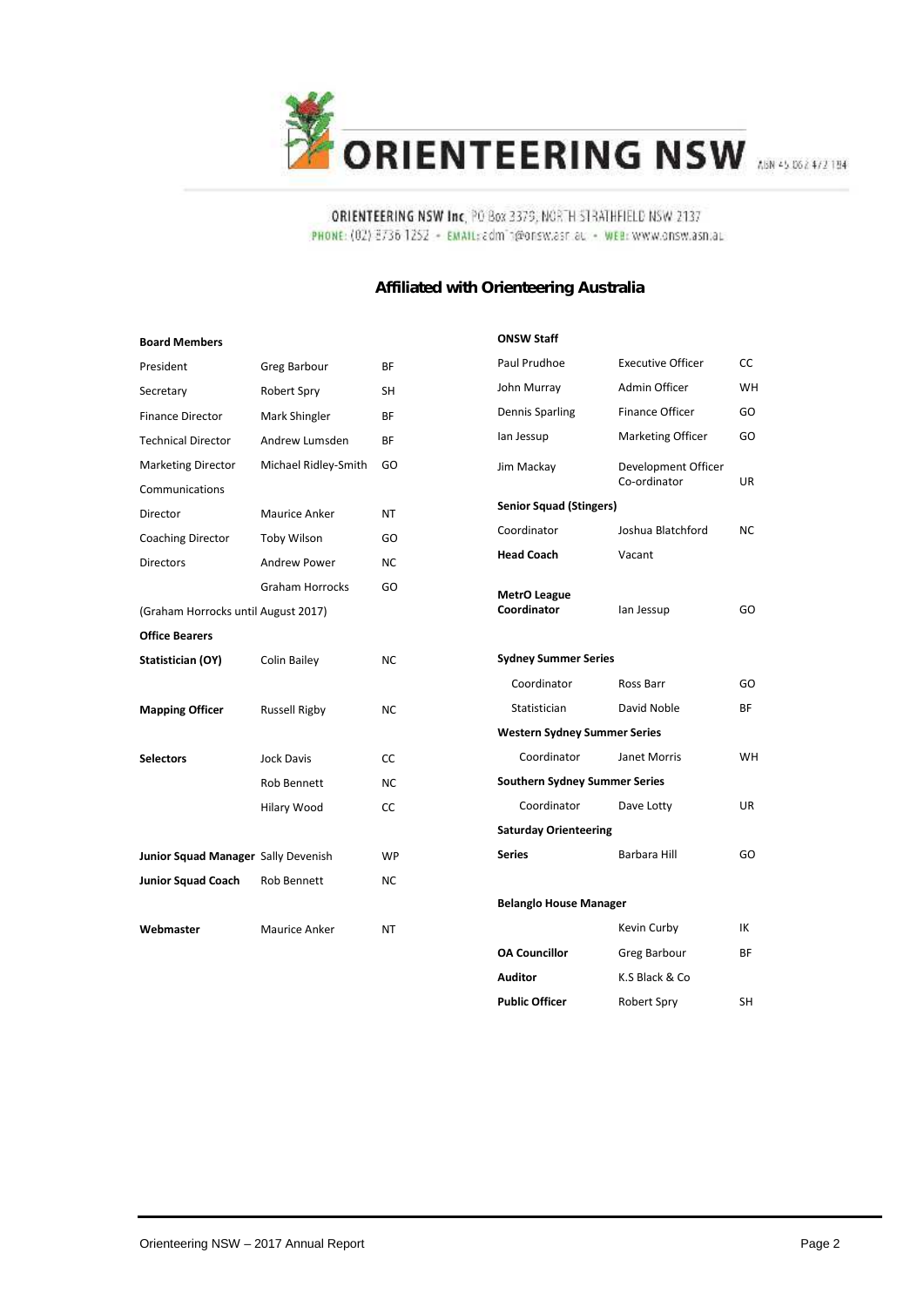# **PRESIDENT'S REPORT**

#### What a year!

ONSW took on the biggest jobs and got them all done. The largest attendance at an Australian championship, holding the Australian 3-Day carnival, the Australian MTBO Champs and the Christmas 5-days all in the same year. Our thanks to the all the volunteers that put in all the hours, all the disruption to their routine so we could all enjoy wonderful forest orienteering.

The major events started with the Australian 3-Days in Wagga, which showcased some wonderful rock terrain, great courses and great weather. A highlight was the surprise last day starting in complex rock terrain and then into a great urban sprint area. A great mixture of techniques required and somewhat bittersweet for me as I snatched defeat from the jaws of victory.

The Australian Champs followed and opened a new terrain type for NSW with complex gold mining in Hill End; superb areas and courses and scenery. A true carnival of orienteering supplemented by the success of the midweek 3-Day which resulted in people staying for the week and bolstering our numbers to the highest ever Australian Champs attendance. Well done to Barbara Junghans and her team. This reminds us that the importance of regional orienteering to the overall health of orienteering in NSW is underestimated. The best areas for orienteering are in the country, and continued support to the small numbers that keep the clubs at Wagga, Orange, Armidale and Coffs Harbour is necessary.

Unbelievably, following the Australian Foot O champs we moved on to the Australian MTBO champs a week later. Greg Bacon and his team (many from Newcastle) put on a great show in the Southern Highlands, and David West came out of retirement and pitched in with areas and mapping. A great time was had by all; well done to Greg Bacon and his team. Unfortunately, MTBO is just not getting the traction it needs to survive. If we are serious about continuing, we are going to need some clubs to step up and put on the occasional event. It is our choice: if we do nothing MTBO will wilt and die.

The temptation, given the event load, was to just try to hold it all together on all other fronts during the year, yet this was far from what happened. We have a new endorsed strategy of community and participation that we must now implement.

The team at Sydney Olympic Park running the office under Paul Prudhoe's leadership is maturing and tackling the hard work of day-to-day operations, innovations and participation. The work of Jim, Ian, John and Dennis can go unnoticed; it is steady and unrelenting, and their dedication to the task is much appreciated.

A big success story for orienteering in NSW is not ours. Of course, I speak of the success that Barbara Hill and Bold Horizons is having. Bold Horizons is running the popular Sydney Saturday morning series whose quality is drawing regular orienteers. I am astounded that such a small team can pump out quality events week after week. The recipe is something we can all learn from… be innovative with technology and area selection, group events in the same region, keep the time and format the same, keep it simple… only a few courses. Barbara's energy amazes, not only the Saturday Orienteering Series but also her women's training camps, coaching, coach accreditation, helping Garingal at events, working for Orienteering Australia and running the NSW Sprint Champs for charity at PLC. We seem to have a wonder woman in our midst - or perhaps it is more like the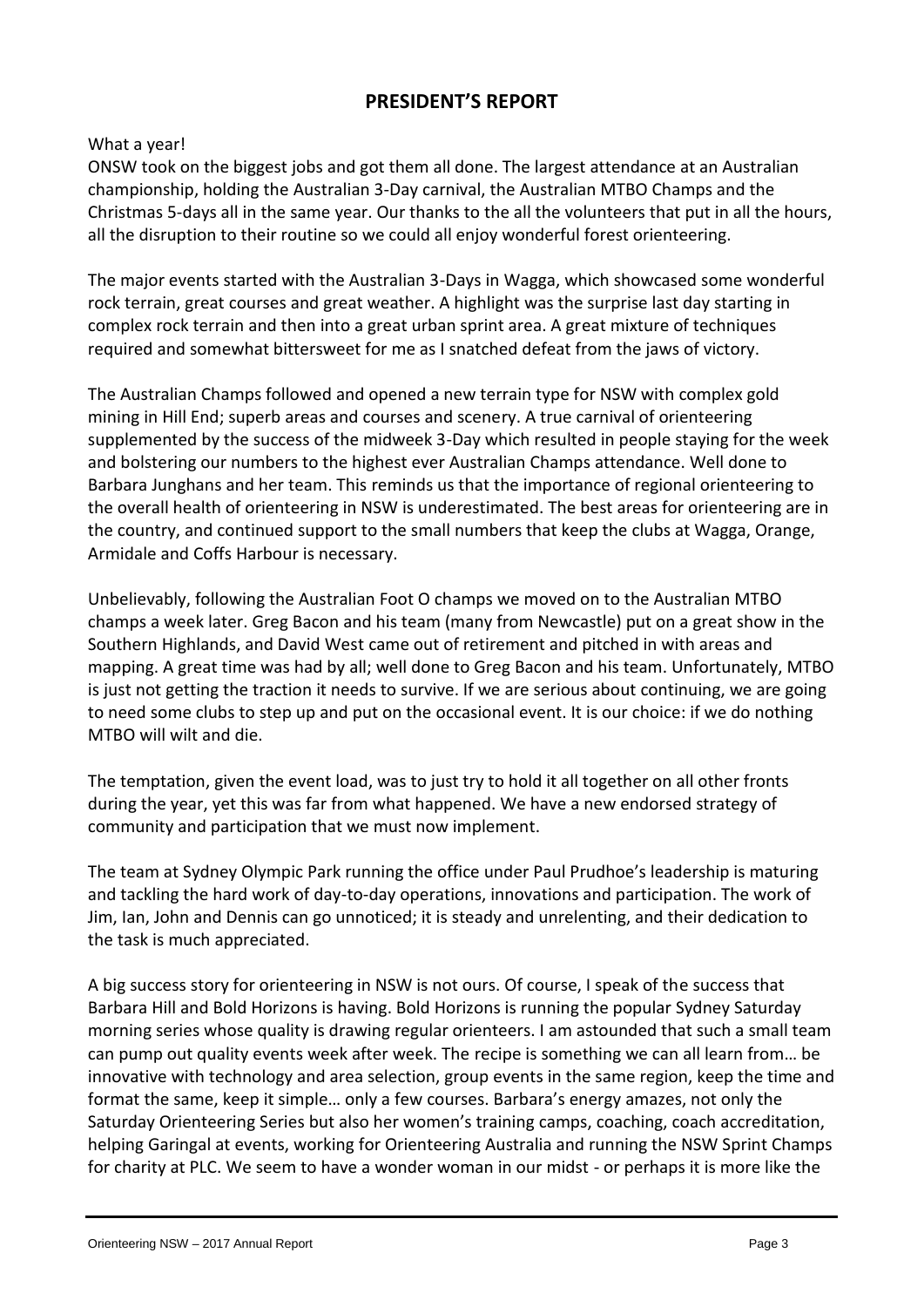Incredibles as the whole family seems to be roped in? There are some detractors I hear ruing that professional providers are entering the sport… to me there is room for clubs and providers; together the aim is to enjoy and promote our sport. Incredibles as the whole family seems to be roped in? There are some detractors I hear ruing that<br>professional providers are entering the sport... to me there is room for clubs and providers;<br>together the aim is to enjoy a

Barbara, Ian, Erica Smith and others. The number of new Level 0 coaches in NSW has jumped from 14 in 2015 to 80 in 2016 and now 149 in 2017. Level 1 coach numbers have also doubled during One highlight of the year has been the increase in the number of coaches; a credit to Jim Mackay,<br>Barbara, Ian, Erica Smith and others. The number of new Level 0 coaches in NSW has jumped from<br>14 in 2015 to 80 in 2016 and One highlight of the year has been the increase in the number of coaches; a credit to Jim Mackay, Barbara, Ian, Erica Smith and others. The number of new Level 0 coaches in NSW has jumped from 14 in 2015 to 80 in 2016 and the year. Part of this must be attributed to our great scholars this year - Konsta from Finland and government help. In 2018 we will be examining our participation priorities.

We had our largest ever participation in 2017, again partly attributable to hosting all the major carnivals, some 20 % up from 2016. It is encouraging to see average attendances on the rise. Our strategy is to have fewer events but more participants, thus improving the effort-to-return ratio of our volunteer workforce. At the same time our membership has been maintained at almost record levels. This is a credit to all the clubs and their volunteers that have made this happen.

Competitive results for the past year have been encouraging, the Stingers had their best year for a long while with the Junior Elite Men taking the Australian relay title, and also the 2017 National Orienteering League title. In the most junior grades, NSW seems to be well positioned for the future with the very young and we have now two juniors, Ewan and Alvin making the "all Australian Schools team". The individual highlight for the year would be Lucy Mackie's great silver medal at JWOC MTBO - well done, Lucy. So, while we may not be punching our weight yet, with the new leadership in the Stingers and a wealth of young talent coming through we can expect a pipeline of improving results.

Financially ONSW has continued to progress well; we promised to spend our proceeds and in 2017 we have achieved a staggering 44% increase in income (to \$587K) and a similar expense increase resulting in us breaking even for the year. This is our strategy to make more and spend more, thus increasing our activity and base for members. Next year will see a fall in revenue and expenses as we will not run any major carnival.

I heard a comment this year that really made me sit up and think… a plea from a member… "Don't forget bush orienteering… let's make some events for ourselves, not just for newcomers in urban areas". This appeal to not "lose your roots" resonates with me and we will be working hard to mingle this with our strategies.

Finally, I cannot emphasise enough that orienteering in NSW is run by clubs and the bulk of the work is done in clubs. If we are to implement strategy, it is key that the ONSW board and executive makes compelling cases for change and communication that brings the clubs with us. I look forward to 2018 as a year without the burden of huge NSW carnivals that we can start to make the changes necessary to ensure long time health of Orienteering in NSW.

**Greg Barbour President**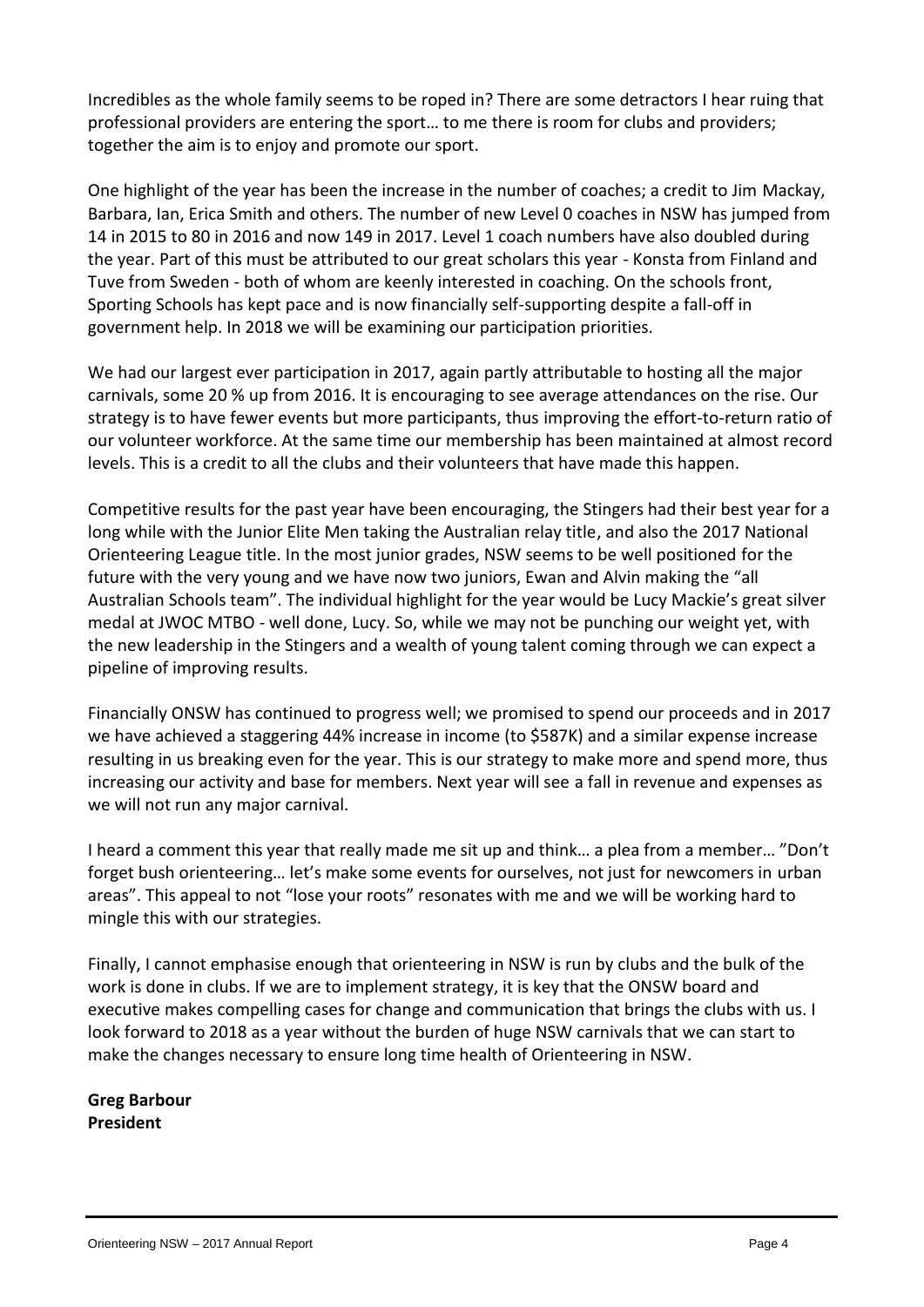# **SECRETARY'S REPORT**

During 2017 the ONSW Board met 8 times. The meetings were held using Skype for Board members who live outside Sydney.

The Board composition was stable for most of 2017, the only exception being Graham Horrocks standing down from his role as a Director in August due to ill health. However, there is an ongoing need to increase diversity on the Board and we would welcome interest from females and younger applicants.

The 2017 AGM adopted changes to the ONSW Constitution. The main reason for the changes is to comply with the updated Associations Incorporation Regulation, September 2016. There were also several minor editorial changes. After debate, the changes were adopted with an additional change to Clause 3 (membership requirements) to require that members joining Orienteering NSW shall also nominate to join an affiliated Club.

Each State and Territory Association is entitled to be represented with two votes at Orienteering Australia General Meetings. We were represented at the 2017 OA AGM by Robert Spry. At the 2017 Annual Conference, which also functions as a General Meeting, Robert Spry was our delegate and held two votes. Robert has previously served on the Board of OA but retired from that position at the AGM on 25 March 2017.

Orienteering NSW's policies and procedures are set out in the ONSW Manual, which can be accessed from the website under 'Resources'. This is an important reference for event organisers and officials, and more generally for all NSW orienteers. There is an ongoing need to keep the Manual up to date but progress continues to be slow.

#### **Belanglo Hut**

The Belanglo Hut is supported by a voluntary group called the 'Friends of the Hut' (FOTH), led by Kevin Curby and Peter Howe. The Hut continues to provide a useful a facility for NSW orienteering training days and orienteer accommodation, and its running costs are covered by booking fees including some use by Forestry workers.

During 2017 significant improvements were made to the building using a mix of donated and discounted materials to keep costs down. The work included cutting firewood, maintaining the grounds, cleaning, repainting, installing two new (donated) fridges, replacing guttering and repairing the fireplace in the Durham Room. Regular working bees are held and helpers are always welcome.

**Robert Spry ONSW Secretary**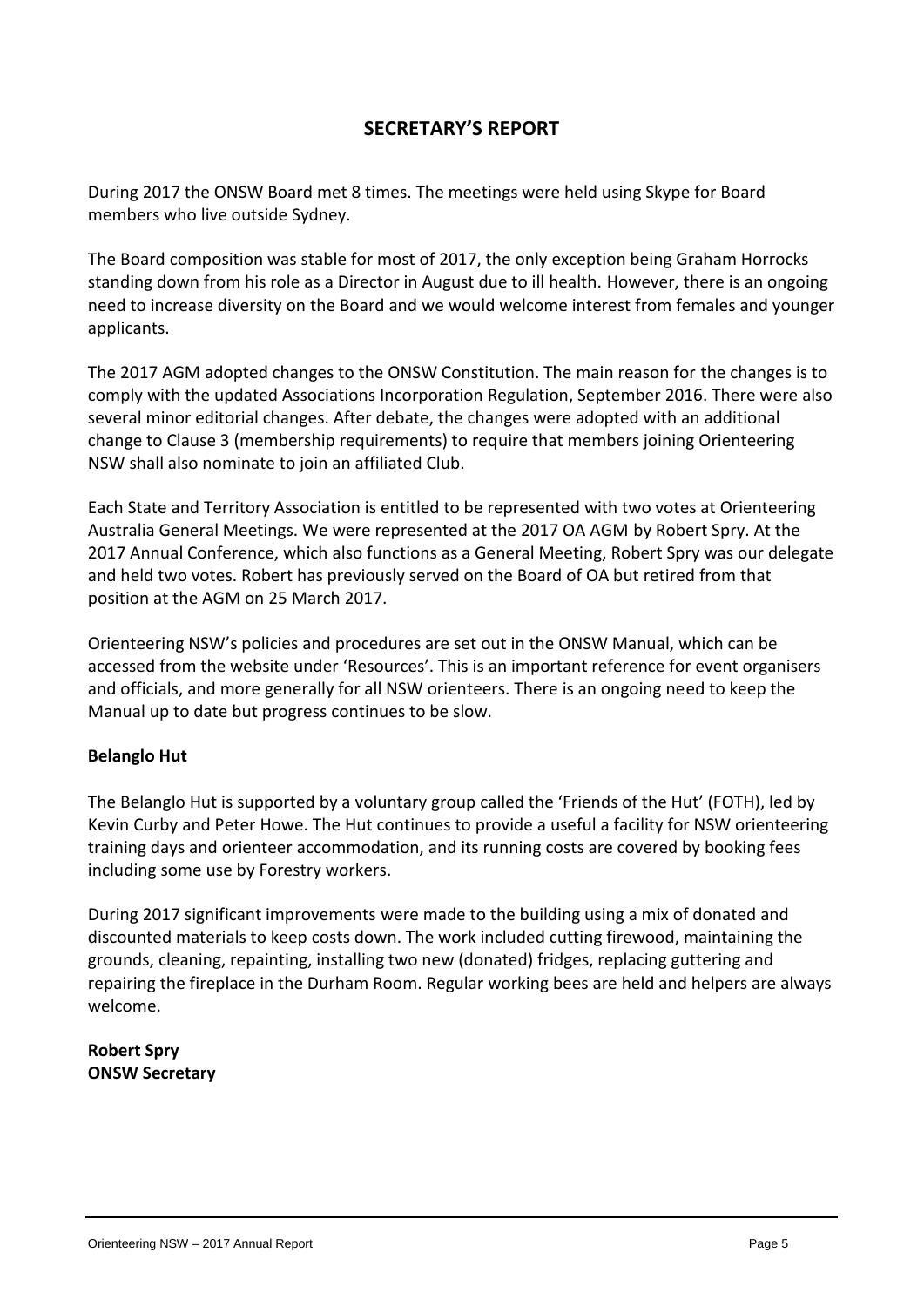# **ANNUAL FINANCIAL REPORT 2017**

In line with previous years, the 2017 ONSW Accounts have been prepared in accordance with the relevant Australian Accounting Standards. Accordingly, the Annual Financial Statement is presented on an accrual basis, excluding GST, with a comparison to 2016 where available.

ONSW continues to have a healthy Balance Sheet position with members' funds of \$169,409; this is in addition to funds held by Clubs. Income for the year was \$549,513, an increase of \$167,819 (44%) on the previous year mainly due to income related to the 2017 Australian Championships Carnival. This translates to a surplus of \$200, a reduction on 2016 where a surplus of \$22,785 was reported. Despite running three profitable major carnivals, 2017 was impacted by higher salary costs associated with development activities, a large volume of activity around delivering ASC participation grant initiatives and the donation of levies from two events.

After hosting three major carnivals in 2017 ONSW is understandably taking a back seat when it comes to major events in 2018. The next major event is APOC in 2019 with responsibilities shared between ONSW, OACT and OV.

#### **Event Income**

Of the reported \$241,745 Event Income, \$154,485 was generated from the three major carnivals (Australian 3 Days, Australian Foot Championships and Australian MTBO Championships) held in 2017 leaving \$87,260 from core NSW events. This represents a \$17,577 reduction year on year due to ONSW holding only seven State League events in 2017 compared to twelve in 2016.

#### **Development Income**

As foreshadowed in last year's financial report, Development Income is now split between the Sporting Schools Program and Other Initiatives.

ONSW continues to be an active participant in the Sporting Schools Program, generating income of \$76,340. In 2017 there was more of an emphasis on coaching rather mapping or sale of equipment as the program matures. Under Jim MacKay's guidance ONSW has provided the SSP to 41 schools.

Other Development Income includes schools not part of the SSP (mainly high schools), corporate events, the various NSW Schools Orienteering Championships, youth groups etc.

#### **Grants and Sponsorships**

A significant part of our income continues to come from government grants. These include the ongoing \$20,000 from the NSW Government for administrative support and \$47,858 out of a Grants and Sponsorships<br>A significant part of our income continues to come from government grants. These include th<br>ongoing \$20,000 from the NSW Government for administrative support and \$47,858 out of a<br>\$100,000 national participation. The latter has allowed us to commence expansion plans in Northern Sydney, the Upper Hunter and Port Macquarie.

One-off grants of \$45,000 were received in 2017 in relation to two of the major carnivals; \$30,000 for the Australian Championships from NSW Government and \$15,000 for QB3 from Wagga Wagga Council.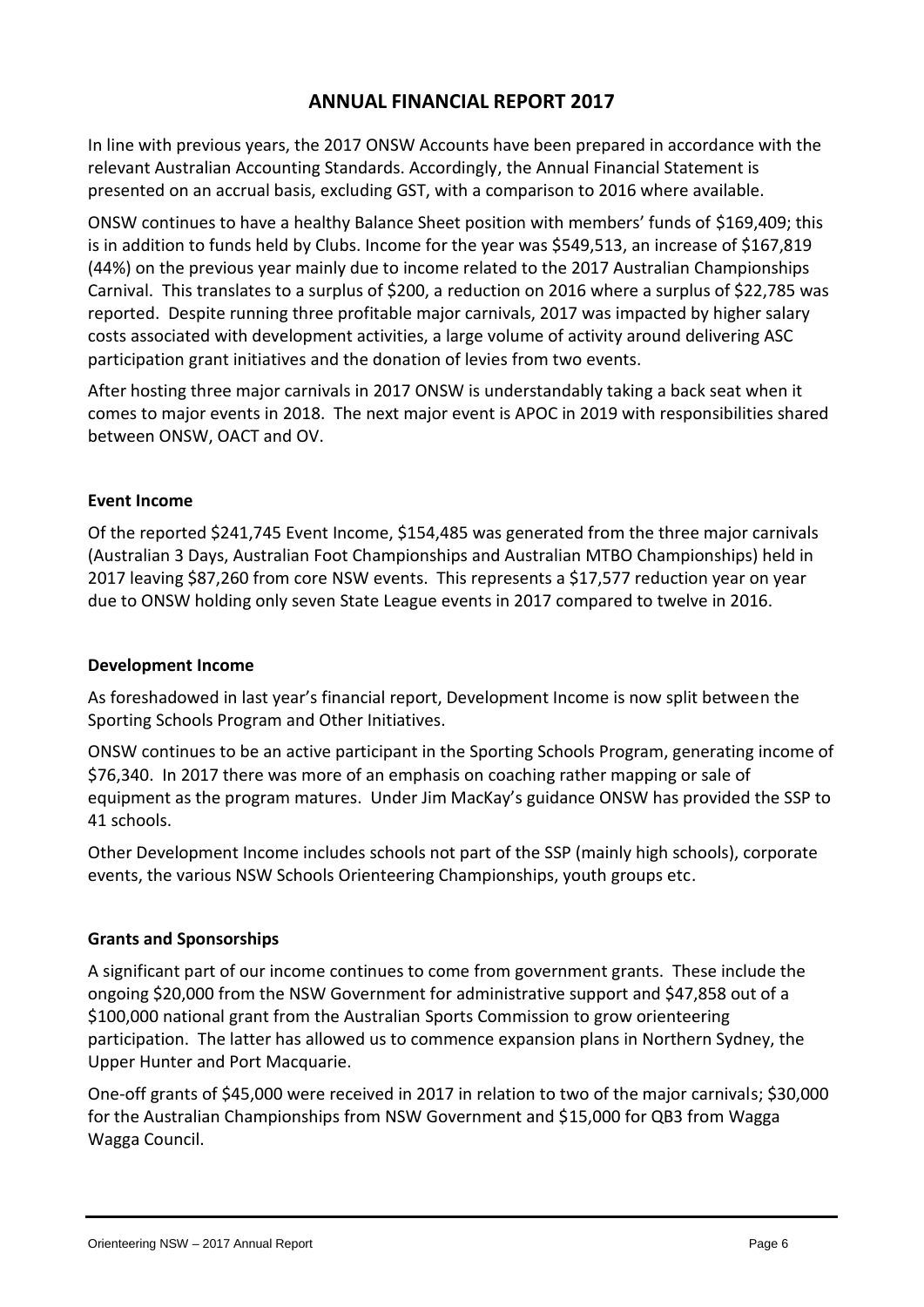Grants are recognised over the period to which they pertain. As ONSW's January to December financial year differs from the traditional July to June Australian financial year, accounting adjustments are required to bring things into line.

| <b>Summary of Grants</b>       |           |          |
|--------------------------------|-----------|----------|
|                                | 2017      | 2016     |
| Grants brought forward         | \$25,425  | \$41,635 |
| Grants received                | \$118,516 | \$75,750 |
| Less                           |           |          |
| Grants deferred                | \$33,979  | \$25,425 |
| <b>Total Grants recognised</b> | \$109,962 | \$91,960 |

In 2017 the structure of the accounting system was updated to enable better transparency of how the ASC Participation grants are being spent. In 2017 a total of \$32,136 was identified across seven programs, this excluded any allocation of the paid executive's time. A comparison to 2016 is not available as costs were not specifically booked by grant type at that time.

Due to changes in the Carbine Club, the NSW Schools Team did not receive the regular donation of \$5,000 in 2017, however this has already been secured for 2018 so the Carbine Club's support will continue for another year after a short hiatus. Despite the loss of the sponsorship much of the funding gap was filled by the juniors continuing to provide catering at state leagues (for which many of us are thankful) as well as organising Metro League 3.

A significant amount of work is required in applying for these grants and, once obtained; more effort is needed as detailed reporting on event participation, distribution of grant monies etc. is required. I would like to thank club officials for their help in providing this as and when required.

### **Eventor**

ONSW, in line with all states, continues to use the Eventor system for on-line entry for major and an ever-increasing number of minor events, together with membership. Although not perfect, Eventor is an efficient system for handling online transactions and more importantly a central repository for all results, it also reduces the workload for Club officials. Improvements are slowly being made to Eventor led by an OA working party.

As in 2016, OA allocated the licence fee across the states based on participation numbers. Mainly due to the devaluation of the Australian dollar, ONSW's 2017 allocation increased by \$643 (9.4%). ONSW's share is 26.9% of the total, marginally above that of OV.

In addition to licence fees, merchant fees payable to PayPal & POLi are also a cost of using Eventor. In 2017 these were \$8,296, up from \$4,434 in 2016 due to the high number of entries for the major carnivals.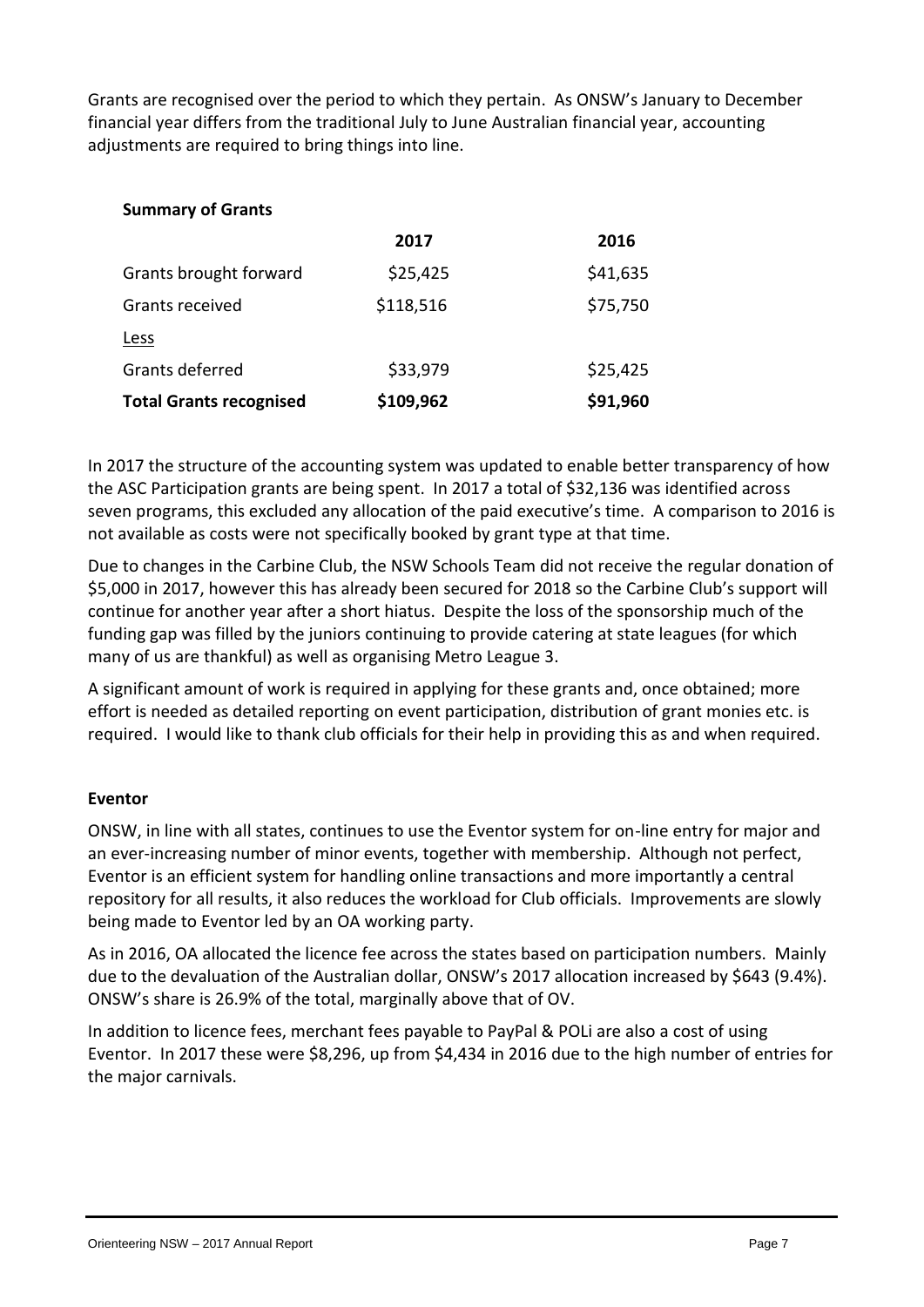#### **Belanglo Hut**

Usage fees in 2017 were \$5,893, some \$682 down on the previous year despite significant patronage during the Xmas 5 days. The friends of Belanglo Hut continue to do great work with a reduction in maintenance and running costs of \$551 to \$2,800 in 2017. PLEASE ENSURE YOU PAY THE RELEVANT FEES FOR ANY NIGHTS SPENT IN THE HUT OR CAMPING IN THE GROUNDS.

#### **Regulatory requirements**

The Association is registered with the Australian Tax Office (ATO) for GST. The sport benefits by directing large transactions through the ONSW accounts rather than through the clubs which are not registered for GST. With gross receipts exceeding \$250,000, ONSW is classified as a Tier 1 association and is required to submit audited financial statements each year to the members at the AGM.

#### **Administration**

I would like to especially thank Dennis Sparling who has consolidated his role of Bookkeeper in 2017 with its significant increase in invoice processing resulting from the Australian Championships. Thanks also to Paul Prudhoe and John Murray who have assisted Dennis where necessary to keep ONSW's finances in order.

**Mark Shingler Finance Director 24 March 2018**

Note: The ONSW accounts provided at the end of this Annual Report are those as submitted to and signed off by the Auditors.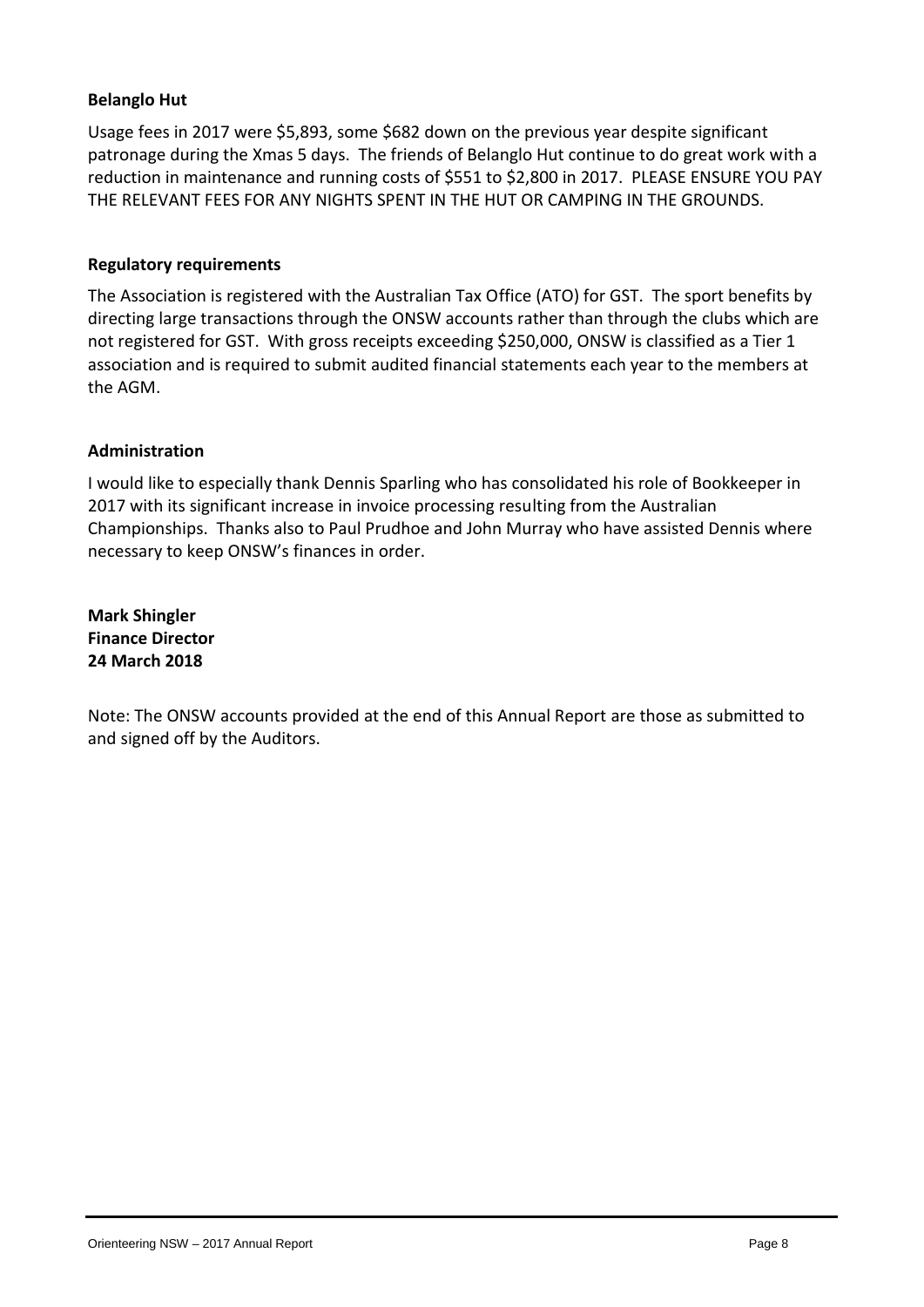# **TECHNICAL REPORT**

Safety continues to be the first agenda item of any Board or other ONSW meeting. ONSW conducted 310 events in 2017 with 27,327 participants. Four incidents were discussed by the Board during 2017.

There was one serious incident: one of our mappers was in the forest when some men illegally shot a sheep about 25 metres away from the field checker. In line with ONSW Rules, the field checker was wearing high visibility clothing, but the men were not aware of the field checker's presence in the forest.

After this the course setting team for this event set out signs on the roads leading into the forest whenever they visited and on the day of the event. The signs warned that people would be in the forest today. We contacted the Government land owner, who investigated the incident but did not find out who was responsible.

ONSW employed Bush Search and Rescue NSW at the Australian Middle Championships, Australian Long-Distance Championships and Australian Relay Championships. 3% of the 2400 competitors reported to first aid. The most serious injuries were (one of each) – back injury, breathing, bee sting, cardiac (existing condition), coffee burns, fainting, head injury (no loss of consciousness), laceration of leg.

We conducted one safety audit and performed two post-incident reviews. These did not result in any changes to the rules.

#### **Event standards**

14 National events were held in NSW during 2017. This was a major effort, involving many person years of work. There were 3 main carnivals:

- Australian 3-Days in Wagga;
- Australian Orienteering Carnival in Bathurst; and
- Australian MTBO Championships.

In addition, 8 State League, 1 MTBO State Championship and the Christmas 5-Day events were held in NSW during 2017.

Most of these events were highly regarded by competitors. The average score in the Course Setter of the Year, which covers State League events was 78% (80% is a Very Good mark). The average score over the five years of the current scoring system is 75%.

A shorter Hard course was trialled in 2017 for the oldest competitors. It will be formally introduced in 2018.

#### **Mapping**

All 14 of the National events were held on new, extended or substantially updated maps. Three of the State League events were held on new maps.

#### **ONSW Manual**

No significant updates were made in 2017.

#### **Andrew Lumsden Technical Director**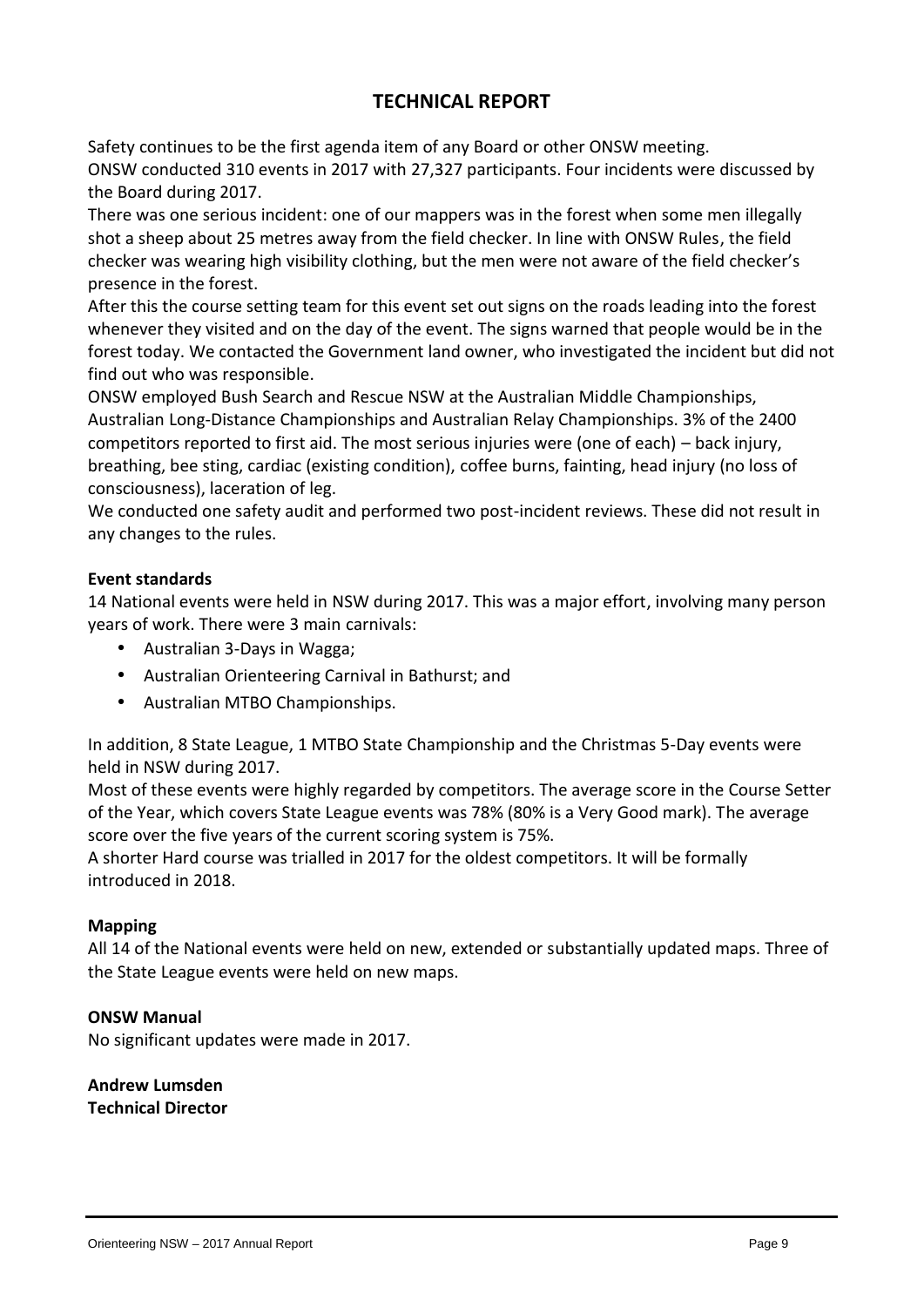# **COMMUNICATIONS REPORT**

#### **Eventor**

The total number of NSW events recorded in Eventor was up slightly in 2017 (Table 1), but what is more significant is the increase in number of entries recorded, due largely no doubt to the hosting of two major national Foot O carnivals. The decreasing percentages of the 'Events with results' recorded (27% of all events with results were NSW events) is a reflection of the fact that other states are continuing to increase their use of Eventor for recording results, notably ACT and Victoria (Table 2 and Figure 1).

|                               | 2013         | 2014         | 2015         | 2016         | 2017         |
|-------------------------------|--------------|--------------|--------------|--------------|--------------|
| <b>Total events</b>           | 267 (26%)    | 327 (39%)    | 314 (33%)    | 307 (26%)    | 328 (26%)    |
| <b>Events with</b><br>results | 158 (53%)    | 292 (64%)    | 282 (50%)    | 270 (36%)    | 301 (27%)    |
| Events with<br>pre-entries    |              |              |              |              | 72           |
| Number of<br>pre-entries      |              |              |              |              | 9,680        |
| Total entries <sup>2</sup>    | 2,235 (29%)  | 3,040 (40%)  | 15,836 (35%) | 22,737 (32%) | 28,667 (35%) |
| Total starts <sup>3</sup>     | 12,548 (44%) | 21,511 (56%) | 19,052 (36%) | 21,531 (34%) | 25,540 (34%) |

1. The figures include all kinds of event, e.g. training, meetings, workshops – anything that has been put into the system. Data for events shared between states have been omitted. Percentages are relative to the totals for all states.

2. Incorrectly labelled in previous year as 'Pre-entries'. Data for pre-entries are rather difficult to extract.

3. Labelled in previous years as 'Results'. The data extracted from Eventor are a bit ambiguous and it is not exactly clear what the figures mean. For some events at least it includes MP but not DNS or DNF.

| rapic 2. Mannocr of cyclifs with no results recorded formening shared events) |      |      |      |      |      |  |  |  |
|-------------------------------------------------------------------------------|------|------|------|------|------|--|--|--|
|                                                                               | 2013 | 2014 | 2015 | 2016 | 2017 |  |  |  |
| OA                                                                            |      |      |      |      | 9    |  |  |  |
| <b>ACT</b>                                                                    | 52   | 70   | 90   | 38   | 23   |  |  |  |
| <b>NSW</b>                                                                    | 109  | 35   | 32   | 37   | 44   |  |  |  |
| <b>QLD</b>                                                                    | 195  | 5    | 6    | 61   | 68   |  |  |  |
| <b>SA</b>                                                                     | 22   | 17   | 5.   | 11   | 8    |  |  |  |
| <b>TAS</b>                                                                    | 75   |      | 12   | 2    | 11   |  |  |  |
| <b>VIC</b>                                                                    | 268  | 235  | 230  | 259  | 79   |  |  |  |
| <b>WA</b>                                                                     | 20   | 16   | 16   | 19   | 5    |  |  |  |
| <b>Overall</b>                                                                | 741  | 381  | 393  | 434  | 247  |  |  |  |

*Table 2: Number of events with no results recorded (omitting shared events)*

*A significant development to the Eventor software now allows results of score events to be uploaded and displayed correctly without the hack of entering the score into the club/organisation column. For those who use MeOS as their event software, this program has also been updated to export the appropriate data for score events.*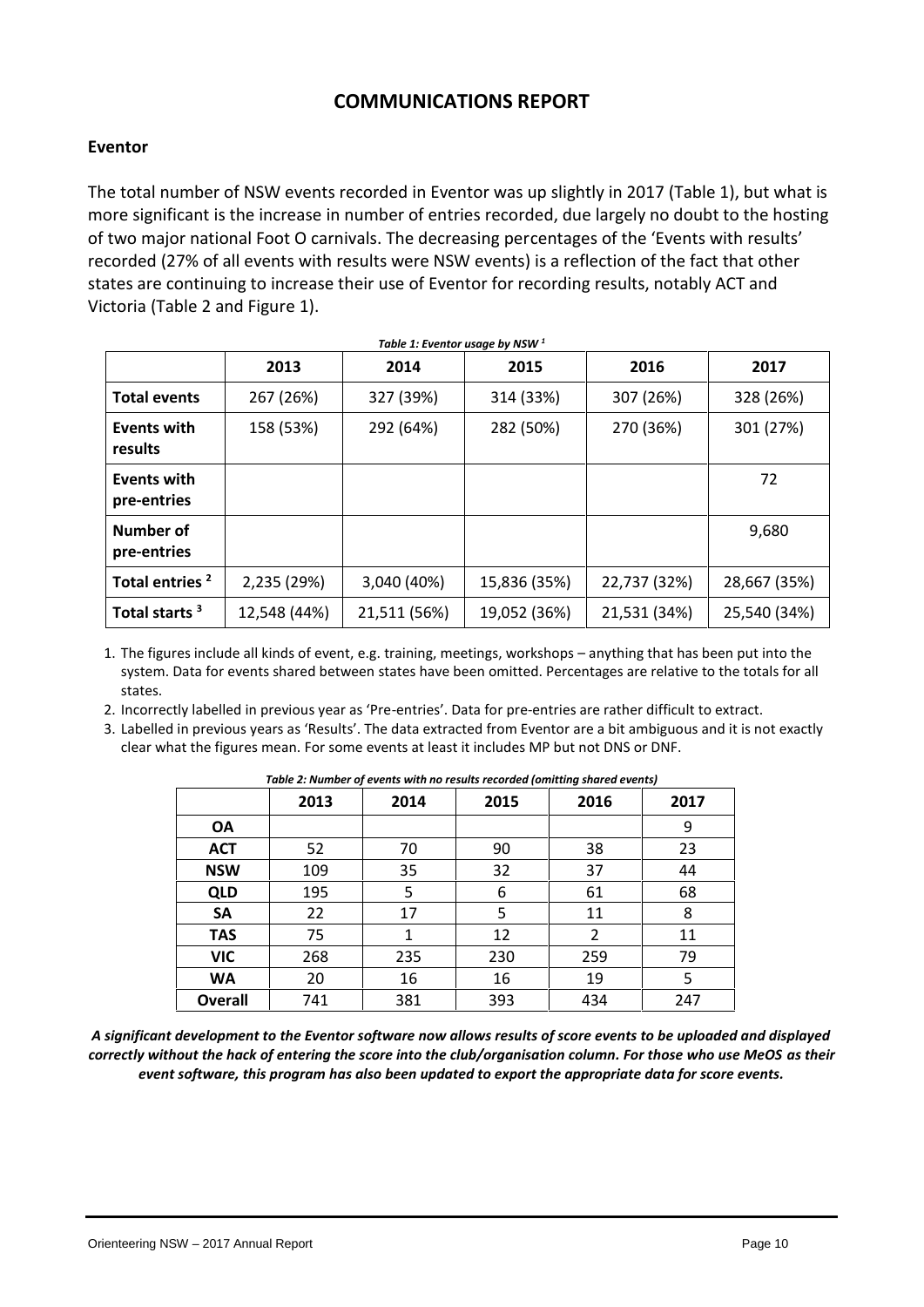

#### *Figure 1: Percentage of each state's events with results recorded (omitting shared events)*

#### **Online file and email storage**

The transfer of email and file storage to Office 365 has been a major learning experience for many of us and the changeover is not totally complete, with some files still being stored on Dropbox. The aim this year will be to complete the changeover so that all official ONSW files will be stored on the one platform in a more rational structure than was the case on Dropbox.

#### **ONSW website**

Average website up time of 99.87% for 2017 (Figure 2 and Table 3) is quite acceptable with only 55 outages totalling 11 hrs 55 min, a significant drop on previous years.

| Table 3: Website performance |        |        |        |        |        |  |  |  |  |
|------------------------------|--------|--------|--------|--------|--------|--|--|--|--|
|                              | 2013   | 2014   | 2015   | 2016   | 2017   |  |  |  |  |
| Uptime %                     | 99.70% | 99.58% | 99.20% | 99.50% | 99.87% |  |  |  |  |
| Downtime (hh:mm)             |        | 36:44  | 71:16  | 36:55  | 11:35  |  |  |  |  |
| <b>Outages</b>               |        | 460    | 864    | 131    | 55     |  |  |  |  |
| Response time (sec)          |        | 2.8    | 3.5    | 3.6    | 5.4    |  |  |  |  |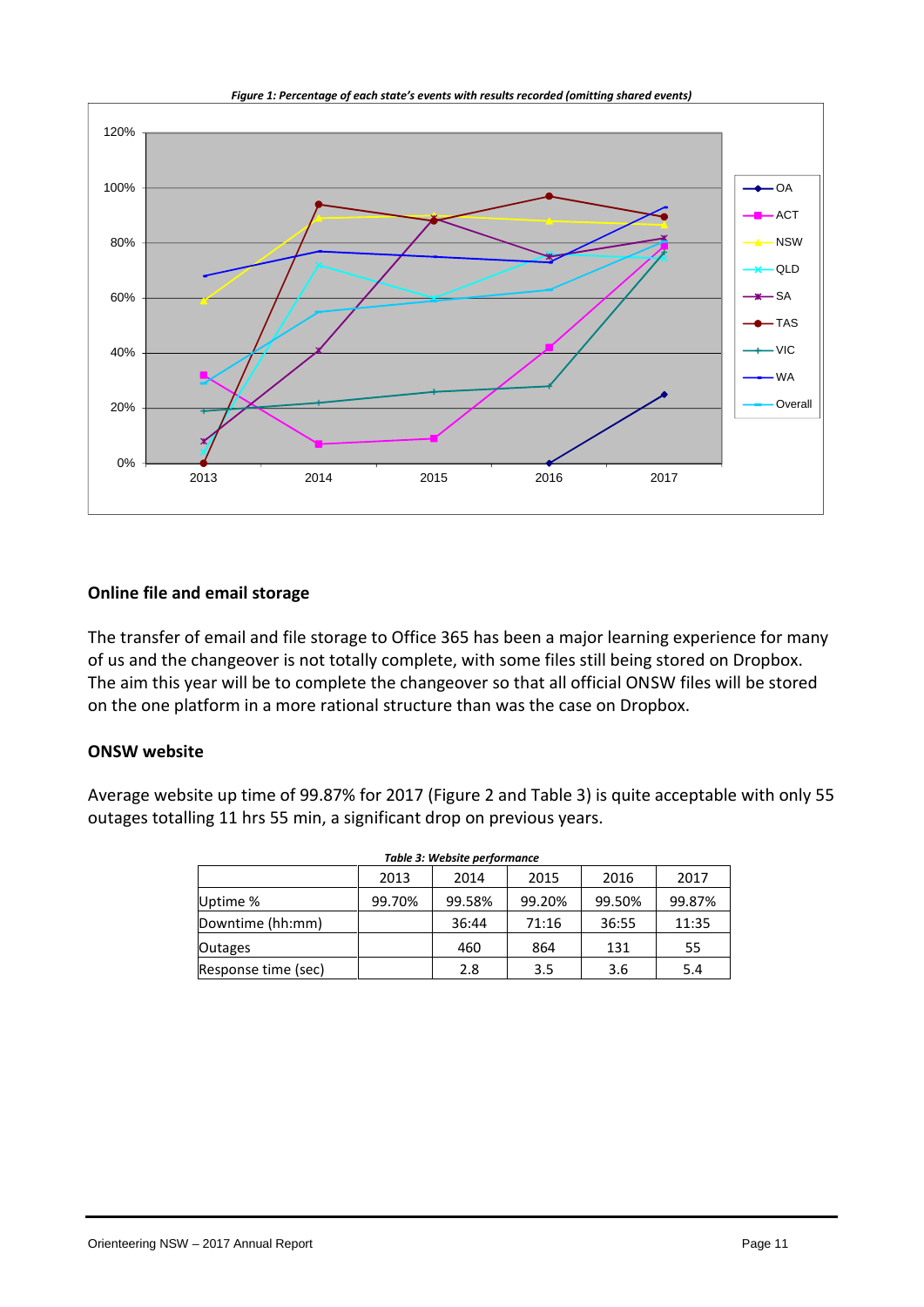

Response time throughout the year has been fairly consistent (Figure 3) although higher than desirable. This can only be rectified by more aggressive page caching, which would mean that authors could not immediately see the results of their edits.



**Communications Director**

**Maurice Anker**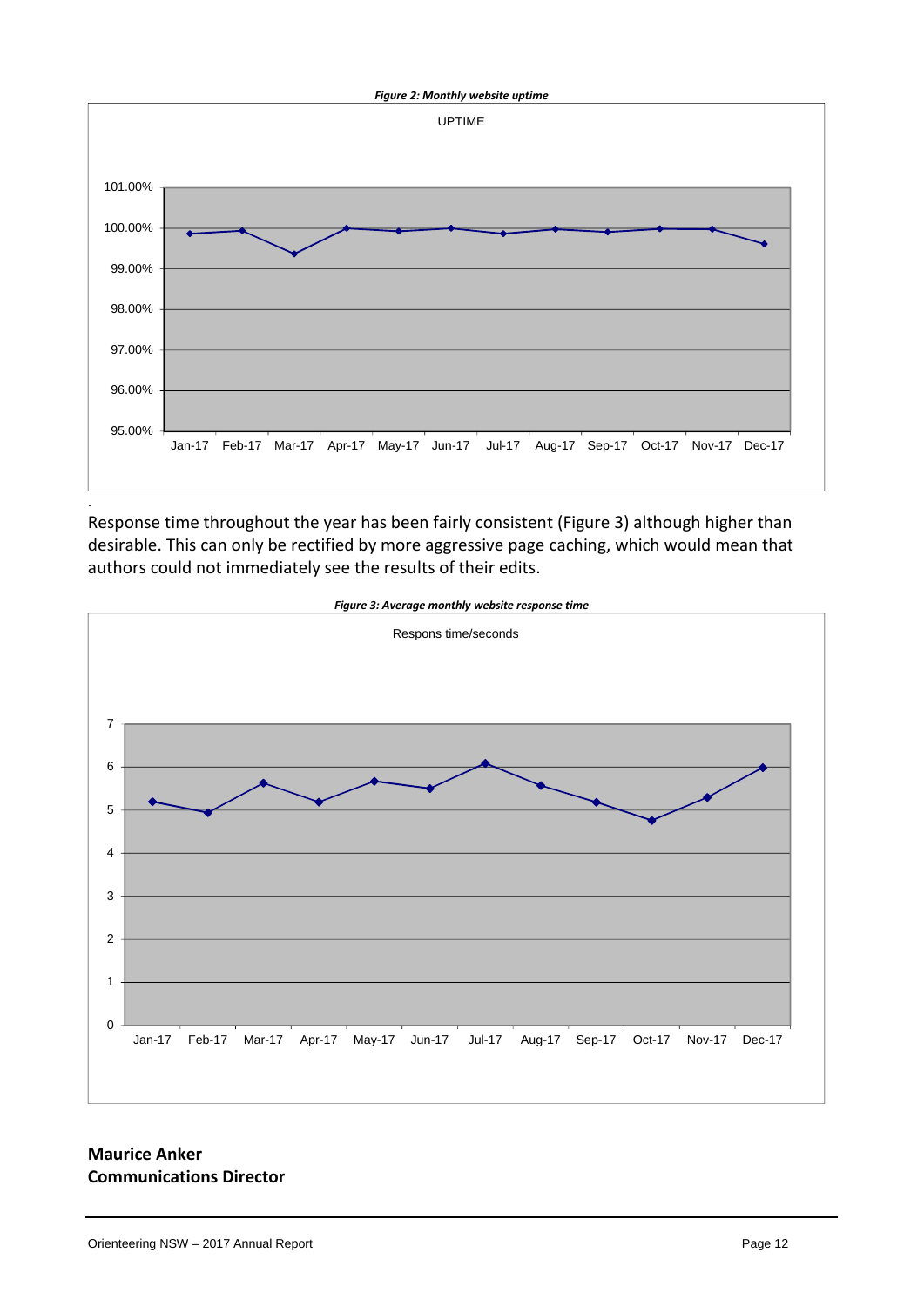# **COACHING REPORT**

2017 saw some significant improvement in terms of both coach numbers and elite results. The number of level 1 coaches in NSW doubled between March 2017 and March 2018, reflecting the increased number of coaching courses that have been run in recent years. This is a huge improvement, but there is still work to be done.

Far and away the most notable achievement by a NSW athlete this year was Lucy Mackie's Silver medal in the Middle Distance at the Junior Women divison at the World MTBO Championships. NSW contributed the entire Australian team to these championships, with Glen Charlton and Fergus Mackie joining Lucy in Lithuania, showing a strength in MTBO that we now have an excellent opportunity to build on.

The NSW Stingers had their best season in a 7 years, with the junior men taking out the National League title, achieved with a win in the last race of the season, the Australian Relay Championships. This was the first win the Stingers have enjoyed in any division since 2010. The NSW Schools team also had a successful year at the Australian Championships with multiple podium finishes. Most notably, Alvin Craig topped the list at the individual event, placed second in the sprint event, and anchored the NSW team to second in the relay, with the fastest time on the last leg, earning him a place in the All Australian Team, along with fellow junior Ewan Shingler.

2017 also saw the continuation of our scholarship program that started in 2016. This year Konsta Vanhanen joined us at the end of September, and has been a useful resource in coaching juniors and new comers alike. In January 2018 we are joined by Tuve Möller to continue the work done by our previous scholars.

In 2018 the management of both the Schools team, and the NSW Stingers will be changing. Damien and Jenny Enderby will be taking on the roles of manager and assistant coach, respectively of the Schools team, and Rob Bennett, Rebecca George and myself will be taking over the management of the Stingers. I thank the outgoing managers, Sally Devenish (Schools Team) and Josh Blatchford (Stingers) for their multiple years of service to these teams, and welcome the new managers to their roles.

**Toby Wilson Coaching Director**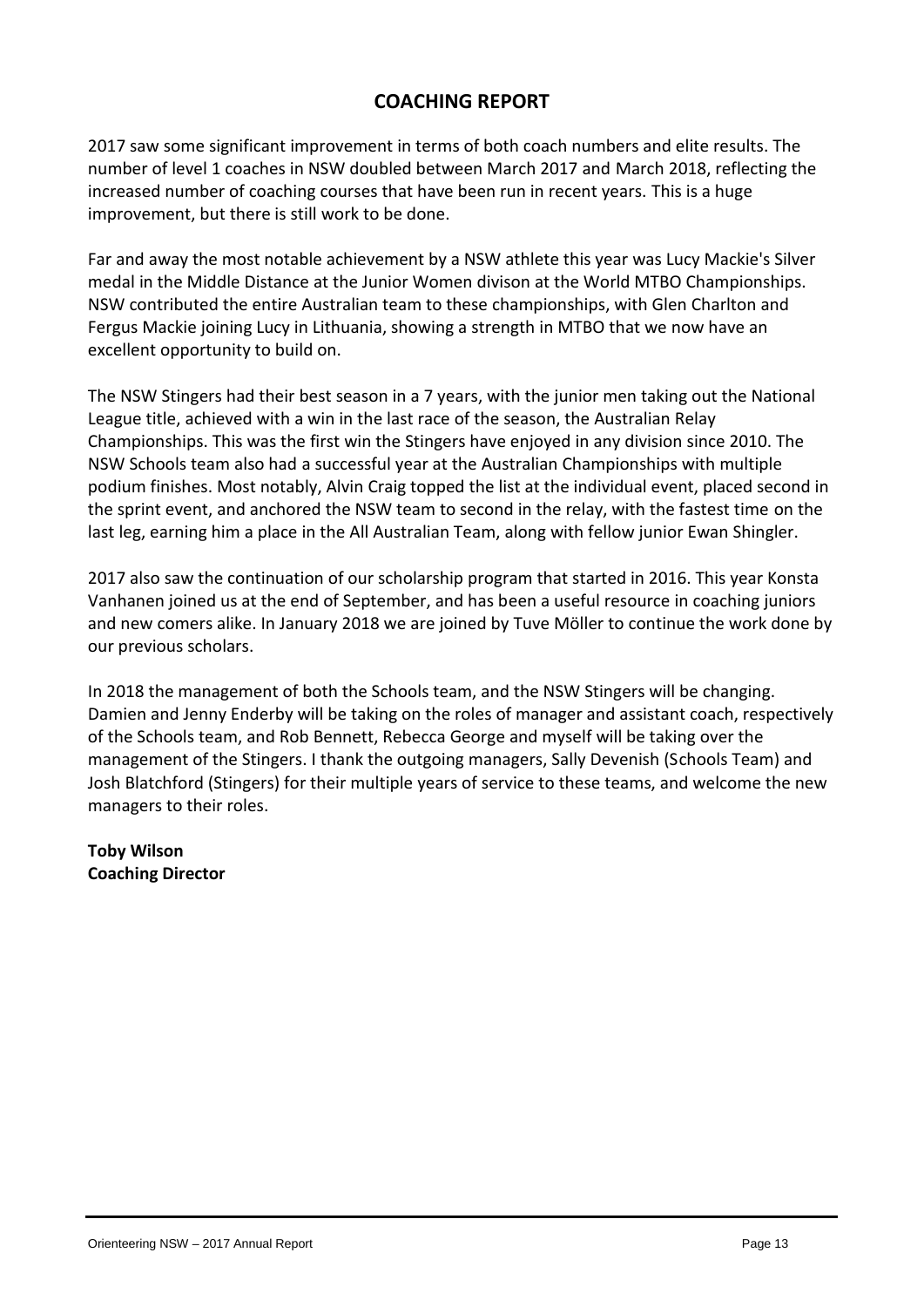# **MARKETING AND COMMUNICATIONS OFFICER'S REPORT**

#### **Permanent courses**

ONSW has installed a new permanent course at Bicentennial Park (Sydney Olympic Park) and is in the processing of installing courses at Headland Park (Georges Heights, Sydney) and John Fisher Park (Curl Curl, Sydney). These courses are free to the public, with a choice of participating by smartphone app (MapRun) or writing down a letter code at each control. Maps can be downloaded from the ONSW website.

The course at Hunter Wetlands (Newcastle) has been updated. There is a small entry fee to the Wetlands.

Clubs thinking of installing a permanent course are asked to contact Ian Jessup for guidance.

#### **MINI courses**

Clubs were again encouraged to offer an additional free short course at all Sydney Summer Series. The purpose is threefold:

Greater visibility of our sport in parks and reserves where locals gather and play

Offer a safe course for children considered too young/inexperienced to be do the SSS

 Offer something for the 'SSS children' who come along with mum and/or dad We hope to do more along these lines next summer.

#### **Winter 2017 and summer 2017-18 booklets**

Each member received one; the rest were surplus for clubs to hand out at events and anywhere they feel might attract recruits. These continue to be a valuable tool to sell our sport to the wider public.

#### **Media hits**

We had a record of more than 30 articles in print media and on TV in 2017 – plus another handful of radio interviews. The highlights were:

- widespread coverage of the Aus champs (see below for more details)
- a double-page spread on summer series orienteering in the Run 4 Your Life magazine
- a full-day shoot for the ABC Catalyst science TV program, that aired in January

Regional papers are crying out for content – especially something different to the usual football, cricket etc – and clubs are urged to be in regular contact to promote and report on their events. The Sydney media is notoriously hard to crack but local community papers are happy to give orienteering a run. Again, clubs should initiate contact.

Aus champs – the carnival in Bathurst and Hill End generated a lot of media coverage. TV crews came to five of the seven days. News clips on the stations' Facebook pages were the most viewed for that week. One reporter took his cameraman around and did the Easy course at the Australian Schools Champs in a light-hearted but wonderful segment.

This was by far the most media coverage a major carnival has had in many years.

All our media hits are linked on our media page: www.onsw.asn.au/index.php/media-coverage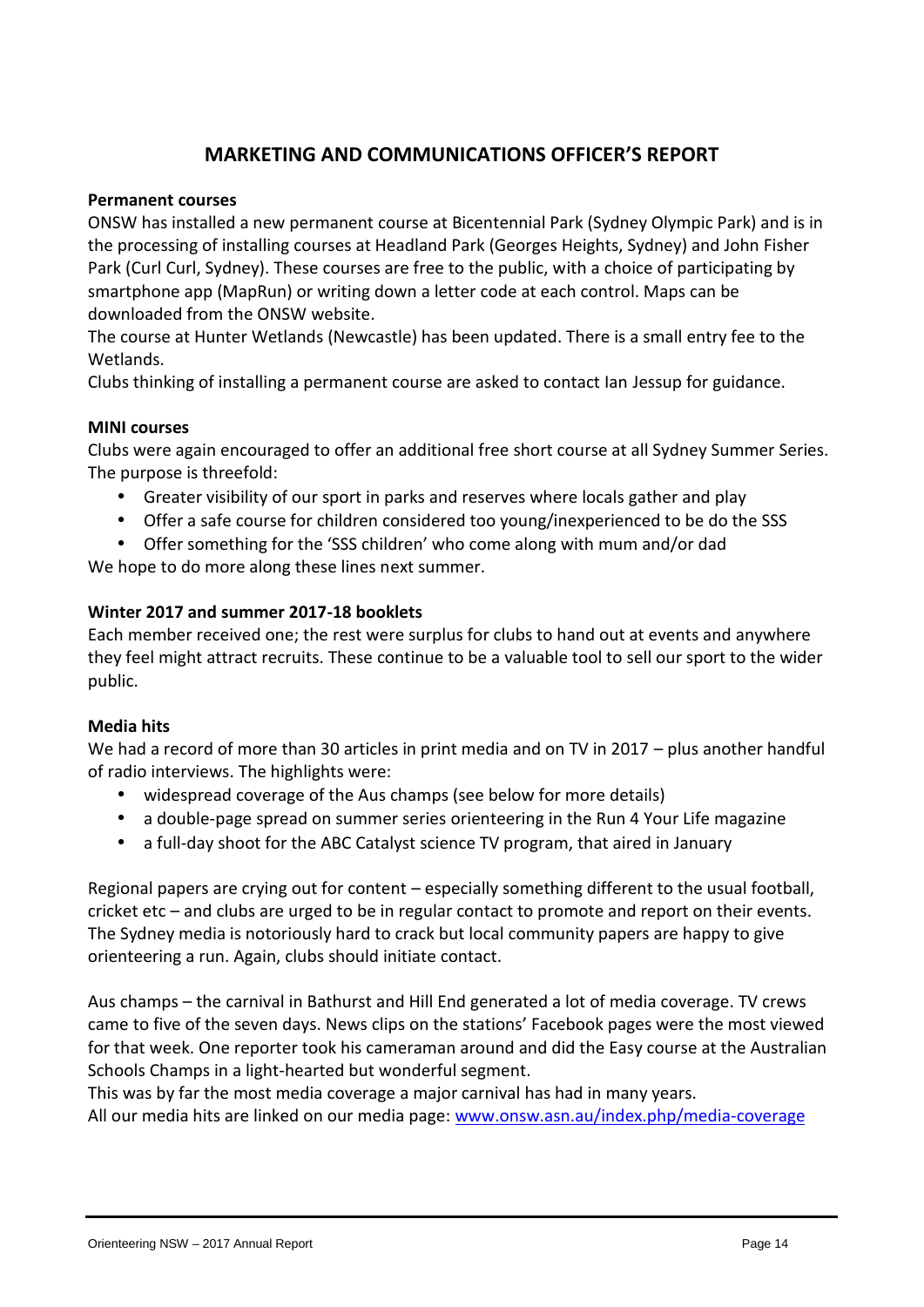#### **Presentation Day**

The 2017 annual presentations were conducted at lunchtime after the NSW Sprint Champs at PLC Pymble. We thank Barbara Hill from Bold Horizons for arranging access to this terrific new location for Sprint orienteering.

#### **Space Racing**

Across the 3 events in Sydney we had 150 participants plus about 40 parents and carers. All regional clubs should be conducting something similar in the school holidays for juniors – so I urge clubs to get in touch with the local paper, TV (they love action shots of kids), schools and vacation care centres (they're always looking for new activities). Space Racing could easily be conducted in conjunction with a State League weekend.

#### **The Australian Orienteer**

Five ONSW members contributed 10 articles for the quarterly national magazine in 2017. March: carnival organisers wrote a two-page article on the Australian 3-days carnival to be held in Wagga over the June long weekend. Ian Jessup wrote a 3-page article about catering for students and members with disabilities, taking in the outings we have conducted across NSW. June: Ross Barr (Garingal) wrote a piece comparing Sprint O with what he calls Short O – where there is not enough complexity in the terrain for true sprint courses but sufficient for a run nonetheless. Food for thought for planners. Carnival director Barbara Junghans (Garingal) contributed an article on the touchless punching system that was debuting at the Aus champs. September: Duncan Currie (Garingal) was on the front cover, pictured starting the middle day at Wagga over the June long weekend. Ian provided a last-minute update for the Aus champs, photos of each member of the NSW All Schools Team for the annual preview of the Aus championships, and a full-page preview of the Aus MTBO champs.

December: Ian wrote an article on the ABC Catalyst shoot (mentioned in the Media section above), Ross Barr contributed an insightful long piece on setting the Australian Sprint Champs at CSU Bathurst, and Lucy Mackie (Big Foot) penned a lovely recollection of her silver medal ride at the Junior World MTBO Champs in Lithuania. But possibly the most eagerly awaited item in each mag is the "Jeff" cartoon by Duncan Currie. What a hoot!

I would also like to thank Tony Hill (GO) for the use of his superb photos, and Nerise McQuillan (WHO) for her high-quality, fast graphic design work. Any club thinking about updating their logos or producing promotional materials is advised to contact Nerise.

#### **Ian Jessup Marketing and Communications Officer**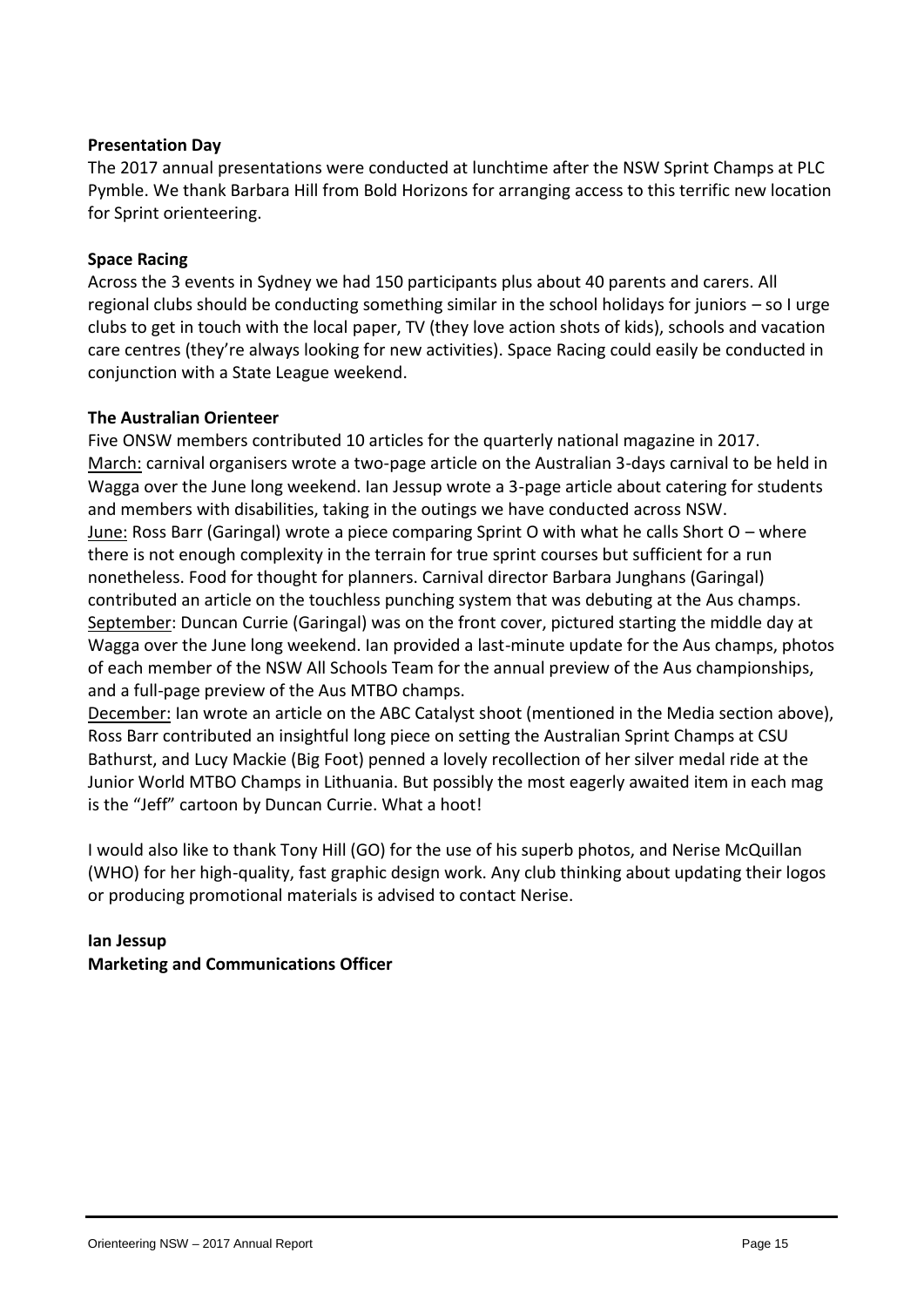#### **Facebook**

At 1 Jan 2017, we had 612 people like our ONSW Facebook page. By 31 Dec 2017 this was up to 771 people – an increase of 67% in just two years.

The growth in 'likes' means our weekly reach is now up around 1500-2000. The most popular post was a photo album from the NSW Long Champs which had a reach of 3,770.

The most viewed posts were ones with photos / maps, then ones dealing with major events and entry closing date reminders.

#### **Analytics**

#### **Clubs in the news in 2017**

The table below sets out the number of times each club or group was mentioned BY NAME during 2017 (in articles on the ONSW website, on Facebook postings, in the weekly E-bulletin, in the quarterly Australian Orienteer magazine, and in the media). This does not include references to individual members – a point is recorded only when the club is mentioned.

|                            |     |                | 2016           | 2017/16        |                |                |              |        |
|----------------------------|-----|----------------|----------------|----------------|----------------|----------------|--------------|--------|
| Club                       | Web | <b>FB</b>      | eBulletin      | AO mag         | <b>Media</b>   | <b>Total</b>   | <b>Total</b> | %      |
| <b>Bush n Beach</b>        | 8   | $\overline{2}$ | 3              |                |                | 13             | 26           | (50%)  |
| <b>Big Foot</b>            | 45  | 25             | 10             | 3              |                | 83             | 89           | (6.7%) |
| <b>Bennelong Northside</b> | 21  | 14             | $\mathbf{1}$   |                |                | 36             | 48           | (25%)  |
| <b>Central Coast</b>       | 16  | 9              | $\overline{7}$ |                |                | 32             | 22           | 45%    |
| Garingal                   | 41  | 31             | 17             | $\overline{2}$ | 1              | 102            | 95           | 7.5%   |
| <b>Goldseekers</b>         | 10  | 5              | 8              |                | 12             | 35             | 14           | 150%   |
| <b>Illawarra Kareelah</b>  | 13  | 7              | 3              |                | $\overline{2}$ | 25             | 19           | 31%    |
| MTBO/DuO                   | 13  | 17             | 18             | 3              |                | 51             | 43           | 18.6%  |
| <b>Newcastle</b>           | 35  | 27             | 9              | $\overline{2}$ | 5              | 78             | 76           | 2.6%   |
| <b>Northern Tablelands</b> | 11  | 6              | 6              |                | $\mathbf{1}$   | 24             | 11           | 118%   |
| <b>Southern Highlands</b>  | 27  | 13             | 3              |                | 2              | 45             | 35           | 28.5%  |
| <b>NSW Stingers</b>        | 3   | $\mathbf{1}$   |                |                |                | $\overline{4}$ | 3            | 33%    |
| Uringa                     | 28  | 17             | 3              |                |                | 48             | 52           | (7.7%) |
| <b>Waggaroos</b>           | 18  | 11             | 9              | $\overline{2}$ | $\overline{2}$ | 42             | 21           | 100%   |
| <b>Western &amp; Hills</b> | 20  | 10             | 9              |                | 3              | 42             | 30           | 40%    |
| <b>Western Plains</b>      | 3   | $\mathbf{1}$   |                |                |                | $\overline{4}$ | 4            | 0%     |
| <b>ONSW</b>                | 34  | 40             | 45             | 4              | 12             | 135            | 132          | 2.2%   |
| <b>Totals</b>              | 346 | 236            | 151            | 16             | 40             | 799            | 720          | 11%    |

If clubs have news they wish to broadcast to the wider orienteering community or the general public, they should contact Ian Jessup with their request.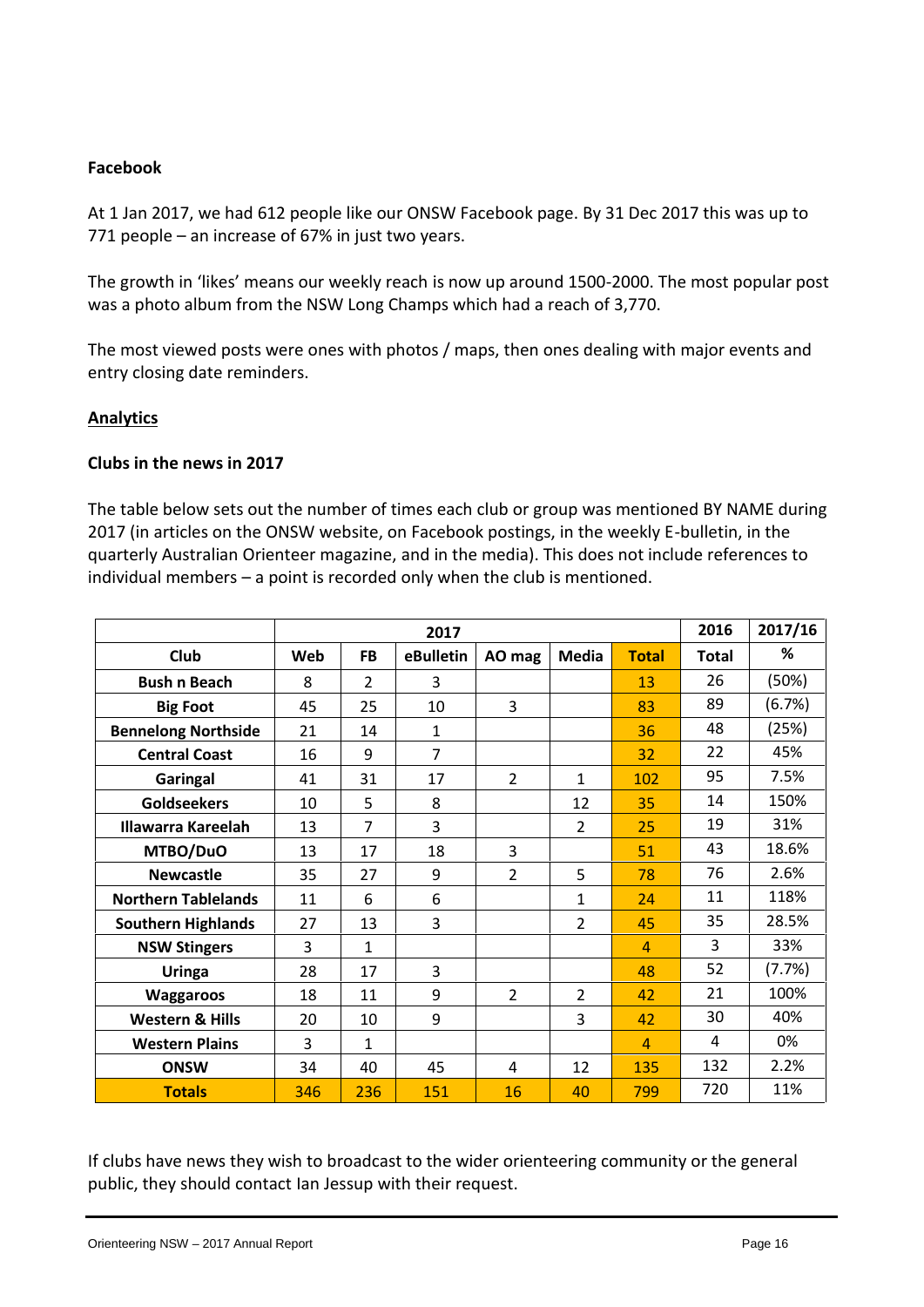



| Month     | Unique viitors | Number of visits | Pages   | <b>Hits</b> | <b>Bandwidth/MB</b> |
|-----------|----------------|------------------|---------|-------------|---------------------|
| $Jan-17$  | 3,844          | 9.012            | 26,449  | 197,497     | 6,350               |
| Feb-17    | 3,679          | 8,291            | 23,249  | 180,886     | 5,790               |
| $Mar-17$  | 5,587          | 11,725           | 38,596  | 234,601     | 6,713               |
| Apr- $17$ | 3,969          | 8,085            | 24,680  | 184,328     | 6,750               |
| $May-17$  | 4,569          | 10,261           | 30,597  | 262,500     | 11,310              |
| $Jun-17$  | 4,761          | 10,265           | 33,582  | 274,868     | 14,740              |
| $Jul-17$  | 4,289          | 9.171            | 25,897  | 235,765     | 12,060              |
| Aug- $17$ | 5,460          | 10,983           | 30,101  | 310,737     | 16,710              |
| $Sep-17$  | 7,876          | 15,044           | 49,050  | 453,571     | 35,830              |
| $Oct-17$  | 6,120          | 11,132           | 27,093  | 270,681     | 8,960               |
| $Nov-17$  | 5,410          | 9,802            | 268,365 | 456,163     | 9,501               |
| $Dec-17$  | 4,146          | 6,803            | 13,648  | 145,770     | 6,385               |

Website visits were consistent throughout the year.

Expected traffic peaked in September in the lead-up to and during the Aus champs.

In November it appears we were again targeted by Russian spambots.

#### **ONSW E-bulletin**

The subscriber list remains above 2,100.

In April, we decided to split the weekly bulletin into two:

- a weekly publication for members allowing us to impart more detailed information
- a more casual fortnightly one for non-members aimed at encouraging greater participation.

Reporting from MailChimp allows us to understand how well the email is being used, and provides comparisons to industry standards.

The stats below are from the last week of the month indicated, for the weekly member bulletin.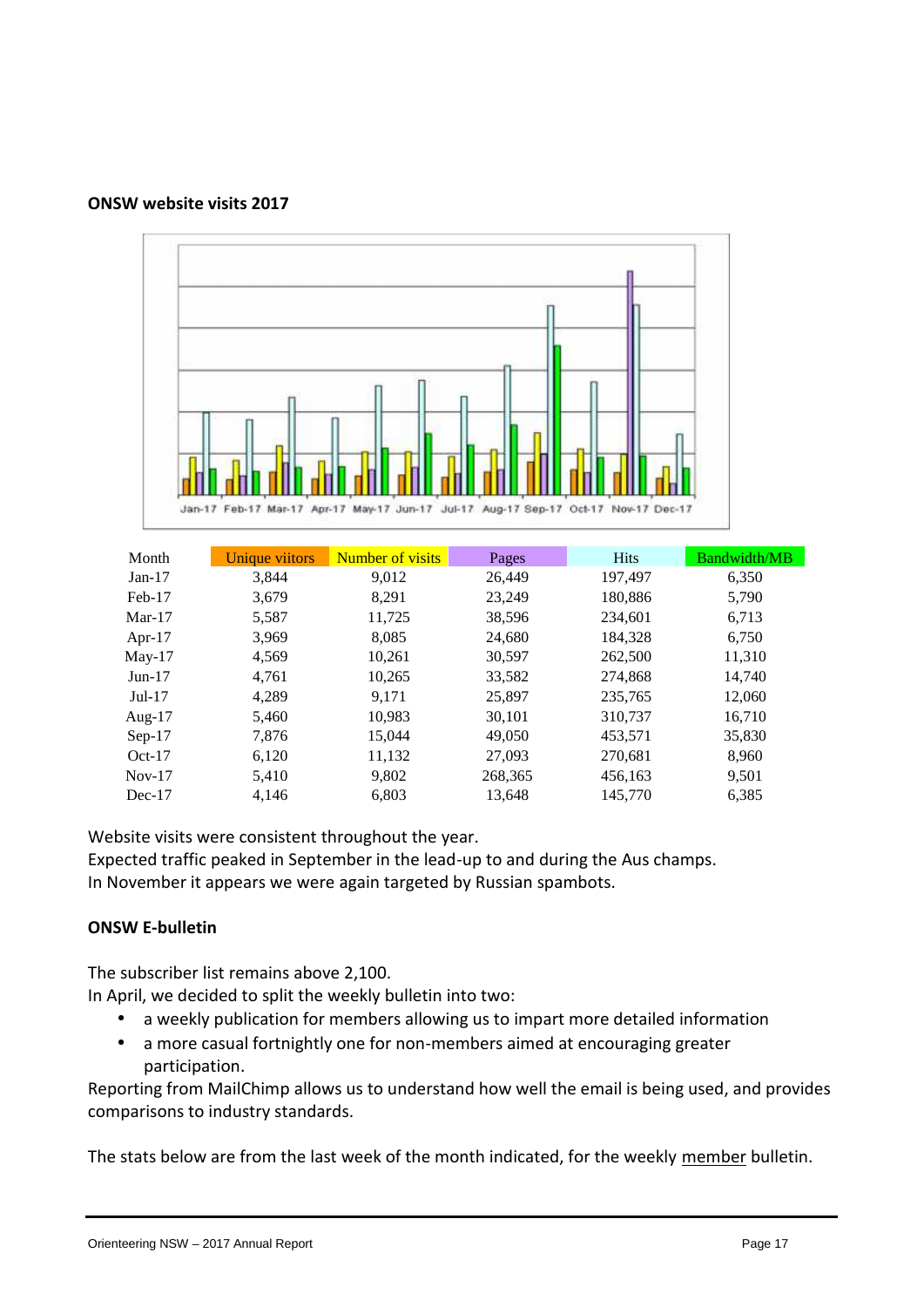The January figures are for the old combined bulletin. The later figures clearly show open and click rates far above industry averages.



The stats below are from the middle of the month indicated, for the weekly non-member bulletin. These figures still show open rates above industry averages, and click rates on par.



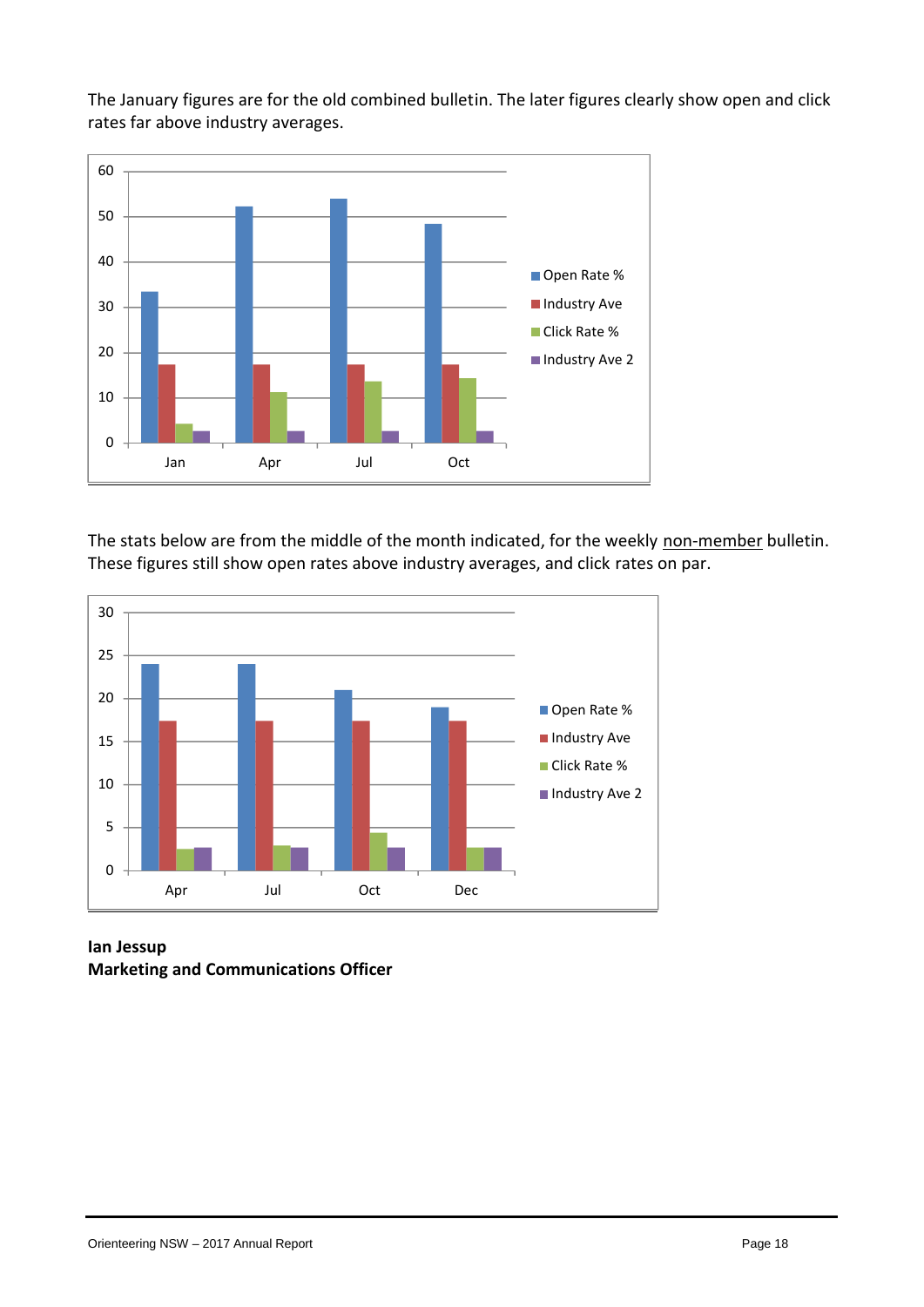#### **DEVELOPMENT OFFICER COORDINATOR'S REPORT**

#### **Sporting Schools**

Administration of the Sporting Schools program in NSW is funded by school charges. In 2017, the number of participants in the public and primary schools Sporting Schools Program in NSW grew from 3,216 in 2016 to 3,266 (1.5% increase). This is the only increase as there was a slight decrease in the number of schools, and a larger decrease in the total participations and schools mapped.

| Program                     | <b>SSP</b> | <b>SSP</b> | SSP/AASC | <b>AASC</b> | <b>AASC</b> | <b>AASC</b> |
|-----------------------------|------------|------------|----------|-------------|-------------|-------------|
| Year                        | 2017       | 2016       | 2015     | 2014        | 2013        | 2012        |
| <b>Schools Visited</b>      | 41         | 44         |          | 65          | 85          | 43          |
| <b>Total Visits</b>         | 167        | 243        | 30       | 452         | 563         | 276         |
| <b>Total Participations</b> | 14,687     | 17,542     | 3,488    | 11,013      | 12,191      | 6,513       |
| <b>Total Participants</b>   | 3,266      | 3,216      | 678      | 1,587       | 1,985       |             |
| <b>Coaches Upskilled</b>    | 75         | 79         | 42       |             | 48          | 44          |
| <b>Schools Mapped</b>       | 23         | 43         |          |             |             |             |

The reasons for the decrease:

- The new Sporting Schools booking system limited the length of programs with pre-defined packages of 4 weeks, so schools are no longer requesting 7-week or 8-week programs.
- An increase in coach pay rates of 33% (reducing the appeal of orienteering as a delivered program compared to other sports)
- An admin charge for each school was introduced in 2017 to pay for the ONSW Sporting Schools administration position, whereas in 2015 and 2016, admin was paid from supplementary ASC funding, so schools have less money for coaching from available funds.

| <b>School Champs and other youth events - Participants</b> |  |
|------------------------------------------------------------|--|
|------------------------------------------------------------|--|

| Year                      | 2017  | 2016  | 2015                     | 2014                     | 2013                     | 2012                     |
|---------------------------|-------|-------|--------------------------|--------------------------|--------------------------|--------------------------|
| School Champs & Gala Days | 2.433 | 2,217 | 2,167                    | 2.044                    | 1.617                    | 1,625                    |
| Other school events       | 2.479 | 2,581 | 3,789                    | 3.012                    | 2,579                    | 1,801                    |
| Space Racing              | 143   | 236   | 100                      | 196                      | 416                      | 243                      |
| <b>Permanent Courses</b>  | n/a   | 1,256 | $\overline{\phantom{0}}$ | $\overline{\phantom{0}}$ | $\overline{\phantom{0}}$ | $\overline{\phantom{0}}$ |

#### **Total Student Programs & Participations in 2017 compared to 2016**

| 2017                          |       | Gender |         | <b>School</b> | Region  |           | 2016   |
|-------------------------------|-------|--------|---------|---------------|---------|-----------|--------|
|                               | Male  | Female | Primary | Secondary     | Country | Syd Metro |        |
| <b>Student Programs</b>       |       |        | 73      | 25            | 50      | 51        | 103    |
| <b>Student Participations</b> | 8.771 | 9.143  | 16,002  | 1,912         | 10,592  | 7,322     | 24,965 |
| <b>Student Participants</b>   | 3.826 | 4,070  | 6,149   | 1,747         | 4,331   | 3,565     | 9,506  |
| <b>Teachers in Service</b>    | 32    | 52     | 0       | 0             | 0       | 0         | 68     |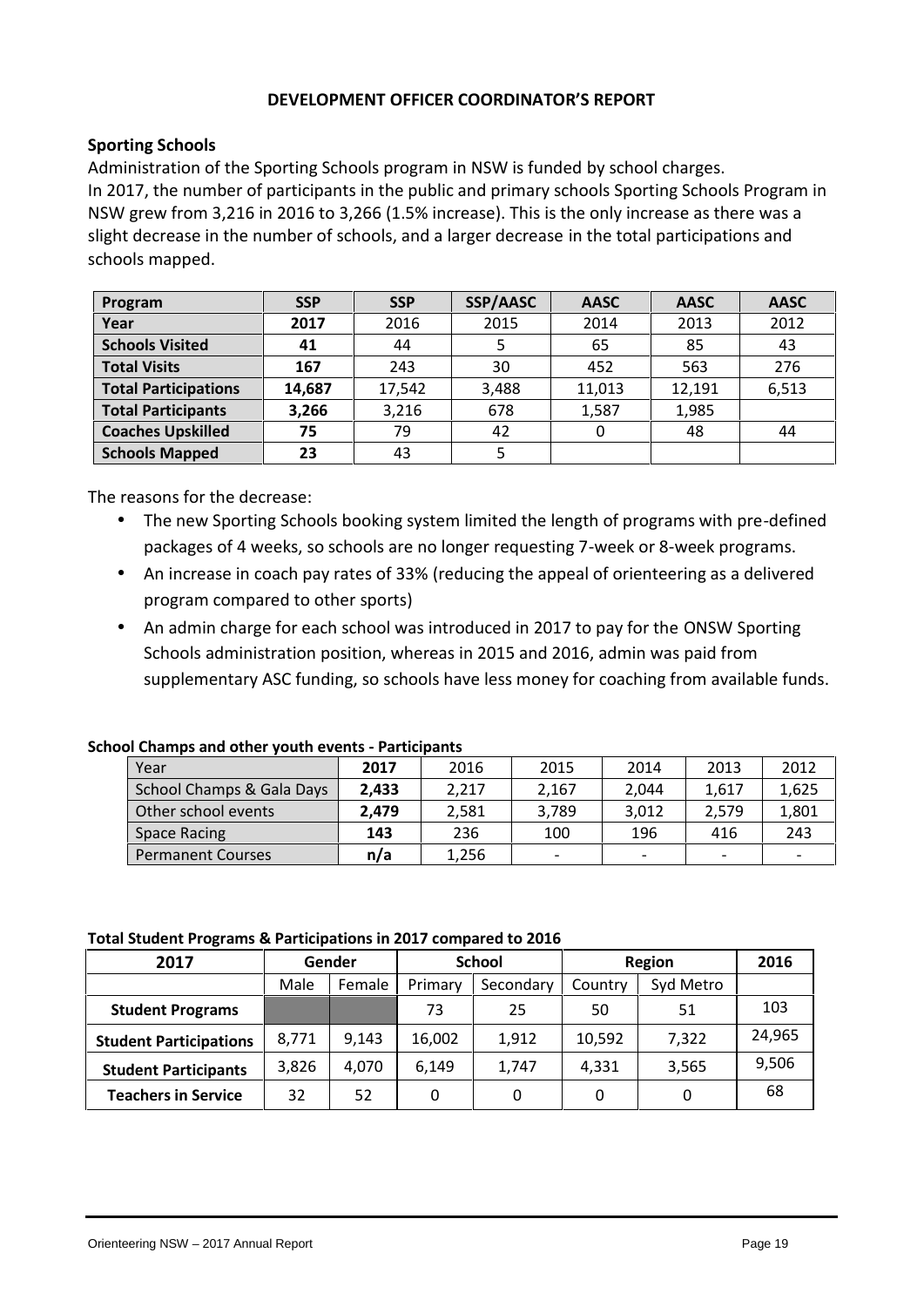| 2016                          |             | Gender        |         | <b>School</b> | Region  |                  |  |  |  |
|-------------------------------|-------------|---------------|---------|---------------|---------|------------------|--|--|--|
|                               | <b>Male</b> | <b>Female</b> | Primary | Secondary     | Country | <b>Syd Metro</b> |  |  |  |
| <b>Student Programs</b>       |             |               | 71      | 32            | 44      | 61               |  |  |  |
| <b>Student Participations</b> | 12,637      | 12,328        | 22.423  | 2,542         | 13.943  | 11,022           |  |  |  |
| <b>Student Participants</b>   | 4,825       | 4,681         | 7,441   | 2,065         | 4,146   | 5,360            |  |  |  |
| <b>Teachers in Service</b>    | 34          | 34            |         | 0             | 0       | 0                |  |  |  |

#### **Level 0 Community Coaching**

A total of 5 Level 0 Community Coaching workshops were held in partnership with the NSW School Sports Unit (SSU) in 5 NSW Education regions, and presented by Barbara Hill, Ian Jessup and Erica Smith. The SSU workshops are NESA-accredited by the SSU with the course material based on the OK-GO kit and teacher-focussed on professional development. A further 4 ONSW workshops for ONSW members were conducted by Ian Jessup.

In 2017, 67 teachers and 9 orienteers were accredited after attending the workshops, with a further 3 orienteers receiving RPL accreditation.

| Location                     | Organiser             | <b>Facilitator</b> | <b>Date</b> | <b>Teachers</b><br>accredited | <b>Orienteers</b><br>accredited | <b>Mapped</b> |
|------------------------------|-----------------------|--------------------|-------------|-------------------------------|---------------------------------|---------------|
| <b>Armidale HS</b>           | <b>SSU &amp; ONSW</b> | Erica              | 16-Nov-17   | 8                             | $\overline{\phantom{a}}$        | 2017          |
| <b>North Rocks PS</b>        | <b>SSU &amp; ONSW</b> | Barbara            | $6-Nov-17$  | 19                            | -                               | 2017          |
| <b>Bathurst</b>              | ONSW                  | lan                | 29-Sep-17   | $\overline{\phantom{a}}$      | 1                               |               |
| <b>Wauchope PS</b>           | SSU & ONSW            | <b>Barbara</b>     | 23-Aug-17   | 15                            | $\qquad \qquad \blacksquare$    | 2017          |
| <b>Kent Road PS</b>          | <b>ONSW</b>           | lan                | $5$ -Jul-17 | 1                             | $\qquad \qquad \blacksquare$    | 2017          |
| <b>Glengarry Girl Guides</b> | ONSW                  | lan                | 25-Jun-17   | 1                             | $\overline{\phantom{a}}$        | 2017          |
| <b>Brighton-le-Sands PS</b>  | SSU & ONSW            | <b>Barbara</b>     | 23-Mar-17   | 9                             | $\qquad \qquad \blacksquare$    | 2017          |
| Wagga Wagga HS               | SSU & ONSW            | lan                | 7-Mar-17    | 11                            | 1                               | 2017          |
| <b>Manly West PS</b>         | ONSW                  | lan                | 25-Jan-17   | $\overline{\phantom{a}}$      | 4                               | 2016          |

#### **Scholarships**

Atte Lahtinen completed our first 6-month scholarship in 2017, with 2 more arriving during the year: Konsta in September from Finland, and Tuve arriving from Sweden just before Xmas to start in 2018.

Grace Molloy is due to arrive in September 2018 from Scotland as our first female scholar.

#### **Scouts and Guides**

The strategy with scouts and guides is to respond to requests from regions or groups and provide training opportunities to leaders as part of a package that includes mapping and events. There has been promising progress with both guides and scouts in NSW in 2017.

### **Jim Mackay**

**Development Officer Coordinator**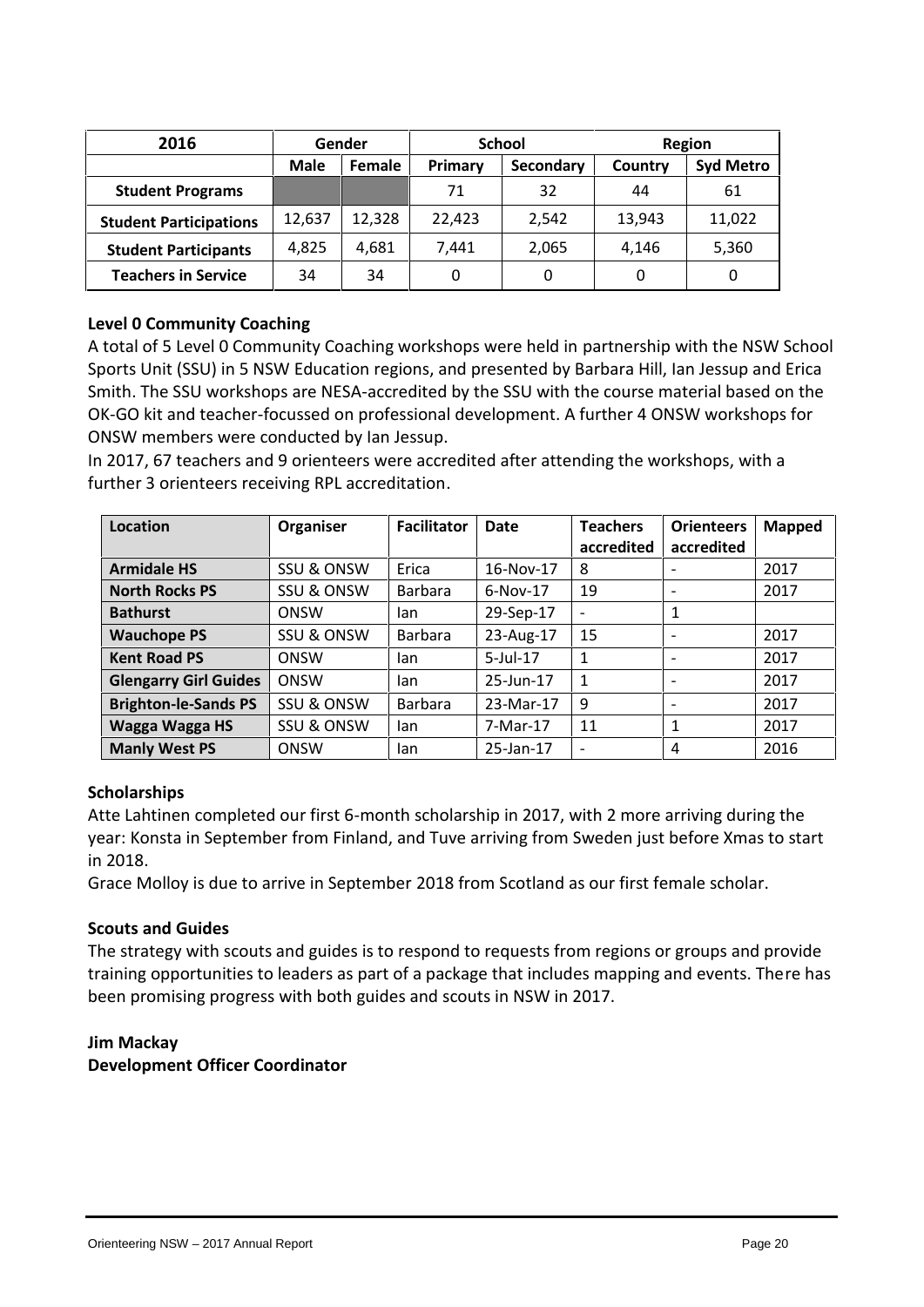# **EXECUTIVE OFFICER'S REPORT**

As noted in the 2016 Annual report, ONSW was again successful in securing funding from Orienteering Australia for the purposes of participation expansion. The specific grants and the funds allocated were:

| Year | <b>Program / Project</b>                                | <b>Amount</b> |
|------|---------------------------------------------------------|---------------|
| 2017 | <b>ASC Participation Expansion Program</b>              | inc. GST      |
|      | Regional Expansion - Port Macquarie                     | \$15,587      |
|      | Regional Expansion - Upper Hunter Valley                | \$10,278      |
|      | Urban Expansion - Northern Sydney (Hornsby,<br>Berowra) | \$12,126      |
|      | Corporate Cup Challenge Series                          | \$11,523      |
| 2017 | <b>Total</b>                                            | \$49,514      |

While the grant was awarded in 2016, the funding was only received in 2017.

Of the four projects awarded, only three commenced in 2017 due to limited ONSW resources. The Corporate Cup Challenge Series was held over until 2018. Given their location, all three regional programs had different degrees of success, with the unexpected turnout of over 100 competitors at the Berowra event totally unexpected but welcomed. The challenge for ONSW will to be follow up the initial promotion events with a longer term plan.

The two 2015 projects of Permanent Courses (x3) and School Holiday Pilot program (x2) progressed slowly in 2017. By the end of 2017 only the Bicentennial Park was officially opened. Other areas have been investigated and as reported above in the Marketing and Communications report another 2 new areas in Sydney should have permanent courses installed in 2018.

The School Holiday program did not see any progress made, more so because of the regional participation programs competing for the same ONSW resources. Further effort will be undertaken in 2018 to expand the opportunity in the Vacation Care sector, and possibly also allow ONSW to offer the Scouts an opportunity to be trained in delivering orienteering programs to both their own vacation care attendees and to cubs and scouts, as part of their normal activities.

Considering the number of ASC participation programs that ONSW has started but not yet completed, ONSW will not be applying for any of the first round of OA/ASC participation grants in 2018.

In 2017 ONSW undertook a change in how the annual event calendar was developed. With the objective of providing club's event coordinators a more on-line, and more importantly real-time access to the event calendar, ONSW used an on-line Outlook calendar. The implementation was not without its hitches, with some of the problems coming from unexpected areas of Microsoft and its 'integrated software', however the uploading of the bulk calendar basic information into Eventor was certainly a success, saving the ONSW office (or the ONSW clubs) many hours of data entry.

The use of an online calendar to assist in the creation of the ONSW event calendar will continue in 2018.

Late in 2017 the NSW Government introduced the Active Kids Program, a scheme whereby NSW kids can receive \$100 for use with registration or membership fees or to pay for structured activities that are eight weeks or longer. After much deliberation and review ONSW was able to make available three offerings ready in time for the introduction of the program in early 2018.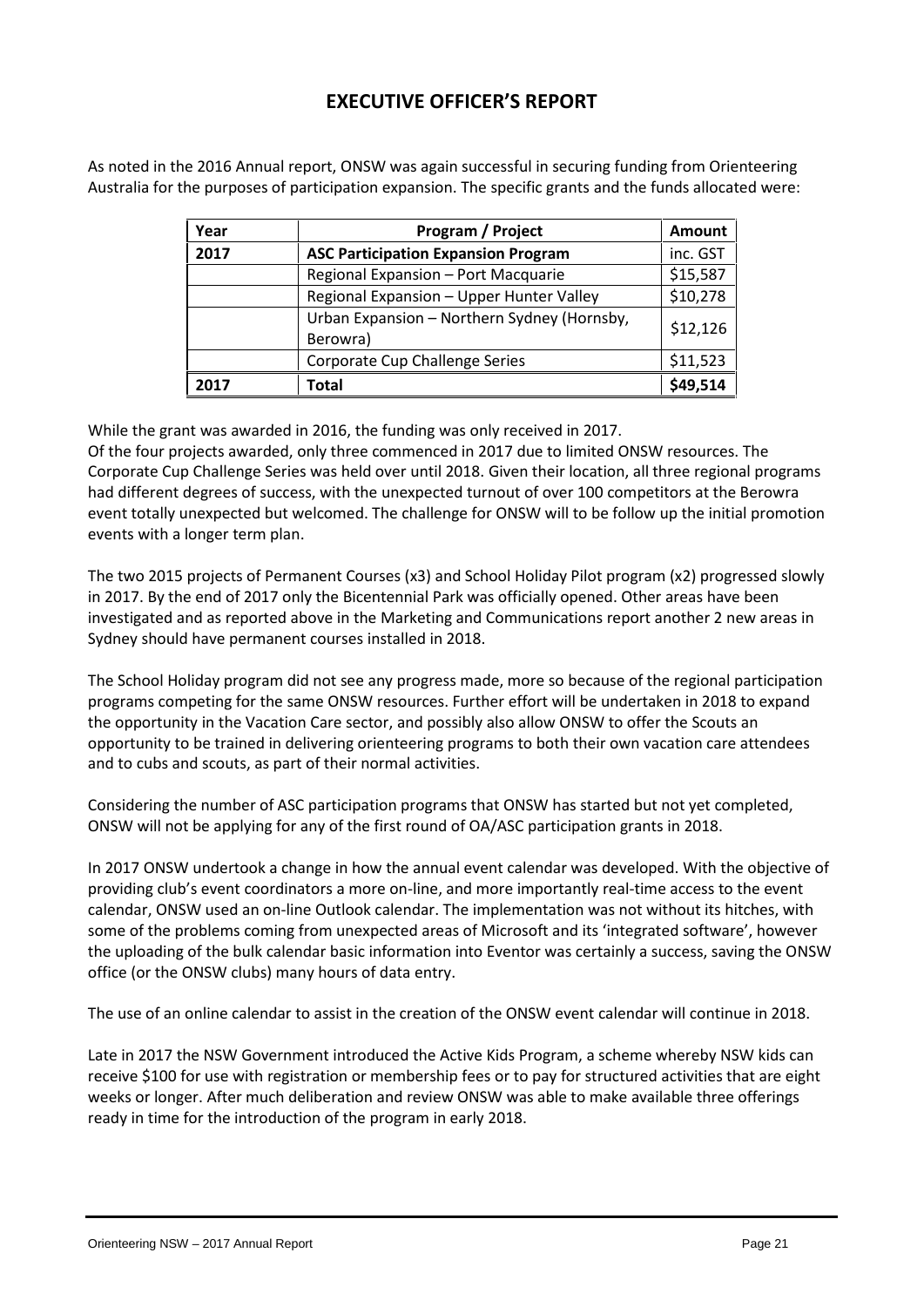There was no change to ONSW's paid staff in 2017, their roles, and functions are summarised below.

| <b>Name</b>            | <b>Role</b>                | <b>Responsibilities</b>                         |
|------------------------|----------------------------|-------------------------------------------------|
| Paul Prudhoe           | Executive Officer          | Staff, ONSW Management, OA and ONSW club        |
|                        |                            | liaison, Government and Land Holder liaison,    |
|                        |                            | policy, finance                                 |
| John Murray            | Administration Officer     | Membership, Eventor, Equipment, day-to-day      |
|                        |                            | enquiries, Event Calendar                       |
| <b>Dennis Sparling</b> | <b>Finance Officer</b>     | Book keeping: Accounts Receivable & Payable     |
| lan Jessup             | Marketing & Communications | Website articles, e-Bulletin, Promotion, Media  |
|                        |                            | (traditional and Social (Facebook, Twitter))    |
| Jim Mackay             | Development Officer        | Sporting Schools, (Mappers, Coach and School    |
|                        | Coordinator                | coordination), Development Programs (schools,   |
|                        |                            | scouts, guides), Coaching (training courses and |
|                        |                            | accreditation), Overseas Scholar Coordination   |

Clubs are requested to contact the appropriate staff for any enquiries. The Executive Officer should be contacted if there is any doubt.

My thanks to all the ONSW staff for their support and dedication in 2017.

### **Paul Prudhoe Executive Officer**

#### **ONSW Controllers (2016 – 2018)**

|              | Mar 2018 Totals                                                                                                                                          |   |   |   |    |  |   |   |   |   |  |   |    |              |              | Mar<br>$^{\prime}17$ | Mar<br>$^{\prime}16$ |
|--------------|----------------------------------------------------------------------------------------------------------------------------------------------------------|---|---|---|----|--|---|---|---|---|--|---|----|--------------|--------------|----------------------|----------------------|
|              | <b>GO</b><br>BB<br><b>BF</b><br>SH<br><b>UR</b><br><b>WR</b><br><b>WH</b><br><b>WP</b><br><b>Total</b><br>cc<br>GS<br>IK<br><b>NC</b><br><b>NT</b><br>BN |   |   |   |    |  |   |   |   |   |  |   |    | <b>Total</b> | <b>Total</b> |                      |                      |
| Level 1      | 5<br>2<br>13<br>2<br>1<br>1                                                                                                                              |   |   |   |    |  |   |   |   |   |  |   | 14 | 8            |              |                      |                      |
| Level 2      |                                                                                                                                                          | 4 | 3 |   | 5  |  |   | 1 |   | າ |  |   |    |              | 19           | 19                   | 10                   |
| Level 3      | ำ<br>7<br>1<br>◢<br>1<br>1<br>┸<br>┻<br>┻<br>∠                                                                                                           |   |   |   |    |  |   |   |   |   |  |   |    | ⇁            | 5            |                      |                      |
| <b>TOTAL</b> | 0                                                                                                                                                        | 6 | 4 | 2 | 11 |  | 2 | 3 | 3 |   |  | 1 | 3  | 0            | 39           | 40                   | 23                   |

#### **ONSW Coaches (2016 – 2018)**

|              | Mar 2018 Totals                                                                                                                                                 |   |   |        |    |   |   |    |   |   |   |   |        |   | Mar<br>$^{\prime}17$ | Mar<br>16    |                |
|--------------|-----------------------------------------------------------------------------------------------------------------------------------------------------------------|---|---|--------|----|---|---|----|---|---|---|---|--------|---|----------------------|--------------|----------------|
|              | cc<br><b>GO</b><br>GS<br>UR<br><b>BF</b><br>IK<br><b>NC</b><br><b>NT</b><br>SΗ<br><b>WR</b><br><b>WP</b><br><b>Total</b><br><b>BB</b><br><b>BN</b><br><b>WH</b> |   |   |        |    |   |   |    |   |   |   |   |        |   | <b>Total</b>         | <b>Total</b> |                |
| Level 0      |                                                                                                                                                                 | 3 | 3 |        | 9  | 9 |   | 6  | າ | 3 | 2 | 2 | 4<br>┻ |   | 38                   | 28           | 14             |
| Level 1      |                                                                                                                                                                 | 3 |   |        | 4  |   |   | 3  |   |   | 1 |   | ◢      | 1 | 14                   | ⇁            | $\overline{3}$ |
| Level 2      |                                                                                                                                                                 | 1 |   | 1<br>┻ |    |   |   | 2  |   |   |   |   |        |   | 4                    | 2            | 2              |
| Level 3      |                                                                                                                                                                 |   |   | 1<br>┻ |    |   |   |    |   |   |   |   |        |   |                      |              | 1              |
| <b>TOTAL</b> | 0                                                                                                                                                               |   | 3 | 3      | 13 | 9 | 2 | 11 | 2 | 3 | З | 2 | 2      | 1 | 57                   | 38           | 20             |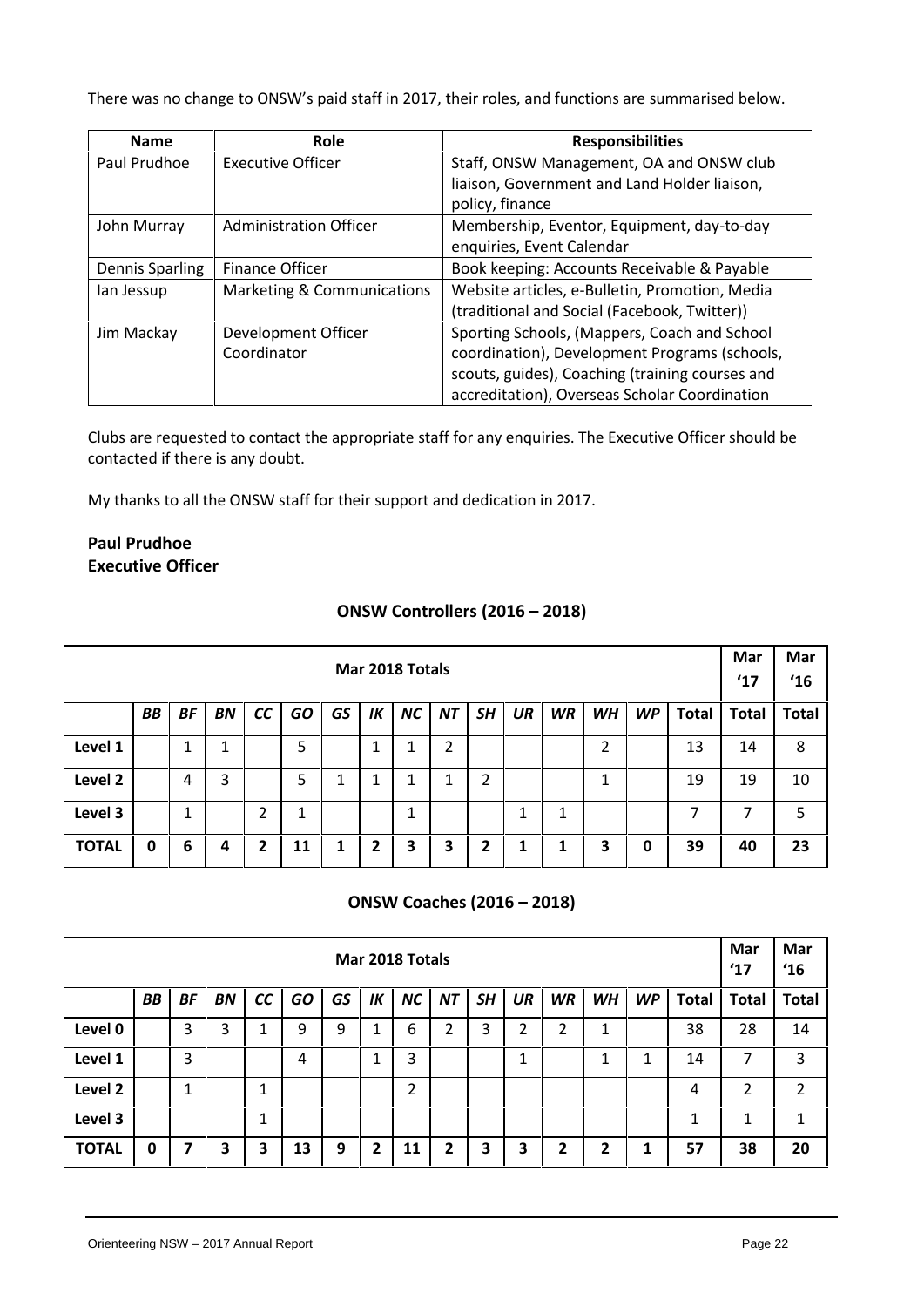|                            | 2017 Membership types by Club        |                |              |                |                         |                |
|----------------------------|--------------------------------------|----------------|--------------|----------------|-------------------------|----------------|
| Club                       | Associate   Family   Junior   Senior |                |              |                | Club Total   2016 Total |                |
| Bennelong                  | 3                                    | 18             |              | 25             | 46                      | 51             |
| <b>Big Foot</b>            | $\overline{1}$                       | 26             | $\mathbf{1}$ | 27             | 55                      | 51             |
| <b>Bush N Beach</b>        |                                      | 10             |              | $\overline{4}$ | 14                      | 17             |
| <b>Central Coast</b>       | 3                                    | $\overline{7}$ | $\mathbf{1}$ | $\overline{7}$ | 18                      | 23             |
| Garingal                   | 8                                    | 56             | 7            | 63             | 134                     | 141            |
| Goldseekers                | 16                                   | 17             |              | 6              | 39                      | 35             |
| Illawarra Kareelah         | $\overline{2}$                       | 16             |              | 8              | 26                      | 27             |
| <b>Newcastle</b>           | 30                                   | 53             |              | 37             | 120                     | 129            |
| <b>Northern Tablelands</b> | 5                                    | 8              |              | 5              | 18                      | 18             |
| <b>Southern Highlands</b>  | $\mathbf{1}$                         | 16             |              | 10             | 27                      | 29             |
| Uringa                     | 3                                    | 28             | $\mathbf{1}$ | 17             | 49                      | 48             |
| <b>Waggaroos</b>           | $\overline{2}$                       | 9              |              | 6              | 17                      | 10             |
| <b>Western Hills</b>       | 1                                    | 23             |              | 17             | 41                      | 41             |
| <b>Western Plains</b>      |                                      | 1              |              | $\overline{2}$ | 3                       | 6              |
| Schools                    |                                      |                |              |                | $\mathbf{1}$            | $\overline{2}$ |
| 2017 Total                 | 75                                   | 288            | 10           | 234            | 608                     |                |
| 2016 Total                 | 86                                   | 290            | 10           | 240            | 628                     | 628            |

### **MEMBERSHIP STATISTICS** (as at 31/12/17)

# **Growth and Renewal Rates - Memberships and Members**

|      |                |               |                 | <b>Renewal</b> | <b>New</b>     |       |                |               |
|------|----------------|---------------|-----------------|----------------|----------------|-------|----------------|---------------|
| Year | <b>M'ships</b> | <b>Growth</b> | <b>Renewals</b> | %              | <b>M'ships</b> | New % | <b>Members</b> | <b>Growth</b> |
| 2017 | 608            | $-3%$         | 511             | 81%            | 97             | 16%   | 1290           | 0%            |
| 2016 | 628            | 12%           | 450             | 80%            | 178            | 28%   | 1289           | 17%           |
| 2015 | 560            | $-1%$         | 420             | 75%            | 140            | 25%   | 1099           | 8%            |
| 2014 | 564            | $-8%$         | 405             | 85%            | 159            | 28%   | 1018           | $-20%$        |
| 2013 | 616            | 1%            | 460             | 86%            | 144            | 23%   | 1270           | $-2%$         |
| 2012 | 611            | 20%           | 402             | 87%            | 209            | 34%   | 1293           | 26%           |
| 2011 | 509            | 12%           | 383             | 84%            | 193            | 38%   | 1026           | 12%           |
| 2010 | 454            | $-5%$         | 366             | 77%            | 88             | 19%   | 916            | $-6%$         |
| 2009 | 478            | 4%            | 370             | 81%            | 108            | 23%   | 972            | 3%            |
| 2008 | 459            | 0%            | 357             | 78%            | 102            | 22%   | 941            | $-1%$         |
| 2007 | 460            | 2%            | 362             | 80%            | 98             | 21%   | 949            | $-4%$         |

Memberships: Full or Associate – Family, Senior or Junior.

Members: Number of individual members that a membership comprises of.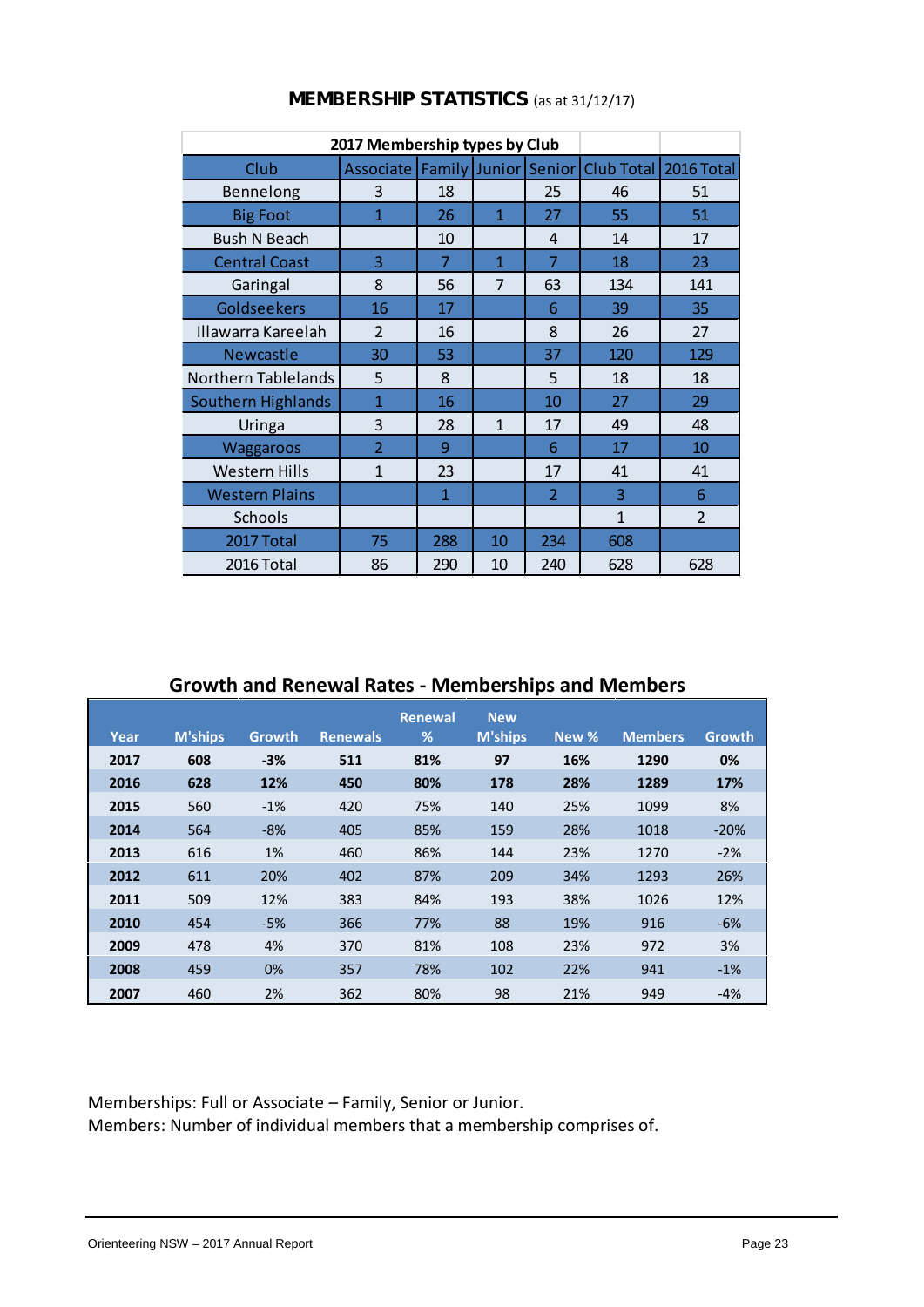| <b>Age Group</b>    |     | female | male |     | <b>Total Count</b> | 2016 Totals |
|---------------------|-----|--------|------|-----|--------------------|-------------|
| <b>Sub Junior</b>   | 53  | 38%    | 88   | 62% | 141                | 146         |
| Junior 13-20        | 105 | 42%    | 145  | 58% | 250                | 238         |
| <b>Senior 21-34</b> | 43  | 44%    | 54   | 56% | 97                 | 110         |
| Masters 35+         | 336 | 42%    | 466  | 58% | 802                | 795         |
| <b>Grand Total</b>  | 537 | 42%    | 753  | 58% | 1290               | 1289        |

Membership Age and Gender Breakdown



|                       | <b>SEC</b><br><b>Description</b> |                |     |                     |                                                         |    |             |     |        |         |                |     |     |                     |                     |    |                                                         |     |       |         |       |              |
|-----------------------|----------------------------------|----------------|-----|---------------------|---------------------------------------------------------|----|-------------|-----|--------|---------|----------------|-----|-----|---------------------|---------------------|----|---------------------------------------------------------|-----|-------|---------|-------|--------------|
|                       | Θ                                |                |     |                     | female                                                  |    |             |     | female | female  | 日              |     |     |                     | male                |    |                                                         |     | male  | male    | Total | <b>Total</b> |
|                       |                                  | Sub Junior <11 |     | <b>Junior 11-20</b> | <b>Senior 21-34</b>                                     |    | Masters 35+ |     | Count  | Percent | Sub Junior <11 |     |     | <b>Junior 11-20</b> | <b>Senior 21-34</b> |    | Masters 35+                                             |     | Count | Percent | Count | Percent      |
| Club                  |                                  |                |     |                     | Count Percent Count Percent Count Percent Count Percent |    |             |     |        |         |                |     |     |                     |                     |    | Count Percent Count Percent Count Percent Count Percent |     |       |         |       |              |
| Bennelong             |                                  | 1%             |     | 5%                  |                                                         | 1% | 20          | 23% | 26     | 30%     | 8              | 9%  | q   | 10%                 |                     | 2% | 41                                                      | 48% | 60    | 70%     | 86    | 100%         |
| <b>Big Foot</b>       |                                  | 4%             | 14  | 11%                 |                                                         | 2% | 30          | 24% | 51     | 41%     | 8              | 6%  | 19  | 15%                 |                     | 6% | 39                                                      | 31% | 73    | 59%     | 124   | 100%         |
| <b>Bush N Beach</b>   |                                  | 9%             |     | 3%                  |                                                         | 3% | 10          | 30% | 15     | 45%     |                | 3%  | Δ   | 12%                 |                     | 3% | 12                                                      | 36% | 18    | 55%     | 33    | 100%         |
| <b>Central Coast</b>  |                                  | 0%             | 3   | 9%                  | 3                                                       | 9% | 8           | 24% | 14     | 42%     |                | 9%  |     | 6%                  |                     | 3% | 13                                                      | 39% | 19    | 58%     | 33    | 100%         |
| Garingal              |                                  | 3%             | 14  | 6%                  | 8                                                       | 3% | 61          | 25% | 90     | 36%     | 6              | 2%  | 41  | 17%                 | 8                   | 3% | 103                                                     | 42% | 158   | 64%     | 248   | 100%         |
| Goldseekers           |                                  | 4%             | 19  | 17%                 |                                                         | 2% | 25          | 22% | 51     | 45%     | 14             | 12% | 12  | 11%                 |                     | 6% | 29                                                      | 26% | 62    | 55%     | 113   | 100%         |
| Illawarra Kareelah    | 6                                | 10%            | 4   | 6%                  |                                                         | 0% | 20          | 32% | 30     | 48%     | 6              | 10% |     | 3%                  |                     | 0% | 24                                                      | 39% | 32    | 52%     | 62    | 100%         |
| Newcastle             |                                  | 3%             | 20  | 8%                  | 12                                                      | 5% | 68          | 28% | 107    | 43%     | 14             | 6%  | 21  | 9%                  | 17                  | 7% | 88                                                      | 36% | 140   | 57%     | 247   | 100%         |
| Northern Tablelands   |                                  | 3%             |     | 11%                 | 3                                                       | 8% | 9           | 25% | 17     | 47%     |                | 3%  | 3   | 8%                  |                     | 0% | 15                                                      | 42% | 19    | 53%     | 36    | 100%         |
| Southern Highlands    | 4                                | 6%             |     | 5%                  |                                                         | 2% | 15          | 24% | 23     | 37%     |                | 11% |     | 11%                 | 3                   | 5% | 23                                                      | 37% | 40    | 63%     | 63    | 100%         |
| Uringa                | 6                                | 6%             |     | 5%                  | 6                                                       | 6% | 30          | 29% | 47     | 45%     | 8              | 8%  | 9   | 9%                  |                     | 4% | 37                                                      | 35% | 58    | 55%     | 105   | 100%         |
| Waggaroos             | h                                | 14%            |     | 5%                  |                                                         | 5% | 12          | 27% | 22     | 50%     |                | 9%  |     | 11%                 |                     | 2% | 12                                                      | 27% | 22    | 50%     | 44    | 100%         |
| Western Hills         |                                  | 2%             | 10  | 11%                 |                                                         | 2% | 26          | 29% | 40     | 44%     | 8              | 9%  | 11  | 12%                 |                     | 3% | 29                                                      | 32% | 51    | 56%     | 91    | 100%         |
| <b>Western Plains</b> |                                  | 0%             |     | 40%                 |                                                         | 0% |             | 40% | Δ      | 80%     |                | 0%  |     | 0%                  |                     | 0% |                                                         | 20% |       | 20%     | 5     | 100%         |
| <b>Grand Total</b>    | 53                               | 4%             | 105 | 8%                  | 43                                                      | 3% | 336         | 26% | 537    | 42%     | 88             | 7%  | 145 | 11%                 | 54                  | 4% | 466                                                     | 36% | 753   | 58%     | 1290  | 100%         |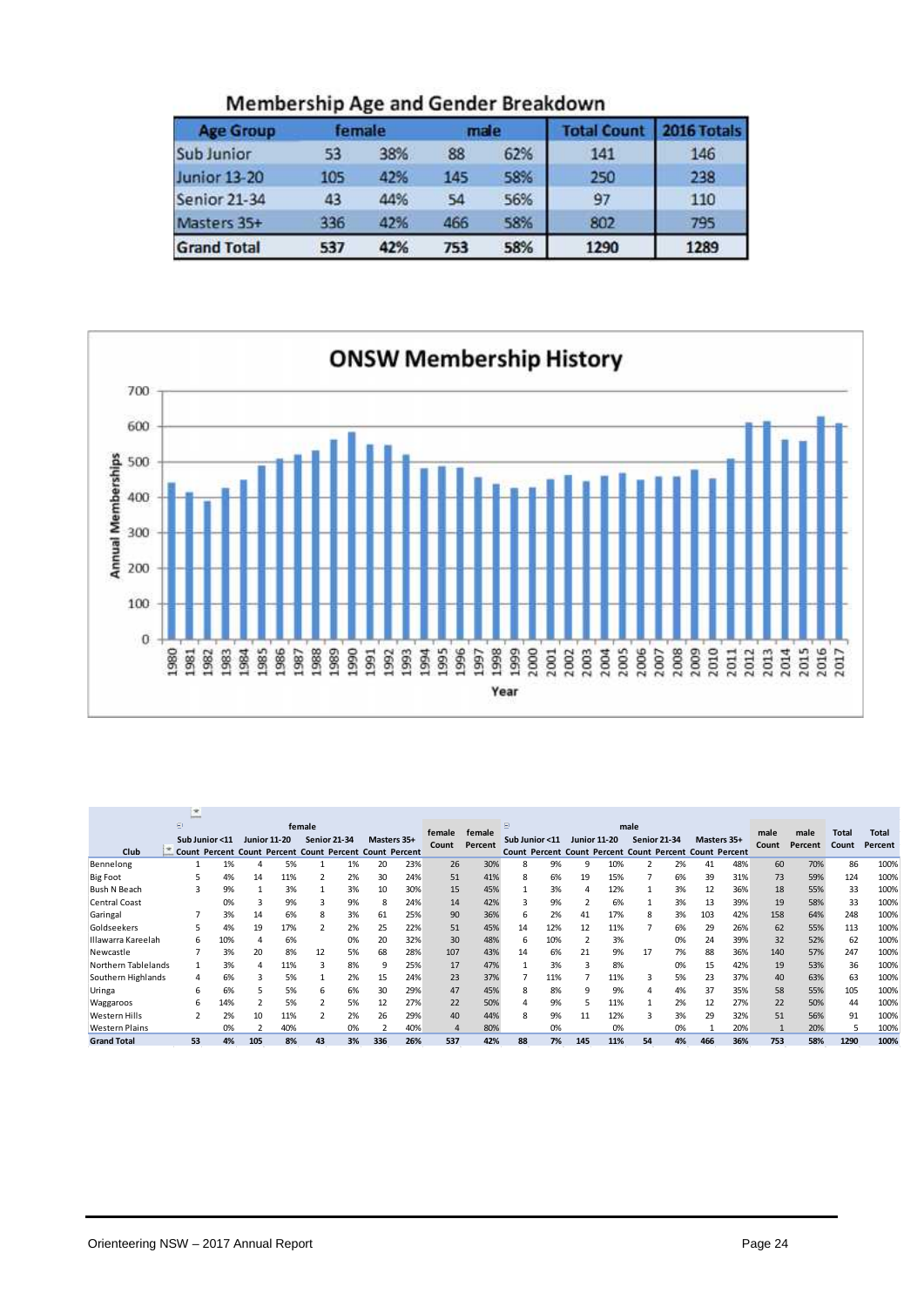# **Participation Statistics for 2017**

|                 |                               | <b>EVENTS 2017</b> |                                |                              |                                |                  |                  |               |  |  |  |  |  |  |  |
|-----------------|-------------------------------|--------------------|--------------------------------|------------------------------|--------------------------------|------------------|------------------|---------------|--|--|--|--|--|--|--|
|                 | <b>State</b><br><b>League</b> | <b>METRO</b>       | <b>Summer</b><br><b>Series</b> | <b>Sydney</b><br><b>Club</b> | <b>Regional</b><br><b>Club</b> | <b>Other</b>     | MTBO/DuO         | <b>TOTALS</b> |  |  |  |  |  |  |  |
| <b>January</b>  | $\mathbf{0}$                  | $\mathbf 0$        | 8                              | $\boldsymbol{0}$             | 16                             | $\overline{2}$   | $\mathbf{1}$     | 27            |  |  |  |  |  |  |  |
| <b>February</b> | $\mathbf 0$                   | $\boldsymbol{0}$   | 8                              | $\overline{4}$               | 28                             | $\bf{0}$         | $\overline{2}$   | 42            |  |  |  |  |  |  |  |
| <b>March</b>    | $\mathbf 0$                   | $\mathbf{0}$       | 5                              | 3                            | 15                             | $\pmb{0}$        | 0                | 23            |  |  |  |  |  |  |  |
| <b>April</b>    | $\mathbf{0}$                  | $\mathbf{1}$       | $\mathbf{1}$                   | $\overline{4}$               | 10                             | $\mathbf{1}$     | $\boldsymbol{0}$ | 17            |  |  |  |  |  |  |  |
| May             | $\overline{2}$                | $\mathbf{1}$       | $\overline{2}$                 | 3                            | 10                             | $\overline{2}$   | 0                | 20            |  |  |  |  |  |  |  |
| June            | 3                             | $\mathbf{1}$       | $\mathbf{1}$                   | 3                            | $\overline{7}$                 | $\overline{4}$   | $\overline{0}$   | 19            |  |  |  |  |  |  |  |
| July            | $\overline{2}$                | $\mathbf{1}$       | $\mathbf{1}$                   | 4                            | 9                              | $\boldsymbol{0}$ | 0                | 17            |  |  |  |  |  |  |  |
| <b>August</b>   | $\overline{2}$                | $\mathbf 0$        | $\mathbf{1}$                   | 5                            | 9                              | $\mathbf{1}$     | $\boldsymbol{0}$ | 18            |  |  |  |  |  |  |  |
| September       | 3                             | $\overline{2}$     | $\mathbf{1}$                   | 3                            | 8                              | 3                | 0                | 20            |  |  |  |  |  |  |  |
| <b>October</b>  | $\mathbf{0}$                  | $\mathbf{0}$       | 9                              | $\overline{7}$               | 19                             | $\mathbf{0}$     | 6                | 41            |  |  |  |  |  |  |  |
| <b>November</b> | $\mathbf{1}$                  | $\pmb{0}$          | 10                             | 6                            | 21                             | $\pmb{0}$        | $\mathbf{1}$     | 39            |  |  |  |  |  |  |  |
| <b>December</b> | $\mathbf{0}$                  | $\mathbf{0}$       | 9                              | $\mathbf{1}$                 | 10                             | 6                | $\mathbf{1}$     | 27            |  |  |  |  |  |  |  |
| <b>TOTALS</b>   | 13                            | 6                  | 56                             | 43                           | 162                            | 19               | 11               | 310           |  |  |  |  |  |  |  |
| 2016            | 12                            | 6                  | 56                             | 37                           | 145                            | 14               | 14               | 284           |  |  |  |  |  |  |  |
| (2017/2016)     | 8%                            | 0%                 | 0%                             | 16%                          | 12%                            | 36%              | $-21%$           | 9%            |  |  |  |  |  |  |  |

|                 |                               | <b>Entries 2017</b> |                                |                              |                                |                |                |               |  |  |  |  |  |  |
|-----------------|-------------------------------|---------------------|--------------------------------|------------------------------|--------------------------------|----------------|----------------|---------------|--|--|--|--|--|--|
|                 | <b>State</b><br><b>League</b> | <b>METRO</b>        | <b>Summer</b><br><b>Series</b> | <b>Sydney</b><br><b>Club</b> | <b>Regional</b><br><b>Club</b> | <b>Other</b>   | MTBO/DuO       | <b>TOTALS</b> |  |  |  |  |  |  |
| January         | $\mathbf{0}$                  | $\Omega$            | 1181                           | $\Omega$                     | 509                            | 48             | 39             | 1777          |  |  |  |  |  |  |
| <b>February</b> | 0                             | $\overline{0}$      | 1091                           | 242                          | 796                            | $\mathbf 0$    | 72             | 2201          |  |  |  |  |  |  |
| <b>March</b>    | 0                             | $\mathbf{0}$        | 724                            | 229                          | 546                            | $\mathbf 0$    | 0              | 1499          |  |  |  |  |  |  |
| <b>April</b>    | 0                             | 178                 | 51                             | 141                          | 419                            | 91             | $\overline{0}$ | 880           |  |  |  |  |  |  |
| May             | 465                           | 168                 | 128                            | 211                          | 460                            | 154            | $\mathbf 0$    | 1586          |  |  |  |  |  |  |
| June            | 1736                          | 173                 | 14                             | 206                          | 316                            | 903            | $\pmb{0}$      | 3348          |  |  |  |  |  |  |
| July            | 403                           | 164                 | 57                             | 331                          | 312                            | $\mathbf 0$    | $\mathbf{0}$   | 1267          |  |  |  |  |  |  |
| <b>August</b>   | 768                           | $\mathbf{0}$        | 57                             | 302                          | 296                            | 204            | $\mathbf{0}$   | 1627          |  |  |  |  |  |  |
| September       | 2589                          | 313                 | 46                             | 269                          | 576                            | 1528           | $\mathbf{0}$   | 5321          |  |  |  |  |  |  |
| <b>October</b>  | $\overline{0}$                | $\mathbf{0}$        | 1002                           | 382                          | 487                            | $\overline{0}$ | 717            | 2588          |  |  |  |  |  |  |
| <b>November</b> | 242                           | $\mathbf{0}$        | 1161                           | 527                          | 691                            | $\mathbf 0$    | 50             | 2671          |  |  |  |  |  |  |
| <b>December</b> | $\mathbf{0}$                  | $\mathbf{0}$        | 842                            | 60                           | 309                            | 1300           | 51             | 2562          |  |  |  |  |  |  |
| <b>TOTALS</b>   | 6203                          | 996                 | 6354                           | 2900                         | 5717                           | 4228           | 929            | 27327         |  |  |  |  |  |  |
| 2016            | 3363                          | 1058                | 6843                           | 2345                         | 5504                           | 3019           | 604            | 22736         |  |  |  |  |  |  |
| (2017/2016)     | 84%                           | -6%                 | -7%                            | 24%                          | 4%                             | 40%            | 54%            | 20%           |  |  |  |  |  |  |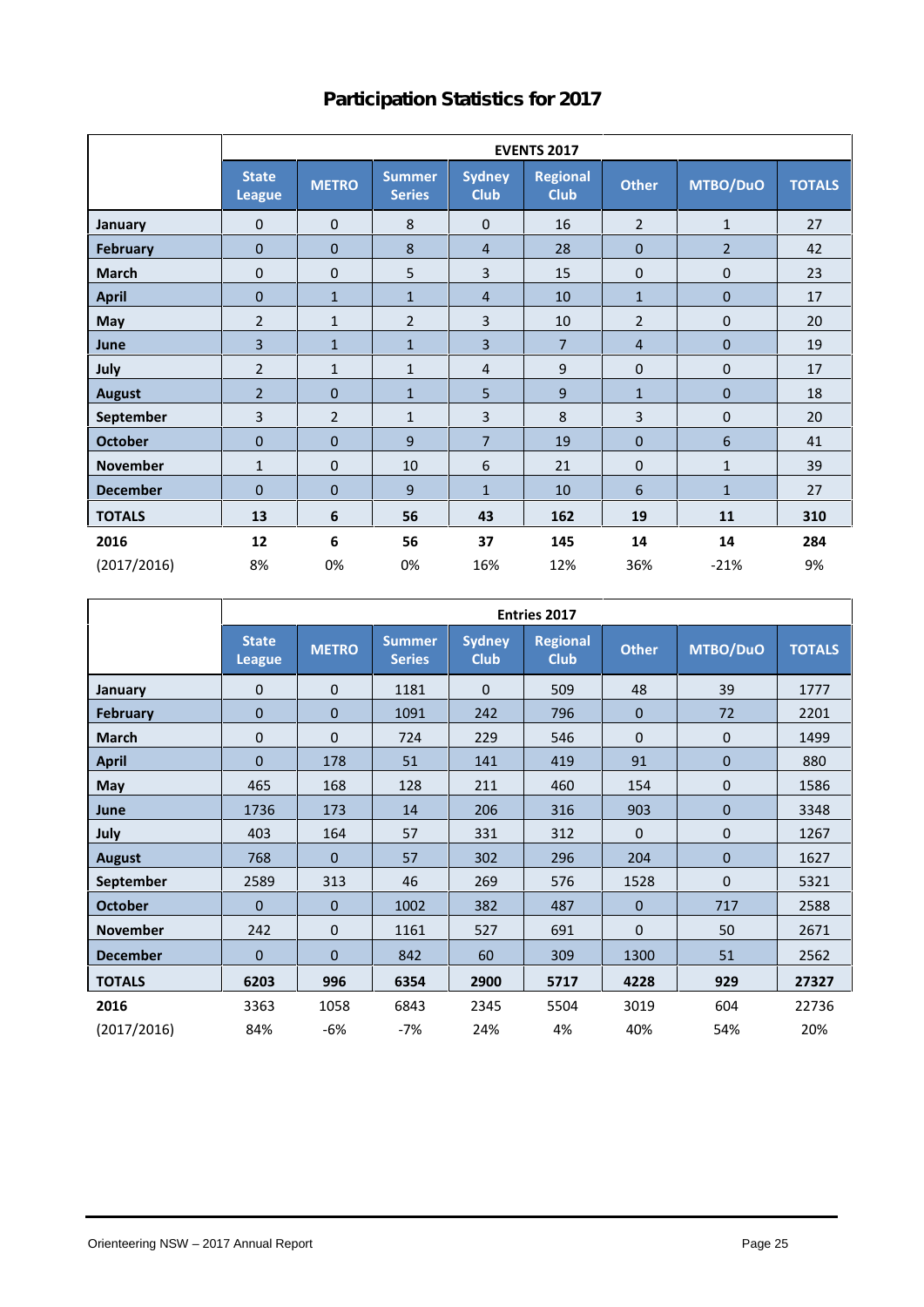|                                                                                                                   |               |                      |     |               | <b>Event and Participation Summary</b> |    |        |                        |    |               |                             |     |                |
|-------------------------------------------------------------------------------------------------------------------|---------------|----------------------|-----|---------------|----------------------------------------|----|--------|------------------------|----|---------------|-----------------------------|-----|----------------|
|                                                                                                                   |               | <b>Major Events</b>  |     |               | <b>Regional Events</b>                 |    |        | <b>MTBO/DuO Events</b> |    |               | <b>Totals</b>               |     |                |
| Year                                                                                                              | <b>Events</b> | Participant: Average |     | <b>Events</b> | Participant: Average                   |    | Events | Participant: Average   |    | <b>Events</b> | <b>Participant: Average</b> |     | Notes*         |
| 2017                                                                                                              | 137           | 20681                | 151 | 162           | 5717                                   | 35 | 11     | 929                    | 84 | 310           | 27327                       | 88  | XACA3          |
| 2016                                                                                                              | 125           | 16628                | 133 | 145           | 5504                                   | 38 | 14     | 604                    | 43 | 284           | 22736                       | 80  | ΙX             |
| 2015                                                                                                              | 114           | 15485                | 136 | 169           | 5483                                   | 32 | 12     | 540                    | 45 | 295           | 21508                       | 73  | X              |
| 2014                                                                                                              | 133           | 18708                | 141 | 147           | 5045                                   | 34 | 17     | 675                    | 40 | 297           | 24428                       | 82  | X E            |
| 2013                                                                                                              | 114           | 14568                | 128 | 146           | 5593                                   | 38 | 14     | 717                    | 51 | 274           | 20878                       | 76  | X              |
| 2012                                                                                                              | 123           | 12382                | 101 | 105           | 4251                                   | 40 | 20     | 1097                   | 55 | 248           | 17730                       | 71  |                |
| 2011                                                                                                              | 92            | 13773                | 150 | 118           | 4899                                   | 42 | 8      | 489                    | 61 | 218           | 19161                       | 88  | X              |
| 2010                                                                                                              | 84            | 13040                | 155 | 119           | 4788                                   | 40 | 10     | 603                    | 60 | 213           | 18431                       | 87  | X              |
| 2009                                                                                                              | 83            | 17023                | 205 | 83            | 5432                                   | 65 | 11     | 699                    | 64 | 177           | 23154                       | 131 | <b>WMX</b>     |
| 2008                                                                                                              | 81            | 12567                | 155 | 123           | 5060                                   | 41 | 11     | 863                    | 78 | 215           | 18490                       | 86  | A <sub>3</sub> |
| 2007                                                                                                              | 89            | 16122                | 181 | 105           | 4438                                   | 42 | 12     | 1034                   | 86 | 206           | 21594                       | 105 | X AC WJ        |
| *Notes: X = Christmas 5 Day; AC = Aus Champs; A3 = Aus 3 Day; WM = World Masters; WJ = World Juniors ; E = Easter |               |                      |     |               |                                        |    |        |                        |    |               |                             |     |                |

Orienteering NSW - 2017 Annual Report **Page 26** Page 26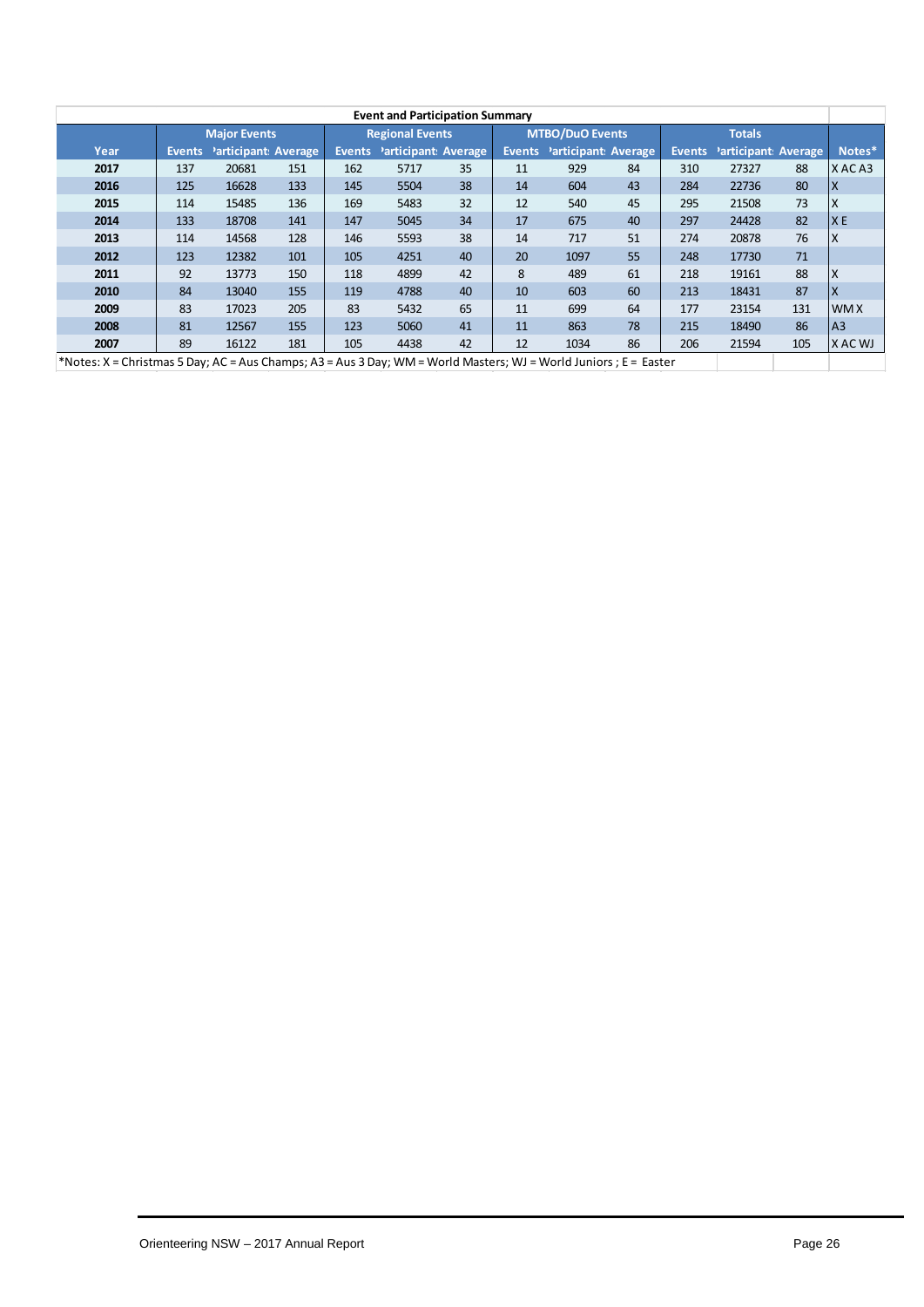# **2017 MAJOR EVENT RESULTS**

|                            | <b>STATE MIDDLE CHAMPIONS 2017</b>        |                                         |             | <b>STATE LONG CHAMPIONS 2017</b>        |           |  |  |
|----------------------------|-------------------------------------------|-----------------------------------------|-------------|-----------------------------------------|-----------|--|--|
|                            | The NSW Middle Championships were held at | The NSW Long Championships were held at |             |                                         |           |  |  |
| Appin ("Appin") on 13 May. |                                           |                                         |             | Canyonleigh ("Arthursleigh") on 14 May. |           |  |  |
|                            |                                           |                                         |             |                                         |           |  |  |
| Organiser:                 | Neville Fathers                           | SH.                                     | Organiser:  | <b>Margaret Jones</b>                   | UR        |  |  |
| Planner:                   | Stephan Wagner                            | SH                                      | Planner:    | Nick Wilmott                            | UR        |  |  |
| Controller:                | Peter Meyer                               | SН                                      | Controller: | Dave Lotty                              | <b>UR</b> |  |  |

| W10             | Lyra Simpson            |                 | <b>BF</b>  | W10             | Lyra Simpson          |                 | <b>BF</b>  |
|-----------------|-------------------------|-----------------|------------|-----------------|-----------------------|-----------------|------------|
| W12             | Erika Enderby           |                 | <b>NC</b>  | W12             | Erika Enderby         |                 | NC         |
| W14             | Mikayla Enderby         |                 | <b>NC</b>  | W14             | Andra Leung           |                 | GO         |
| W16             | Caitlin Young           |                 | ACT        | W16             | Caitlin Young         |                 | <b>ACT</b> |
|                 | <b>Claire Burgess</b>   | NC resident (2) |            |                 | <b>Claire Burgess</b> | NC resident (2) |            |
| W20             | Rebecca George          |                 | <b>BF</b>  | W20             | Georgia Jones         |                 | <b>UR</b>  |
| W <sub>21</sub> | Nicola Blatchford       |                 | <b>NC</b>  | W21             | Nicola Blatchford     |                 | NC         |
| W35             | Samantha Howe           |                 | <b>NC</b>  | W35             | Alitia Dougall        |                 | <b>BN</b>  |
| W40             | Carolyn Haupt           |                 | GO         | W40             | <b>Tracy Marsh</b>    |                 | <b>BF</b>  |
| W45             | <b>Martina Craig</b>    |                 | <b>NC</b>  | W45             | Jenny Enderby         |                 | NC         |
| W50             | Paula Shingler          |                 | <b>BF</b>  | W50             | Paula Shingler        |                 | BF         |
| <b>W55</b>      | <b>Carolyn Matthews</b> |                 | <b>NC</b>  | W55             | Gayle Quantock        |                 | <b>NC</b>  |
| W60             | Debbie Davey            |                 | <b>WR</b>  | W60             | Debbie Davey          |                 | <b>WR</b>  |
| W65             | Lynn Dabbs              |                 | WH         | W65             | Lynn Dabbs            |                 | WH         |
| W70             | Jitka Kopriva           |                 | UR         | W70             | Jean Baldwin          |                 | GS         |
| W75             | Ann Ingwersen           |                 | <b>ACT</b> | W75             | Christa Schafer       |                 | GO         |
|                 | Christa Schafer         | GO resident (2) |            | W80             | Maureen Ogilvie       |                 | <b>UR</b>  |
| <b>W80</b>      | Maureen Ogilvie         |                 | UR         | M10             | Ivan Stukov           |                 | WH         |
| M10             | Jonathan Nolan          |                 | <b>UR</b>  | M12             | Oliver Freeman        |                 | BF         |
| M12             | Nat Carroll             |                 | SH         | M14             | Sam Wolford           |                 | BB         |
| M14             | Oskar Mella             |                 | <b>NC</b>  | M16             | <b>Ryan Gray</b>      |                 | <b>QLD</b> |
| M16             | <b>Ewan Shingler</b>    |                 | <b>BF</b>  |                 | <b>Ewan Shingler</b>  | BF resident (2) |            |
| M20             | <b>Toby Wilson</b>      |                 | GO         | M20             | <b>Toby Wilson</b>    |                 | GO         |
| M <sub>21</sub> | Itay Manor              |                 | UR         | M <sub>21</sub> | <b>David Lingfors</b> |                 | Swe        |
| M35             | <b>Stephen Craig</b>    |                 | <b>NC</b>  |                 | <b>Eric Morris</b>    | BN resident (2) |            |
| M40             | <b>Miles Ellis</b>      |                 | <b>BF</b>  | M35             | <b>Stephen Craig</b>  |                 | <b>NC</b>  |
| M45             | <b>Scott Simson</b>     |                 | <b>NC</b>  | M40             | Angus Shedden         |                 | <b>SH</b>  |
| M50             | Mark Freeman            |                 | <b>BF</b>  | M45             | <b>Jock Davis</b>     |                 | BF         |
| M55             | <b>Bjorn Mella</b>      |                 | <b>NC</b>  | M50             | lan Jones             |                 | <b>UR</b>  |
| M60             | Eoin Rothery            |                 | <b>BF</b>  | M55             | Robert Vincent        |                 | NC         |
| M65             | Nick Dent               |                 | CC         | M60             | Mel Cox               |                 | <b>BN</b>  |
| M70             | <b>Steve Flick</b>      |                 | <b>BN</b>  | M65             | Gordon Wilson         |                 | BN         |
| M75             | John le Carpentier      |                 | SH         | M70             | <b>Steve Flick</b>    |                 | <b>BN</b>  |
| M80             | <b>Barry Hanlon</b>     |                 | WH         | M75             | Mogens Hansen         |                 | Den        |
|                 |                         |                 |            |                 | <b>Basil Baldwin</b>  | GS resident (3) |            |
|                 |                         |                 |            | M80             | <b>Barry Hanlon</b>   |                 | WH         |
|                 |                         |                 |            | M90             | Neil Schafer          |                 | GO         |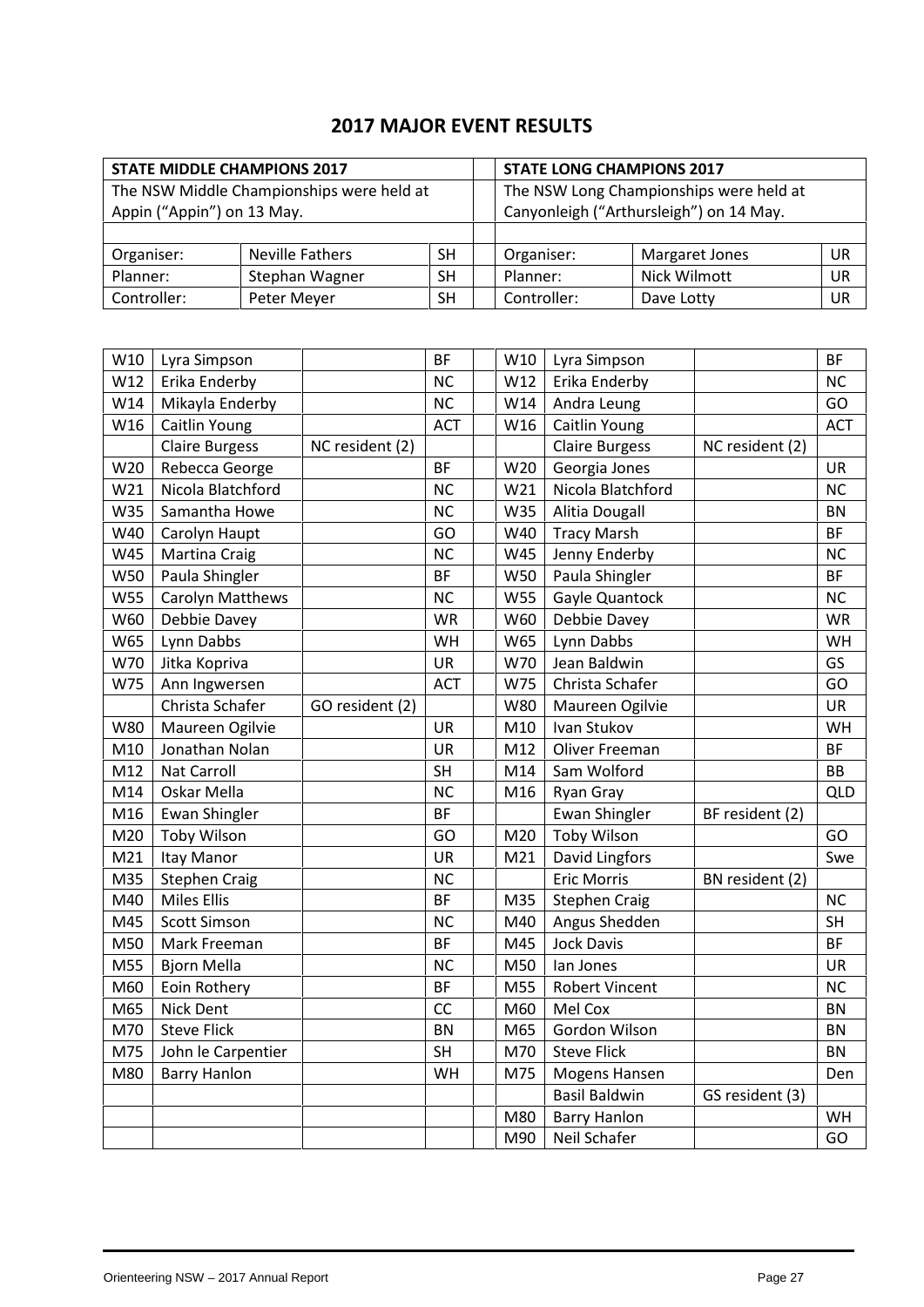| <b>STATE SPRINT CHAMPIONS 2017</b>            |                                |           |             | <b>STATE MTBO SPRINT CHAMPIONS 2017</b>     |           |  |  |  |
|-----------------------------------------------|--------------------------------|-----------|-------------|---------------------------------------------|-----------|--|--|--|
| The NSW Sprint Championships were held at PLC |                                |           |             | The NSW Sprint MTBO Championships were held |           |  |  |  |
|                                               | Pymble ("PLC") on 19 November. |           |             | at Wingello Township on 7 October.          |           |  |  |  |
|                                               |                                |           |             |                                             |           |  |  |  |
| Organiser:                                    | Barbara Hill                   | BH        | Organiser:  | Tim Hackney                                 | <b>NC</b> |  |  |  |
| Planner:                                      | <b>Barbara and Matt Hill</b>   | <b>SH</b> | Planner:    | Tim Hackney                                 | <b>NC</b> |  |  |  |
| Controller:                                   | Carol Jacobson                 | GO        | Controller: | Greg Bacon                                  | <b>NC</b> |  |  |  |

| W10             | Lyra Simpson            |                 | <b>BF</b>  | W12 | Erika Enderby            |                 | <b>BF</b>  |
|-----------------|-------------------------|-----------------|------------|-----|--------------------------|-----------------|------------|
| W12             | Abigail McGhee          |                 | <b>BN</b>  | W16 | <b>Rhiannon Prentice</b> |                 | <b>NC</b>  |
| W14             | Nea Shingler            |                 | <b>BF</b>  | W20 | Tegan Knightbridge       |                 | <b>NZ</b>  |
| W16             | Joanna Hill             |                 | GO         | W21 | Lucy Mackie              |                 | <b>BF</b>  |
| W20             | Rebecca George          |                 | <b>BF</b>  | W40 | Jenny Enderby            |                 | <b>NC</b>  |
| W21             | Shannon Jones           |                 | <b>ACT</b> | W50 | Carolyn Matthews         |                 | NC         |
|                 | Aniko Fozo-Kertesz      | GO resident (2) |            | W60 | Peta Whitford            |                 | <b>VIC</b> |
| W35             | Kathie Dent             |                 | <b>ACT</b> | W70 | <b>Toy Martin</b>        |                 | <b>NC</b>  |
|                 | Nerise McQuillan        | WH resident (2) |            | M12 | Nat Carroll              |                 | <b>SH</b>  |
| W40             | <b>Tracy Marsh</b>      |                 | <b>BN</b>  | M16 | <b>Riley Martin</b>      |                 | <b>WA</b>  |
| W45             | Karin Hefftner          |                 | GO         | M20 | <b>Tristan Miller</b>    |                 | <b>ACT</b> |
| <b>W50</b>      | Paula Shingler          |                 | <b>BF</b>  | M21 | Fergus Mackie            |                 | BF         |
| <b>W55</b>      | <b>Carolyn Matthews</b> |                 | <b>NC</b>  | M40 | <b>Brent Simpson</b>     |                 | <b>NZ</b>  |
| W60             | Julia Prudhoe           |                 | CC         |     | <b>Greg Barbour</b>      | BF resident (4) |            |
| W70             | Margaret Duguid         |                 | IK         | M50 | Andrew Skelton           |                 | <b>NZ</b>  |
| W75             | Sue Thomson             |                 | GO         |     | Andrew Haigh             | NC resident (2) |            |
| M10             | Elye Dent               |                 | <b>ACT</b> | M60 | <b>Richard Robinson</b>  |                 | <b>QLD</b> |
|                 | <b>Ben McConaghy</b>    | GO resident (2) |            |     | <b>Robert Prentice</b>   | NC resident (2) |            |
| M12             | Tim McConaghy           |                 | GO         | M70 | Michael Wood             |                 | <b>NZ</b>  |
| M14             | Clyde McGhee            |                 | <b>BN</b>  |     | <b>Steve Flick</b>       | BN resident (7) |            |
| M16             | <b>Alvin Craig</b>      |                 | <b>BF</b>  |     |                          |                 |            |
| M <sub>20</sub> | <b>Toby Wilson</b>      |                 | GO         |     |                          |                 |            |
| M <sub>21</sub> | <b>Martin Dent</b>      |                 | <b>ACT</b> |     |                          |                 |            |
|                 | Ondrej Pavlu            |                 | <b>UR</b>  |     |                          |                 |            |
| M35             | <b>Stephen Craig</b>    |                 | <b>NC</b>  |     |                          |                 |            |
| M40             | Angus Shedden           |                 | <b>SH</b>  |     |                          |                 |            |
| M45             | <b>Richard Morris</b>   |                 | <b>BN</b>  |     |                          |                 |            |
| M50             | <b>Peter Annetts</b>    |                 | GO         |     |                          |                 |            |
| M55             | Greg Barbour            |                 | <b>BF</b>  |     |                          |                 |            |
| M60             | Eoin Rothery            |                 | <b>BF</b>  |     |                          |                 |            |
| M65             | <b>Nick Dent</b>        |                 | cc         |     |                          |                 |            |
| M70             | Ross Barr               |                 | GO         |     |                          |                 |            |
| M75             | <b>Ted Mulherin</b>     |                 | WH         |     |                          |                 |            |
| M80             | <b>Brian Cleland</b>    |                 | UR         |     |                          |                 |            |
|                 |                         |                 |            |     |                          |                 |            |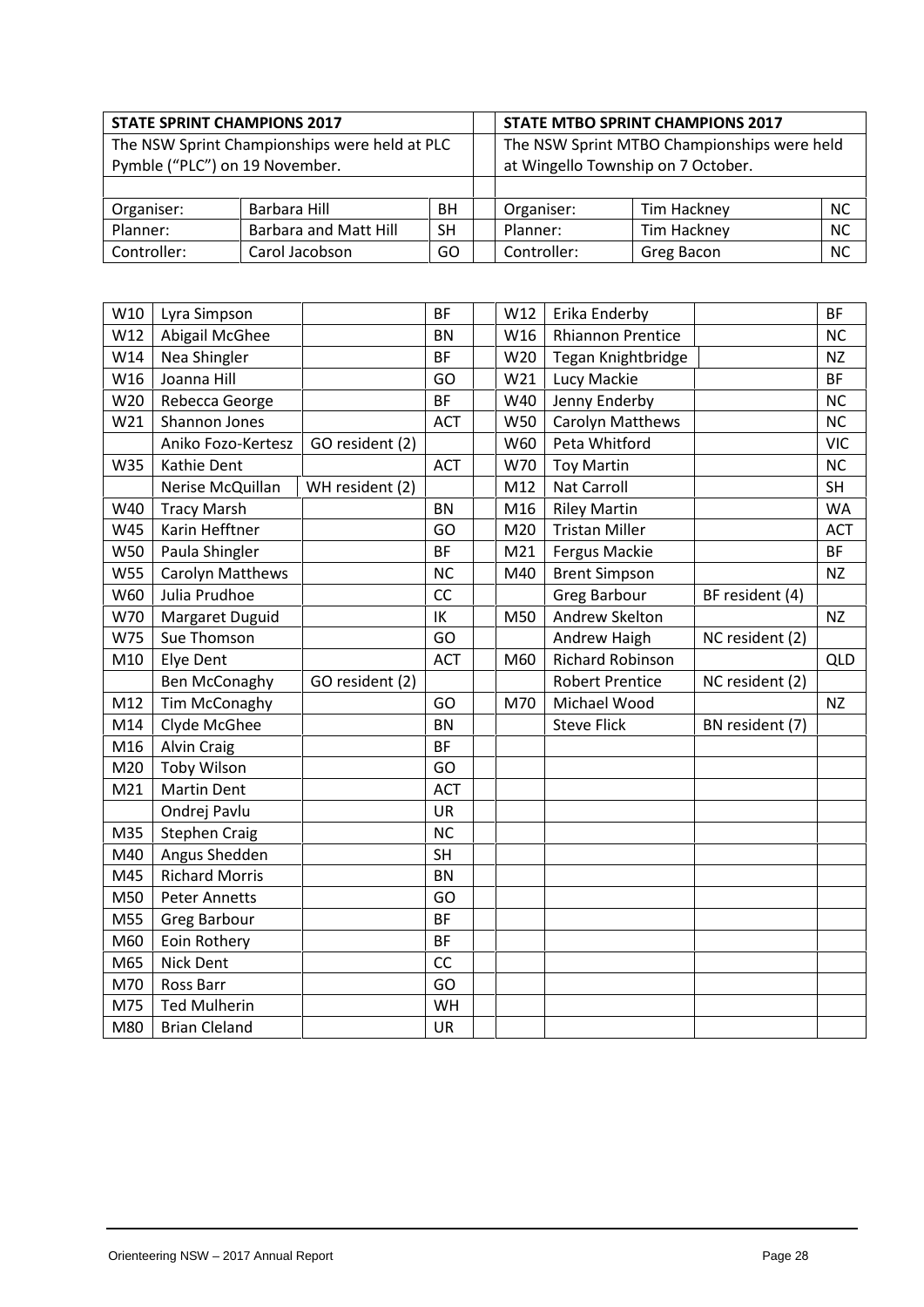|                                             | <b>STATE MTBO MIDDLE CHAMPIONS 2017</b><br><b>STATE MTBO LONG CHAMPIONS 2017</b> |           |             |                                              |           |  |  |
|---------------------------------------------|----------------------------------------------------------------------------------|-----------|-------------|----------------------------------------------|-----------|--|--|
| The NSW Middle MTBO Championships were held |                                                                                  |           |             | The NSW Long MTBO Championships were held at |           |  |  |
|                                             | at Wingello on 7 October.                                                        |           |             | Wingello SF on 8 October.                    |           |  |  |
|                                             |                                                                                  |           |             |                                              |           |  |  |
| Organiser:                                  | Amanda Mackie                                                                    | <b>BF</b> | Organiser:  | Kerry Bacon                                  | <b>NC</b> |  |  |
| Planner:                                    | Hamish Mackie                                                                    | <b>BF</b> | Planner:    | Greg Bacon                                   | <b>NC</b> |  |  |
| Controller:                                 | Michael Roylance                                                                 | BF        | Controller: | <b>Robert Prentice</b>                       | <b>NC</b> |  |  |

| W12 | Erika Enderby            |                  | <b>NC</b>  | W12        | Erika Enderby            |                 | <b>NC</b>  |
|-----|--------------------------|------------------|------------|------------|--------------------------|-----------------|------------|
| W16 | <b>Rhiannon Prentice</b> |                  | <b>NC</b>  | W12        | Mikayla Enderby          |                 | <b>NC</b>  |
| W20 | Tayla Simpson            |                  | <b>NZ</b>  | W16        | <b>Rhiannon Prentice</b> |                 | <b>NC</b>  |
| W21 | Lucy Mackie              |                  | <b>BF</b>  | W20        | Tegan Knightbridge       |                 | <b>NZ</b>  |
| W40 | Carolyn Jackson          |                  | <b>VIC</b> | W21        | Antonia Haga             |                 | <b>FIN</b> |
|     | Jenny Enderby            | NC resident (4)  |            |            | <b>Cath Chalmers</b>     | BF resident (2) |            |
| W50 | Deb Bain                 |                  | <b>NZ</b>  | W40        | <b>Rachel Drew</b>       |                 | <b>NZ</b>  |
|     | Carolyn Matthews         | NC resident (2)  |            |            | Jenny Enderby            | NC resident (5) |            |
| W60 | <b>Vivienne Prince</b>   |                  | <b>NZ</b>  | <b>W50</b> | Deb Bain                 |                 | <b>NZ</b>  |
| W70 | <b>Toy Martin</b>        |                  | <b>NC</b>  |            | Carolyn Matthews         | NC resident (2) |            |
| M12 | <b>Aidan Guinness</b>    |                  | <b>ACT</b> | W60        | Vivienne Prince          |                 | NZ         |
|     | <b>Nat Carroll</b>       | SH resident (2)  |            | W70        | <b>Toy Martin</b>        |                 | <b>NC</b>  |
| M14 | Lachlan Young            |                  | <b>ACT</b> | M12        | <b>Nat Carroll</b>       |                 | <b>SH</b>  |
|     | Alec Power               | NC resident (3)  |            | M14        | Lachlan Young            |                 | <b>ACT</b> |
| M16 | <b>Riley Martin</b>      |                  | <b>WA</b>  | M16        | <b>Riley Martin</b>      |                 | <b>WA</b>  |
| M20 | <b>Tristan Miller</b>    |                  | <b>ACT</b> | M20        | <b>Tristan Miller</b>    |                 | <b>ACT</b> |
| M21 | Fergus Mackie            |                  | <b>BF</b>  |            | Alastair George          | BF resident (2) |            |
| M40 | <b>Brent Simpson</b>     |                  | <b>NZ</b>  | M21        | Fergus Mackie            |                 | <b>BF</b>  |
|     | <b>Greg Barbour</b>      | BF resident (4)  |            | M40        | <b>Brent Simpson</b>     |                 | <b>NZ</b>  |
| M50 | David King               |                  | <b>NZ</b>  |            | Hamish Mackie            | BF resident (2) |            |
|     | <b>Andrew Power</b>      | NC resident (3)  |            | M50        | Andrew Skelton           |                 | <b>NZ</b>  |
| M60 | <b>Nick Collins</b>      |                  | <b>NZ</b>  |            | <b>Andrew Power</b>      | NC resident (4) |            |
|     | <b>Robert Prentice</b>   | NC resident (2)  |            | M60        | <b>Nick Collins</b>      |                 | <b>NZ</b>  |
| M70 | Michael Wood             |                  | <b>NZ</b>  |            | <b>Geoff Todkill</b>     | NC resident (4) |            |
|     | <b>Steve Flick</b>       | BN resident (10) |            | M70        | Michael Wood             |                 | NZ         |
| M80 | Graeme Cadman            |                  | <b>VIC</b> | M80        | Graeme Cadman            |                 | <b>VIC</b> |
|     |                          |                  |            |            |                          |                 |            |

Bennelong Trophy (NSW v ACT)

The **Bennelong Trophy** is contested annually by NSW and ACT based on each state's Long Distance championships.

The winner of each A class receives a point; the winner of each AS or B class receives half a point.

For 2017 the winner was: NSW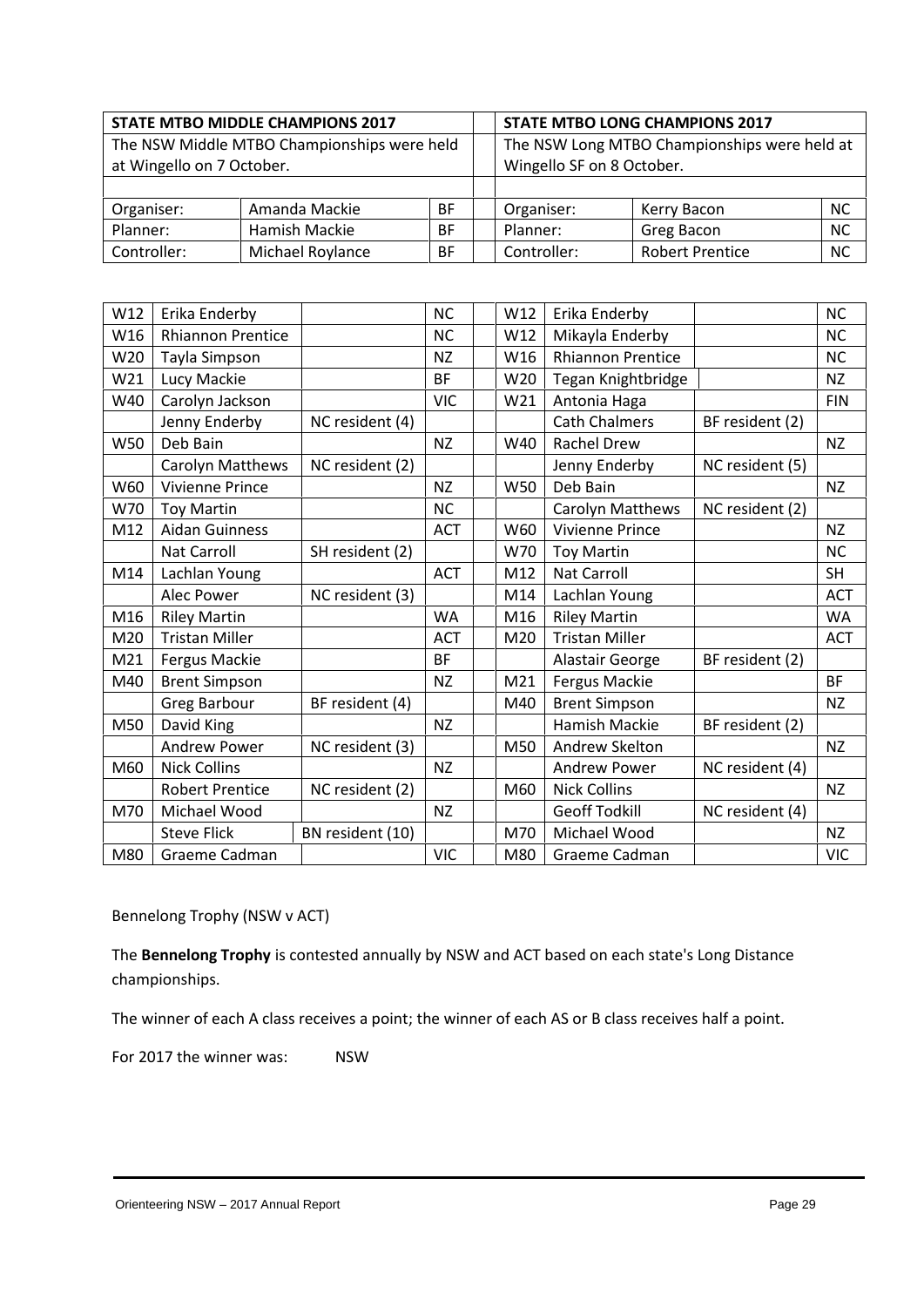# **ORIENTEERS OF THE YEAR 2017**

| W10           | Lyra Simpson            | <b>BF</b>  | M10             | Elye Dent              | <b>ACT</b> |
|---------------|-------------------------|------------|-----------------|------------------------|------------|
| W12           | Erika Enderby           | <b>NC</b>  | M12             | Jamie Woolford         | <b>BB</b>  |
| W14           | Mikayla Enderby         | <b>NC</b>  | M14             | David Stocks           | <b>ACT</b> |
| W16           | Ella Cuthbert           | <b>ACT</b> | M16             | Alvin Craig            | <b>NC</b>  |
| W20           | Tara Melhuish           | <b>ACT</b> | M20             | Toby Wilson            | GO         |
| <b>W21A</b>   | <b>Bridget Anderson</b> | SA         | <b>M21A</b>     | Simon Uppill           | SA         |
| W21AS         | Kate Alborough          | <b>NC</b>  | <b>M21AS</b>    | Darren Slattery        | <b>BN</b>  |
| W35           | Alitia Dougall          | <b>BN</b>  | M35             | <b>Stephen Craig</b>   | NC         |
| W35AS         | <b>Shannan Forrest</b>  | <b>ACT</b> | M35AS           | Mark Brindley          | GO         |
| W40           | <b>Tracy Marsh</b>      | <b>BN</b>  | M40             | Angus Shedden          | SH         |
| W45           | Jenny Enderby           | <b>NC</b>  | M45             | <b>Scott Simson</b>    | <b>NC</b>  |
| <b>W45AS</b>  | Salme Fuller            | IK         | <b>M45AS</b>    | lan Jessup             | GO         |
| W50           | Paula Shingler          | <b>BF</b>  | M50             | Andy Simpson           | <b>BF</b>  |
| <b>W55</b>    | Carolyn Matthews        | <b>NC</b>  | M55             | <b>Bjorn Mella</b>     | <b>NC</b>  |
| <b>W55AS</b>  | Sandra Stewart          | <b>SH</b>  | M55AS           | Dale Wallace           | <b>WP</b>  |
| W60           | Lynn Dabbs              | <b>WH</b>  | M60             | Eoin Rothery           | <b>BF</b>  |
| W65           | Carol Jacobson          | GO         | M65             | Gordon Wilson          | <b>BN</b>  |
| <b>W65AS</b>  | Carolyn Rigby           | <b>NC</b>  | <b>M65AS</b>    | <b>Dennis Sparling</b> | GO         |
| W70           | Mary-Jane Mahoney       | <b>UR</b>  | M70             | <b>Steve Flick</b>     | <b>BN</b>  |
| W75           | Ann Ingwersen           | <b>ACT</b> | M75             | John le Carpentier     | <b>SH</b>  |
| W80           | Maureen Ogilvie         | <b>UR</b>  | M80             | <b>Brian Cleland</b>   | <b>UR</b>  |
| <b>W85</b>    | Sue Healy               | <b>VIC</b> | M85             | <b>Kevin Paine</b>     | <b>ACT</b> |
|               |                         |            | M90             | Hermann Wehner         | <b>ACT</b> |
| <b>WOpenB</b> | Cassandra Thompson      | NC         | <b>MOpenB</b>   | William Thompson       | NC         |
| WJuniorB      | Arika Bogdanovits       | <b>VIC</b> | <b>MJuniorB</b> | <b>Angus Powell</b>    | <b>QLD</b> |
|               |                         |            | OpenEasy        | Will Nolan             | <b>UR</b>  |

# **NSW INTERCLUB 2017**

| 1  | <b>Newcastle</b>           | 1363 |
|----|----------------------------|------|
| 2  | Garingal                   | 1173 |
| 3  | <b>Big Foot</b>            | 1011 |
| 4  | Uringa                     | 663  |
| 5  | <b>Bennelong Northside</b> | 485  |
| 6  | Southern Highlands         | 475  |
| 7  | <b>Western and Hills</b>   | 349  |
| 8  | <b>Central Coast</b>       | 257  |
| 9  | Bush n Beach               | 214  |
| 10 | Illawarra Kareelah         | 195  |
| 11 | Waggaroos                  | 147  |
| 12 | Goldseekers                | 97   |
| 13 | <b>Western Plains</b>      | 71   |
| 14 | <b>Northern Tablelands</b> | 52   |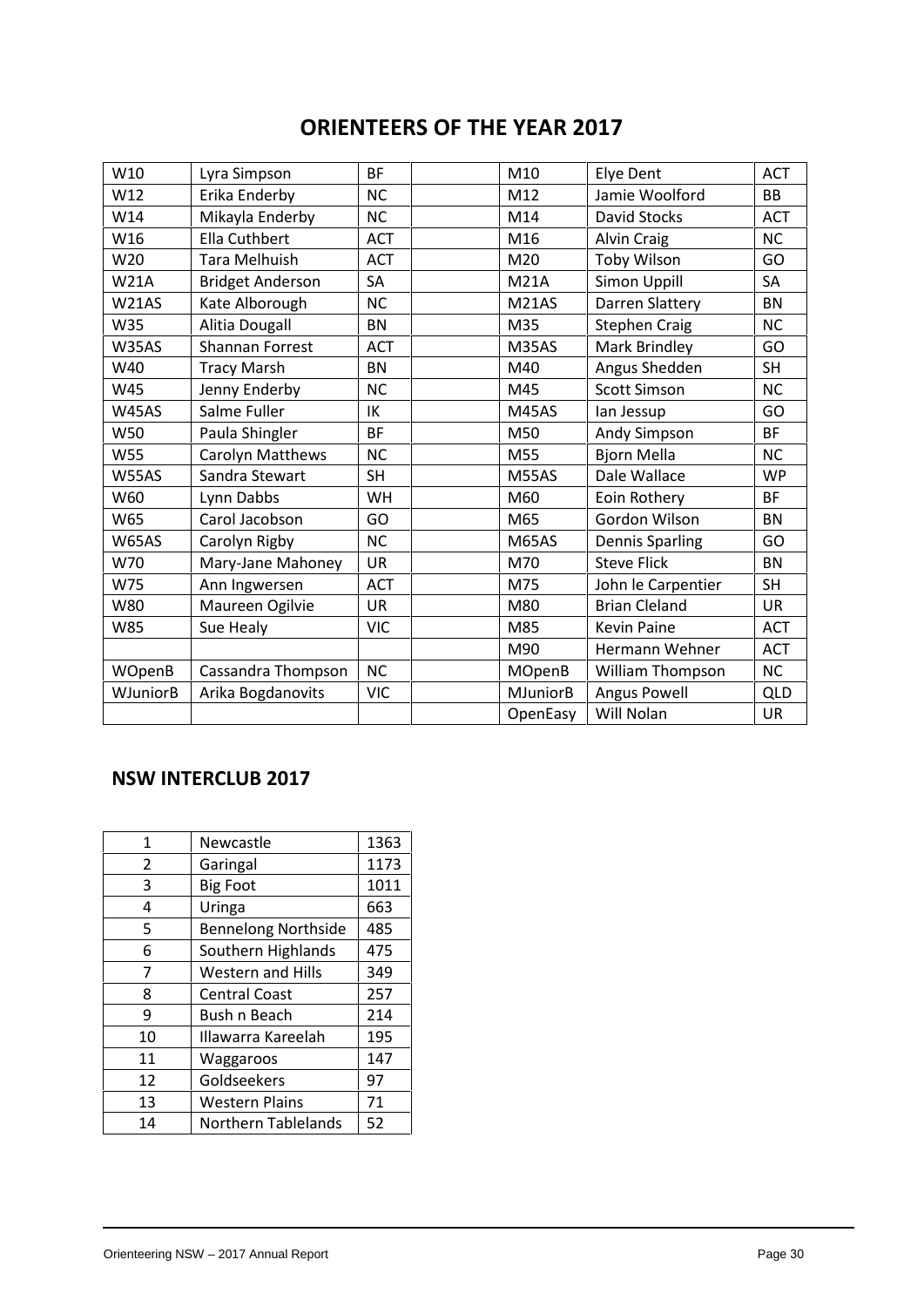# **AUSTRALIAN CHAMPIONSHIP PLACE-GETTERS 2017**

| <b>SPRINT</b>                 | <b>MIDDLE</b>                   | LONG                            |
|-------------------------------|---------------------------------|---------------------------------|
| The Australian Sprint         | The Australian Middle Distance  | The Australian Long Distance    |
| Championships were held at    | Championships were held at Hill | Championships were held at Hill |
| CSU Bathurst on 23 September. | End, NSW on 24 September.       | End, NSW on 30 September.       |

| Erika Enderby<br><b>NC</b><br>W10<br>Aoife Rothery<br><b>BF</b><br>W10<br>Aoife Rothery<br>W12<br><b>BF</b><br>GO<br>NC<br>W20<br>Clare Jessup<br>W12<br>Erika Enderby<br>W12<br>Erika Enderby<br><b>NC</b><br>W21<br>Clare Murphy<br>W20<br>GO<br>W21<br>Nikolett Halmai<br>GO<br><b>UR</b><br>Clare Jessup<br>Paula Shingler<br><b>BF</b><br>W21<br>GO<br><b>BF</b><br>W50<br>Nikolett Halmai<br>W40<br><b>Tracy Marsh</b><br>cc<br>W60<br>Debbie Davey<br><b>WR</b><br>W35<br>Phoebe Dent<br>W45<br>Jenny Enderby<br><b>NC</b><br>W65<br>Carol Jacobson<br>GO<br>W45<br><b>NC</b><br>W70<br>Jean Baldwin<br>GS<br>Jenny Enderby<br><b>NT</b><br>W70<br>Jenny Hawkins<br><b>NT</b><br>W70<br>Jenny Hawkins<br>M12<br>Jamie Woolford<br><b>BB</b><br><b>W80</b><br>Maureen Ogilvie<br>Clyde McGhee<br>M35<br><b>NC</b><br><b>UR</b><br>M14<br><b>BN</b><br><b>Stephen Craig</b><br>M <sub>21</sub><br>Charles Keir<br>GS<br>M <sub>21</sub><br><b>Charles Keir</b><br>GS<br>M40<br>Damian Enderby<br><b>NC</b><br><b>SH</b><br>SH<br>M40<br>M40<br>Doug Jay<br>Doug Jay<br>M45<br><b>Jock Davis</b><br><b>BF</b><br>Second<br>M55<br><b>BF</b><br>Second<br>W10<br>Lyra Simpson<br><b>BF</b><br><b>Greg Barbour</b><br><b>BF</b><br>M60<br>Mel Cox<br><b>BN</b><br>W10<br>Lyra Simpson<br><b>NC</b><br>W14<br>Mikayla Enderby<br><b>Steve Flick</b><br><b>BN</b><br>Tamara Orr<br>NC<br>GO<br>M70<br>W21<br>W20<br>Clare Jessup<br>M75<br>John le Carpentier<br><b>SH</b><br>W60<br>Debbie Davey<br><b>WR</b><br>W55<br>Gayle Quantock<br><b>NC</b><br>Lloyd Gledhill<br>GO<br>W65<br>Lynn Dabbs<br>M80<br>W75<br>Janet Morris<br>WH<br>WH<br><b>BF</b><br>W70<br>Jenny Hawkins<br>M45<br><b>Jock Davis</b><br><b>NT</b><br><b>Second</b><br>BF<br>Charles Keir<br>M55<br>Greg Barbour<br>M21<br>GS<br>W10<br>Aoife Rothery<br>BF<br>Mel Cox<br><b>BN</b><br>M45<br><b>Jock Davis</b><br>BF<br>M60<br>Nikolett Halmai<br>W21<br>GO<br>M75<br>John le Carpentier<br><b>SH</b><br>M60<br>Mel Cox<br><b>BN</b><br><b>NC</b><br>W45<br>Jenny Enderby<br>M70<br>Ross Barr<br>GO<br>Julia Prudhoe<br>CC<br>W60<br>M75<br>John le Carpentier<br><b>SH</b><br><b>Third</b><br>M <sub>21</sub><br>NC<br>Daniel Orr<br>W60<br>Debbie Davey<br>WR<br>Tony Woolford<br>W21<br>Clare Murphy<br><b>UR</b><br>M55<br>BB<br>M65<br>Alitia Dougall<br><b>Third</b><br>Ian McKenzie<br><b>UR</b><br>W35<br><b>BN</b><br>Linda Sesta<br>UR<br>Alex Woolford<br>M80<br><b>Brian Cleland</b><br>UR<br>W50<br>M10<br>BB<br><b>NC</b><br>Oliver Freeman<br>W55<br>Carolyn Matthews<br>M12<br><b>BF</b><br><b>Third</b><br>W65<br>Lynn Dabbs<br>WH<br>M35<br>GO<br>Istvan Kertesz<br>W70<br>Jean Baldwin<br>W10<br>Maggie Mackay<br><b>UR</b><br>GS<br>M55<br>Alex Woolford<br>BB<br>W21<br>Tamara Orr<br>Daniel Orr<br>NC<br><b>NC</b><br>M21<br>M60<br>Alex Davey<br>WR<br>CC<br>W35<br>M35<br>GO<br>Phoebe Dent<br>Istvan Kertesz<br>BF<br><b>OA Shield</b><br>W45<br><b>Cath Chalmers</b><br>NC<br>M40<br>Damian Enderby<br>CC<br>NC<br>W60<br>Hilary Wood<br>M55<br><b>Bjorn Mella</b><br><b>NSW</b><br>80<br>1<br>GO<br>M12<br>Oliver Freeman<br>BF<br>M70<br><b>ACT</b><br>47<br>Ross Barr<br>$\overline{2}$<br>$\overline{3}$<br>M14<br>Clyde McGhee<br>BN<br>John Hodsdon<br><b>SH</b><br><b>VIC</b><br>33<br>M75<br>M16<br><b>Alvin Craig</b><br><b>NC</b><br>M80<br><b>Brian Cleland</b><br>UR<br>M <sub>21</sub><br><b>Robert Herkes</b><br><b>Club of the Year</b><br>GO<br>M60<br>Eoin Rothery<br><b>BF</b><br>$\mathbf{1}$<br>Newcastle<br>55<br>Gordon Wilson<br>M65<br>BN<br>Australopers<br>51<br>$\overline{2}$<br>3<br><b>Ugly Gully</b><br>35<br><b>Big Foot</b><br>33<br>4 | <b>First</b> |  | <b>First</b> |  | <b>First</b> |  |
|---------------------------------------------------------------------------------------------------------------------------------------------------------------------------------------------------------------------------------------------------------------------------------------------------------------------------------------------------------------------------------------------------------------------------------------------------------------------------------------------------------------------------------------------------------------------------------------------------------------------------------------------------------------------------------------------------------------------------------------------------------------------------------------------------------------------------------------------------------------------------------------------------------------------------------------------------------------------------------------------------------------------------------------------------------------------------------------------------------------------------------------------------------------------------------------------------------------------------------------------------------------------------------------------------------------------------------------------------------------------------------------------------------------------------------------------------------------------------------------------------------------------------------------------------------------------------------------------------------------------------------------------------------------------------------------------------------------------------------------------------------------------------------------------------------------------------------------------------------------------------------------------------------------------------------------------------------------------------------------------------------------------------------------------------------------------------------------------------------------------------------------------------------------------------------------------------------------------------------------------------------------------------------------------------------------------------------------------------------------------------------------------------------------------------------------------------------------------------------------------------------------------------------------------------------------------------------------------------------------------------------------------------------------------------------------------------------------------------------------------------------------------------------------------------------------------------------------------------------------------------------------------------------------------------------------------------------------------------------------------------------------------------------------------------------------------------------------------------------------------------------------------------------------------------------------------------------------------------------------------------------------------------------------------------------------------------------------------------------------------------------------------------------------------------------------------------------------------------------------------------------------------------------------------------------------------------------------------------------------------------------------------------------------------------|--------------|--|--------------|--|--------------|--|
|                                                                                                                                                                                                                                                                                                                                                                                                                                                                                                                                                                                                                                                                                                                                                                                                                                                                                                                                                                                                                                                                                                                                                                                                                                                                                                                                                                                                                                                                                                                                                                                                                                                                                                                                                                                                                                                                                                                                                                                                                                                                                                                                                                                                                                                                                                                                                                                                                                                                                                                                                                                                                                                                                                                                                                                                                                                                                                                                                                                                                                                                                                                                                                                                                                                                                                                                                                                                                                                                                                                                                                                                                                                                           |              |  |              |  |              |  |
|                                                                                                                                                                                                                                                                                                                                                                                                                                                                                                                                                                                                                                                                                                                                                                                                                                                                                                                                                                                                                                                                                                                                                                                                                                                                                                                                                                                                                                                                                                                                                                                                                                                                                                                                                                                                                                                                                                                                                                                                                                                                                                                                                                                                                                                                                                                                                                                                                                                                                                                                                                                                                                                                                                                                                                                                                                                                                                                                                                                                                                                                                                                                                                                                                                                                                                                                                                                                                                                                                                                                                                                                                                                                           |              |  |              |  |              |  |
|                                                                                                                                                                                                                                                                                                                                                                                                                                                                                                                                                                                                                                                                                                                                                                                                                                                                                                                                                                                                                                                                                                                                                                                                                                                                                                                                                                                                                                                                                                                                                                                                                                                                                                                                                                                                                                                                                                                                                                                                                                                                                                                                                                                                                                                                                                                                                                                                                                                                                                                                                                                                                                                                                                                                                                                                                                                                                                                                                                                                                                                                                                                                                                                                                                                                                                                                                                                                                                                                                                                                                                                                                                                                           |              |  |              |  |              |  |
|                                                                                                                                                                                                                                                                                                                                                                                                                                                                                                                                                                                                                                                                                                                                                                                                                                                                                                                                                                                                                                                                                                                                                                                                                                                                                                                                                                                                                                                                                                                                                                                                                                                                                                                                                                                                                                                                                                                                                                                                                                                                                                                                                                                                                                                                                                                                                                                                                                                                                                                                                                                                                                                                                                                                                                                                                                                                                                                                                                                                                                                                                                                                                                                                                                                                                                                                                                                                                                                                                                                                                                                                                                                                           |              |  |              |  |              |  |
|                                                                                                                                                                                                                                                                                                                                                                                                                                                                                                                                                                                                                                                                                                                                                                                                                                                                                                                                                                                                                                                                                                                                                                                                                                                                                                                                                                                                                                                                                                                                                                                                                                                                                                                                                                                                                                                                                                                                                                                                                                                                                                                                                                                                                                                                                                                                                                                                                                                                                                                                                                                                                                                                                                                                                                                                                                                                                                                                                                                                                                                                                                                                                                                                                                                                                                                                                                                                                                                                                                                                                                                                                                                                           |              |  |              |  |              |  |
|                                                                                                                                                                                                                                                                                                                                                                                                                                                                                                                                                                                                                                                                                                                                                                                                                                                                                                                                                                                                                                                                                                                                                                                                                                                                                                                                                                                                                                                                                                                                                                                                                                                                                                                                                                                                                                                                                                                                                                                                                                                                                                                                                                                                                                                                                                                                                                                                                                                                                                                                                                                                                                                                                                                                                                                                                                                                                                                                                                                                                                                                                                                                                                                                                                                                                                                                                                                                                                                                                                                                                                                                                                                                           |              |  |              |  |              |  |
|                                                                                                                                                                                                                                                                                                                                                                                                                                                                                                                                                                                                                                                                                                                                                                                                                                                                                                                                                                                                                                                                                                                                                                                                                                                                                                                                                                                                                                                                                                                                                                                                                                                                                                                                                                                                                                                                                                                                                                                                                                                                                                                                                                                                                                                                                                                                                                                                                                                                                                                                                                                                                                                                                                                                                                                                                                                                                                                                                                                                                                                                                                                                                                                                                                                                                                                                                                                                                                                                                                                                                                                                                                                                           |              |  |              |  |              |  |
|                                                                                                                                                                                                                                                                                                                                                                                                                                                                                                                                                                                                                                                                                                                                                                                                                                                                                                                                                                                                                                                                                                                                                                                                                                                                                                                                                                                                                                                                                                                                                                                                                                                                                                                                                                                                                                                                                                                                                                                                                                                                                                                                                                                                                                                                                                                                                                                                                                                                                                                                                                                                                                                                                                                                                                                                                                                                                                                                                                                                                                                                                                                                                                                                                                                                                                                                                                                                                                                                                                                                                                                                                                                                           |              |  |              |  |              |  |
|                                                                                                                                                                                                                                                                                                                                                                                                                                                                                                                                                                                                                                                                                                                                                                                                                                                                                                                                                                                                                                                                                                                                                                                                                                                                                                                                                                                                                                                                                                                                                                                                                                                                                                                                                                                                                                                                                                                                                                                                                                                                                                                                                                                                                                                                                                                                                                                                                                                                                                                                                                                                                                                                                                                                                                                                                                                                                                                                                                                                                                                                                                                                                                                                                                                                                                                                                                                                                                                                                                                                                                                                                                                                           |              |  |              |  |              |  |
|                                                                                                                                                                                                                                                                                                                                                                                                                                                                                                                                                                                                                                                                                                                                                                                                                                                                                                                                                                                                                                                                                                                                                                                                                                                                                                                                                                                                                                                                                                                                                                                                                                                                                                                                                                                                                                                                                                                                                                                                                                                                                                                                                                                                                                                                                                                                                                                                                                                                                                                                                                                                                                                                                                                                                                                                                                                                                                                                                                                                                                                                                                                                                                                                                                                                                                                                                                                                                                                                                                                                                                                                                                                                           |              |  |              |  |              |  |
|                                                                                                                                                                                                                                                                                                                                                                                                                                                                                                                                                                                                                                                                                                                                                                                                                                                                                                                                                                                                                                                                                                                                                                                                                                                                                                                                                                                                                                                                                                                                                                                                                                                                                                                                                                                                                                                                                                                                                                                                                                                                                                                                                                                                                                                                                                                                                                                                                                                                                                                                                                                                                                                                                                                                                                                                                                                                                                                                                                                                                                                                                                                                                                                                                                                                                                                                                                                                                                                                                                                                                                                                                                                                           |              |  |              |  |              |  |
|                                                                                                                                                                                                                                                                                                                                                                                                                                                                                                                                                                                                                                                                                                                                                                                                                                                                                                                                                                                                                                                                                                                                                                                                                                                                                                                                                                                                                                                                                                                                                                                                                                                                                                                                                                                                                                                                                                                                                                                                                                                                                                                                                                                                                                                                                                                                                                                                                                                                                                                                                                                                                                                                                                                                                                                                                                                                                                                                                                                                                                                                                                                                                                                                                                                                                                                                                                                                                                                                                                                                                                                                                                                                           |              |  |              |  |              |  |
|                                                                                                                                                                                                                                                                                                                                                                                                                                                                                                                                                                                                                                                                                                                                                                                                                                                                                                                                                                                                                                                                                                                                                                                                                                                                                                                                                                                                                                                                                                                                                                                                                                                                                                                                                                                                                                                                                                                                                                                                                                                                                                                                                                                                                                                                                                                                                                                                                                                                                                                                                                                                                                                                                                                                                                                                                                                                                                                                                                                                                                                                                                                                                                                                                                                                                                                                                                                                                                                                                                                                                                                                                                                                           |              |  |              |  |              |  |
|                                                                                                                                                                                                                                                                                                                                                                                                                                                                                                                                                                                                                                                                                                                                                                                                                                                                                                                                                                                                                                                                                                                                                                                                                                                                                                                                                                                                                                                                                                                                                                                                                                                                                                                                                                                                                                                                                                                                                                                                                                                                                                                                                                                                                                                                                                                                                                                                                                                                                                                                                                                                                                                                                                                                                                                                                                                                                                                                                                                                                                                                                                                                                                                                                                                                                                                                                                                                                                                                                                                                                                                                                                                                           |              |  |              |  |              |  |
|                                                                                                                                                                                                                                                                                                                                                                                                                                                                                                                                                                                                                                                                                                                                                                                                                                                                                                                                                                                                                                                                                                                                                                                                                                                                                                                                                                                                                                                                                                                                                                                                                                                                                                                                                                                                                                                                                                                                                                                                                                                                                                                                                                                                                                                                                                                                                                                                                                                                                                                                                                                                                                                                                                                                                                                                                                                                                                                                                                                                                                                                                                                                                                                                                                                                                                                                                                                                                                                                                                                                                                                                                                                                           |              |  |              |  |              |  |
|                                                                                                                                                                                                                                                                                                                                                                                                                                                                                                                                                                                                                                                                                                                                                                                                                                                                                                                                                                                                                                                                                                                                                                                                                                                                                                                                                                                                                                                                                                                                                                                                                                                                                                                                                                                                                                                                                                                                                                                                                                                                                                                                                                                                                                                                                                                                                                                                                                                                                                                                                                                                                                                                                                                                                                                                                                                                                                                                                                                                                                                                                                                                                                                                                                                                                                                                                                                                                                                                                                                                                                                                                                                                           |              |  |              |  |              |  |
|                                                                                                                                                                                                                                                                                                                                                                                                                                                                                                                                                                                                                                                                                                                                                                                                                                                                                                                                                                                                                                                                                                                                                                                                                                                                                                                                                                                                                                                                                                                                                                                                                                                                                                                                                                                                                                                                                                                                                                                                                                                                                                                                                                                                                                                                                                                                                                                                                                                                                                                                                                                                                                                                                                                                                                                                                                                                                                                                                                                                                                                                                                                                                                                                                                                                                                                                                                                                                                                                                                                                                                                                                                                                           |              |  |              |  |              |  |
|                                                                                                                                                                                                                                                                                                                                                                                                                                                                                                                                                                                                                                                                                                                                                                                                                                                                                                                                                                                                                                                                                                                                                                                                                                                                                                                                                                                                                                                                                                                                                                                                                                                                                                                                                                                                                                                                                                                                                                                                                                                                                                                                                                                                                                                                                                                                                                                                                                                                                                                                                                                                                                                                                                                                                                                                                                                                                                                                                                                                                                                                                                                                                                                                                                                                                                                                                                                                                                                                                                                                                                                                                                                                           |              |  |              |  |              |  |
|                                                                                                                                                                                                                                                                                                                                                                                                                                                                                                                                                                                                                                                                                                                                                                                                                                                                                                                                                                                                                                                                                                                                                                                                                                                                                                                                                                                                                                                                                                                                                                                                                                                                                                                                                                                                                                                                                                                                                                                                                                                                                                                                                                                                                                                                                                                                                                                                                                                                                                                                                                                                                                                                                                                                                                                                                                                                                                                                                                                                                                                                                                                                                                                                                                                                                                                                                                                                                                                                                                                                                                                                                                                                           |              |  |              |  |              |  |
|                                                                                                                                                                                                                                                                                                                                                                                                                                                                                                                                                                                                                                                                                                                                                                                                                                                                                                                                                                                                                                                                                                                                                                                                                                                                                                                                                                                                                                                                                                                                                                                                                                                                                                                                                                                                                                                                                                                                                                                                                                                                                                                                                                                                                                                                                                                                                                                                                                                                                                                                                                                                                                                                                                                                                                                                                                                                                                                                                                                                                                                                                                                                                                                                                                                                                                                                                                                                                                                                                                                                                                                                                                                                           |              |  |              |  |              |  |
|                                                                                                                                                                                                                                                                                                                                                                                                                                                                                                                                                                                                                                                                                                                                                                                                                                                                                                                                                                                                                                                                                                                                                                                                                                                                                                                                                                                                                                                                                                                                                                                                                                                                                                                                                                                                                                                                                                                                                                                                                                                                                                                                                                                                                                                                                                                                                                                                                                                                                                                                                                                                                                                                                                                                                                                                                                                                                                                                                                                                                                                                                                                                                                                                                                                                                                                                                                                                                                                                                                                                                                                                                                                                           |              |  |              |  |              |  |
|                                                                                                                                                                                                                                                                                                                                                                                                                                                                                                                                                                                                                                                                                                                                                                                                                                                                                                                                                                                                                                                                                                                                                                                                                                                                                                                                                                                                                                                                                                                                                                                                                                                                                                                                                                                                                                                                                                                                                                                                                                                                                                                                                                                                                                                                                                                                                                                                                                                                                                                                                                                                                                                                                                                                                                                                                                                                                                                                                                                                                                                                                                                                                                                                                                                                                                                                                                                                                                                                                                                                                                                                                                                                           |              |  |              |  |              |  |
|                                                                                                                                                                                                                                                                                                                                                                                                                                                                                                                                                                                                                                                                                                                                                                                                                                                                                                                                                                                                                                                                                                                                                                                                                                                                                                                                                                                                                                                                                                                                                                                                                                                                                                                                                                                                                                                                                                                                                                                                                                                                                                                                                                                                                                                                                                                                                                                                                                                                                                                                                                                                                                                                                                                                                                                                                                                                                                                                                                                                                                                                                                                                                                                                                                                                                                                                                                                                                                                                                                                                                                                                                                                                           |              |  |              |  |              |  |
|                                                                                                                                                                                                                                                                                                                                                                                                                                                                                                                                                                                                                                                                                                                                                                                                                                                                                                                                                                                                                                                                                                                                                                                                                                                                                                                                                                                                                                                                                                                                                                                                                                                                                                                                                                                                                                                                                                                                                                                                                                                                                                                                                                                                                                                                                                                                                                                                                                                                                                                                                                                                                                                                                                                                                                                                                                                                                                                                                                                                                                                                                                                                                                                                                                                                                                                                                                                                                                                                                                                                                                                                                                                                           |              |  |              |  |              |  |
|                                                                                                                                                                                                                                                                                                                                                                                                                                                                                                                                                                                                                                                                                                                                                                                                                                                                                                                                                                                                                                                                                                                                                                                                                                                                                                                                                                                                                                                                                                                                                                                                                                                                                                                                                                                                                                                                                                                                                                                                                                                                                                                                                                                                                                                                                                                                                                                                                                                                                                                                                                                                                                                                                                                                                                                                                                                                                                                                                                                                                                                                                                                                                                                                                                                                                                                                                                                                                                                                                                                                                                                                                                                                           |              |  |              |  |              |  |
|                                                                                                                                                                                                                                                                                                                                                                                                                                                                                                                                                                                                                                                                                                                                                                                                                                                                                                                                                                                                                                                                                                                                                                                                                                                                                                                                                                                                                                                                                                                                                                                                                                                                                                                                                                                                                                                                                                                                                                                                                                                                                                                                                                                                                                                                                                                                                                                                                                                                                                                                                                                                                                                                                                                                                                                                                                                                                                                                                                                                                                                                                                                                                                                                                                                                                                                                                                                                                                                                                                                                                                                                                                                                           |              |  |              |  |              |  |
|                                                                                                                                                                                                                                                                                                                                                                                                                                                                                                                                                                                                                                                                                                                                                                                                                                                                                                                                                                                                                                                                                                                                                                                                                                                                                                                                                                                                                                                                                                                                                                                                                                                                                                                                                                                                                                                                                                                                                                                                                                                                                                                                                                                                                                                                                                                                                                                                                                                                                                                                                                                                                                                                                                                                                                                                                                                                                                                                                                                                                                                                                                                                                                                                                                                                                                                                                                                                                                                                                                                                                                                                                                                                           |              |  |              |  |              |  |
|                                                                                                                                                                                                                                                                                                                                                                                                                                                                                                                                                                                                                                                                                                                                                                                                                                                                                                                                                                                                                                                                                                                                                                                                                                                                                                                                                                                                                                                                                                                                                                                                                                                                                                                                                                                                                                                                                                                                                                                                                                                                                                                                                                                                                                                                                                                                                                                                                                                                                                                                                                                                                                                                                                                                                                                                                                                                                                                                                                                                                                                                                                                                                                                                                                                                                                                                                                                                                                                                                                                                                                                                                                                                           |              |  |              |  |              |  |
|                                                                                                                                                                                                                                                                                                                                                                                                                                                                                                                                                                                                                                                                                                                                                                                                                                                                                                                                                                                                                                                                                                                                                                                                                                                                                                                                                                                                                                                                                                                                                                                                                                                                                                                                                                                                                                                                                                                                                                                                                                                                                                                                                                                                                                                                                                                                                                                                                                                                                                                                                                                                                                                                                                                                                                                                                                                                                                                                                                                                                                                                                                                                                                                                                                                                                                                                                                                                                                                                                                                                                                                                                                                                           |              |  |              |  |              |  |
|                                                                                                                                                                                                                                                                                                                                                                                                                                                                                                                                                                                                                                                                                                                                                                                                                                                                                                                                                                                                                                                                                                                                                                                                                                                                                                                                                                                                                                                                                                                                                                                                                                                                                                                                                                                                                                                                                                                                                                                                                                                                                                                                                                                                                                                                                                                                                                                                                                                                                                                                                                                                                                                                                                                                                                                                                                                                                                                                                                                                                                                                                                                                                                                                                                                                                                                                                                                                                                                                                                                                                                                                                                                                           |              |  |              |  |              |  |
|                                                                                                                                                                                                                                                                                                                                                                                                                                                                                                                                                                                                                                                                                                                                                                                                                                                                                                                                                                                                                                                                                                                                                                                                                                                                                                                                                                                                                                                                                                                                                                                                                                                                                                                                                                                                                                                                                                                                                                                                                                                                                                                                                                                                                                                                                                                                                                                                                                                                                                                                                                                                                                                                                                                                                                                                                                                                                                                                                                                                                                                                                                                                                                                                                                                                                                                                                                                                                                                                                                                                                                                                                                                                           |              |  |              |  |              |  |
|                                                                                                                                                                                                                                                                                                                                                                                                                                                                                                                                                                                                                                                                                                                                                                                                                                                                                                                                                                                                                                                                                                                                                                                                                                                                                                                                                                                                                                                                                                                                                                                                                                                                                                                                                                                                                                                                                                                                                                                                                                                                                                                                                                                                                                                                                                                                                                                                                                                                                                                                                                                                                                                                                                                                                                                                                                                                                                                                                                                                                                                                                                                                                                                                                                                                                                                                                                                                                                                                                                                                                                                                                                                                           |              |  |              |  |              |  |
|                                                                                                                                                                                                                                                                                                                                                                                                                                                                                                                                                                                                                                                                                                                                                                                                                                                                                                                                                                                                                                                                                                                                                                                                                                                                                                                                                                                                                                                                                                                                                                                                                                                                                                                                                                                                                                                                                                                                                                                                                                                                                                                                                                                                                                                                                                                                                                                                                                                                                                                                                                                                                                                                                                                                                                                                                                                                                                                                                                                                                                                                                                                                                                                                                                                                                                                                                                                                                                                                                                                                                                                                                                                                           |              |  |              |  |              |  |
|                                                                                                                                                                                                                                                                                                                                                                                                                                                                                                                                                                                                                                                                                                                                                                                                                                                                                                                                                                                                                                                                                                                                                                                                                                                                                                                                                                                                                                                                                                                                                                                                                                                                                                                                                                                                                                                                                                                                                                                                                                                                                                                                                                                                                                                                                                                                                                                                                                                                                                                                                                                                                                                                                                                                                                                                                                                                                                                                                                                                                                                                                                                                                                                                                                                                                                                                                                                                                                                                                                                                                                                                                                                                           |              |  |              |  |              |  |
|                                                                                                                                                                                                                                                                                                                                                                                                                                                                                                                                                                                                                                                                                                                                                                                                                                                                                                                                                                                                                                                                                                                                                                                                                                                                                                                                                                                                                                                                                                                                                                                                                                                                                                                                                                                                                                                                                                                                                                                                                                                                                                                                                                                                                                                                                                                                                                                                                                                                                                                                                                                                                                                                                                                                                                                                                                                                                                                                                                                                                                                                                                                                                                                                                                                                                                                                                                                                                                                                                                                                                                                                                                                                           |              |  |              |  |              |  |
|                                                                                                                                                                                                                                                                                                                                                                                                                                                                                                                                                                                                                                                                                                                                                                                                                                                                                                                                                                                                                                                                                                                                                                                                                                                                                                                                                                                                                                                                                                                                                                                                                                                                                                                                                                                                                                                                                                                                                                                                                                                                                                                                                                                                                                                                                                                                                                                                                                                                                                                                                                                                                                                                                                                                                                                                                                                                                                                                                                                                                                                                                                                                                                                                                                                                                                                                                                                                                                                                                                                                                                                                                                                                           |              |  |              |  |              |  |
|                                                                                                                                                                                                                                                                                                                                                                                                                                                                                                                                                                                                                                                                                                                                                                                                                                                                                                                                                                                                                                                                                                                                                                                                                                                                                                                                                                                                                                                                                                                                                                                                                                                                                                                                                                                                                                                                                                                                                                                                                                                                                                                                                                                                                                                                                                                                                                                                                                                                                                                                                                                                                                                                                                                                                                                                                                                                                                                                                                                                                                                                                                                                                                                                                                                                                                                                                                                                                                                                                                                                                                                                                                                                           |              |  |              |  |              |  |
|                                                                                                                                                                                                                                                                                                                                                                                                                                                                                                                                                                                                                                                                                                                                                                                                                                                                                                                                                                                                                                                                                                                                                                                                                                                                                                                                                                                                                                                                                                                                                                                                                                                                                                                                                                                                                                                                                                                                                                                                                                                                                                                                                                                                                                                                                                                                                                                                                                                                                                                                                                                                                                                                                                                                                                                                                                                                                                                                                                                                                                                                                                                                                                                                                                                                                                                                                                                                                                                                                                                                                                                                                                                                           |              |  |              |  |              |  |
|                                                                                                                                                                                                                                                                                                                                                                                                                                                                                                                                                                                                                                                                                                                                                                                                                                                                                                                                                                                                                                                                                                                                                                                                                                                                                                                                                                                                                                                                                                                                                                                                                                                                                                                                                                                                                                                                                                                                                                                                                                                                                                                                                                                                                                                                                                                                                                                                                                                                                                                                                                                                                                                                                                                                                                                                                                                                                                                                                                                                                                                                                                                                                                                                                                                                                                                                                                                                                                                                                                                                                                                                                                                                           |              |  |              |  |              |  |
|                                                                                                                                                                                                                                                                                                                                                                                                                                                                                                                                                                                                                                                                                                                                                                                                                                                                                                                                                                                                                                                                                                                                                                                                                                                                                                                                                                                                                                                                                                                                                                                                                                                                                                                                                                                                                                                                                                                                                                                                                                                                                                                                                                                                                                                                                                                                                                                                                                                                                                                                                                                                                                                                                                                                                                                                                                                                                                                                                                                                                                                                                                                                                                                                                                                                                                                                                                                                                                                                                                                                                                                                                                                                           |              |  |              |  |              |  |
|                                                                                                                                                                                                                                                                                                                                                                                                                                                                                                                                                                                                                                                                                                                                                                                                                                                                                                                                                                                                                                                                                                                                                                                                                                                                                                                                                                                                                                                                                                                                                                                                                                                                                                                                                                                                                                                                                                                                                                                                                                                                                                                                                                                                                                                                                                                                                                                                                                                                                                                                                                                                                                                                                                                                                                                                                                                                                                                                                                                                                                                                                                                                                                                                                                                                                                                                                                                                                                                                                                                                                                                                                                                                           |              |  |              |  |              |  |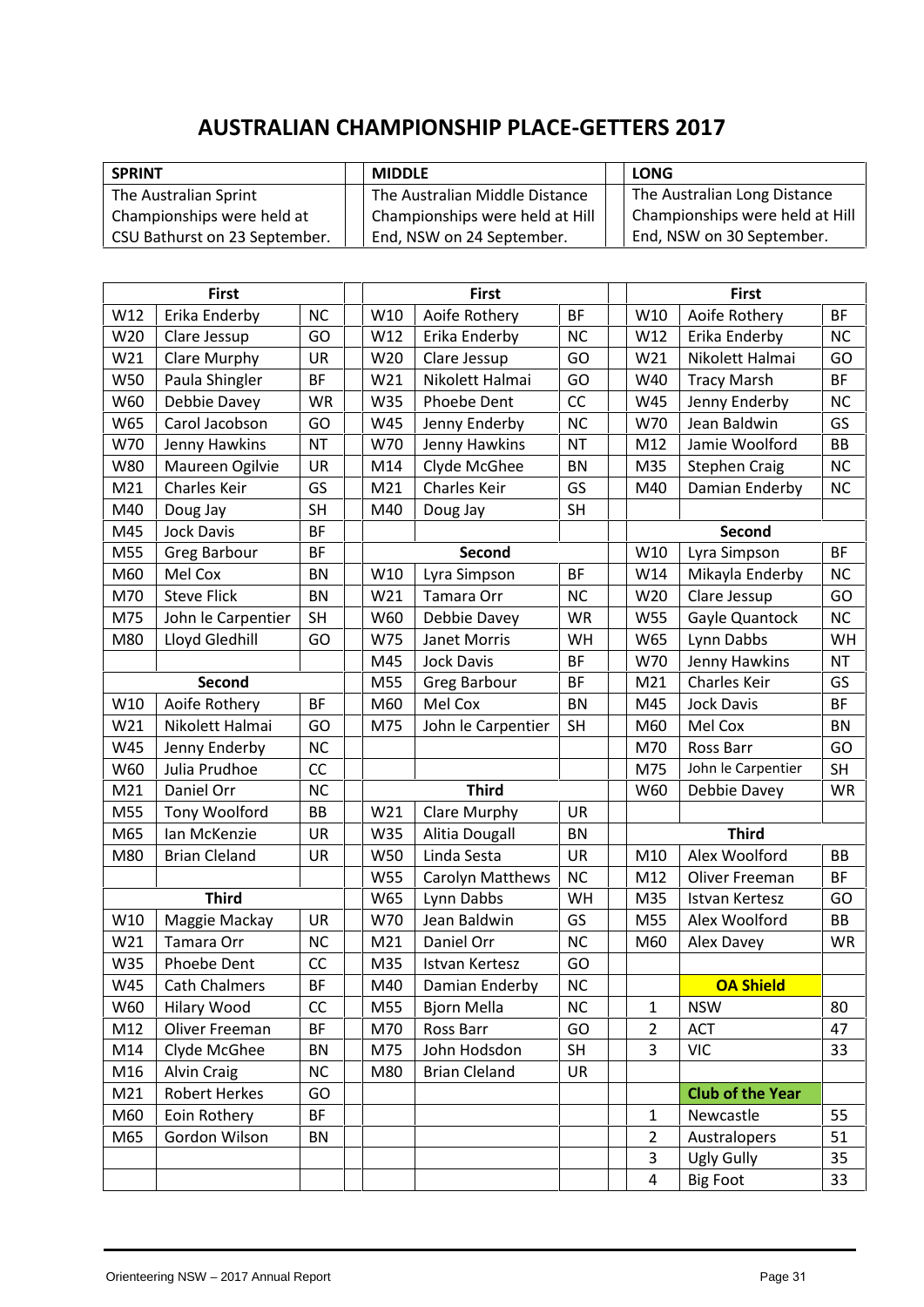#### **AUSTRALIAN RELAY CHAMPIONSHIPS 2017**

The Australian Relay Championships were held at Hill End, NSW ("Tambaroora South") on 1 October.

|                   |                      |           | <b>First</b>         |           |                      |           |
|-------------------|----------------------|-----------|----------------------|-----------|----------------------|-----------|
| W35               | Jenny Enderby        | NC.       | Linda Sesta          | <b>BF</b> | Paula Shingler       | <b>BF</b> |
| W65               | Jenny Hawkins        | <b>NT</b> | Carol Jacobson       | GO        | Lynn Dabbs           | WН        |
| M <sub>20</sub> E | Alastair George      | <b>BF</b> | Duncan Currie        | GO        | Toby Wilson          | GO        |
| M35               | Jock Davis           | <b>BF</b> | <b>Stephen Craig</b> | GO        | <b>Rob Preston</b>   | <b>NC</b> |
| M45               | <b>Andy Simpson</b>  | <b>BF</b> | Ant Nolan            | UR        | Mark Freeman         | <b>BF</b> |
|                   |                      |           |                      |           |                      |           |
|                   |                      |           | Second               |           |                      |           |
| M/W12             | Alex Woolford        | BB.       | Erika Enderby        | <b>NC</b> | Oliver Freeman       | <b>BF</b> |
| M16               | Lachlan Billett      | WR.       | <b>Ewan Shingler</b> | <b>BF</b> | <b>Alvin Craig</b>   | <b>NC</b> |
| M55               | <b>Geoff Todkill</b> | NC.       | Mel Cox              | <b>BN</b> | Alex Davey           | WR.       |
| M65               | <b>Terry Bluett</b>  | BN        | Ross Barr            | GO        | <b>Steve Flick</b>   | <b>BN</b> |
|                   |                      |           |                      |           |                      |           |
|                   |                      |           | <b>Third</b>         |           |                      |           |
| W55               | Gayle Quantock       | <b>NC</b> | Jo Parr              | <b>BF</b> | Carolyn Matthews     | <b>NC</b> |
| M45               | <b>Scott Simson</b>  | NC.       | <b>Shane Trotter</b> | <b>NC</b> | Shane Doyle          | <b>UR</b> |
| M55               | Rob Vincent          | NC.       | Bjorn Mella          | <b>NC</b> | <b>Tony Woolford</b> | BB        |

#### **The above does not include AS, Open Mixed classes**

#### **Xanthorrhoea Trophy**

1 NSW 32

2 ACT 20

3 QLD 19

#### **AUSTRALIAN SCHOOLS CHAMPIONSHIPS 2017**

The Australian Schools Championships were held at Lyndhurst, Bathurst and Vittoria State Forest, NSW, from 26-28 September.

\_\_\_\_\_\_\_\_\_\_\_\_\_\_\_\_\_\_\_\_\_\_\_\_\_\_\_\_\_\_\_\_\_\_\_\_\_\_\_\_\_\_\_\_\_\_\_\_\_\_\_\_\_\_\_\_\_\_\_\_\_\_\_\_\_\_\_\_\_\_\_\_\_\_\_\_\_\_

| Junior Boys | Alvin Craig          | <b>NC</b>     | <b>Junior Girls</b> | Serena Doyle          | <b>UR</b> |
|-------------|----------------------|---------------|---------------------|-----------------------|-----------|
|             | Sam Woolford         | <b>NC</b>     |                     | Nea Shingler          | <b>BF</b> |
|             | Oscar Woolford       | <sub>CC</sub> |                     | Andra Leung           | GO        |
|             | Oskar Mella          | <b>NC</b>     |                     | Mikayla Enderby       | <b>NC</b> |
|             | Ewan Shingler        | <b>BF</b>     |                     |                       |           |
|             | Clyde McGhee         | BN            |                     |                       |           |
| Senior Boys | Alastair George      | <b>BF</b>     | <b>Senior Girls</b> | Joanna Hill           | GO        |
|             | Duncan Currie        | GO            |                     | Ellen Currie          | GO        |
|             | <b>Thomas Gordon</b> | <b>KNOX</b>   |                     | Clare Jessup          | GO        |
|             | Lachlan Billett      | <b>WR</b>     |                     | <b>Claire Burgess</b> | <b>NC</b> |
|             | Angus Leung          | GO            |                     |                       |           |
|             | Tom Kennedy          | GO            |                     |                       |           |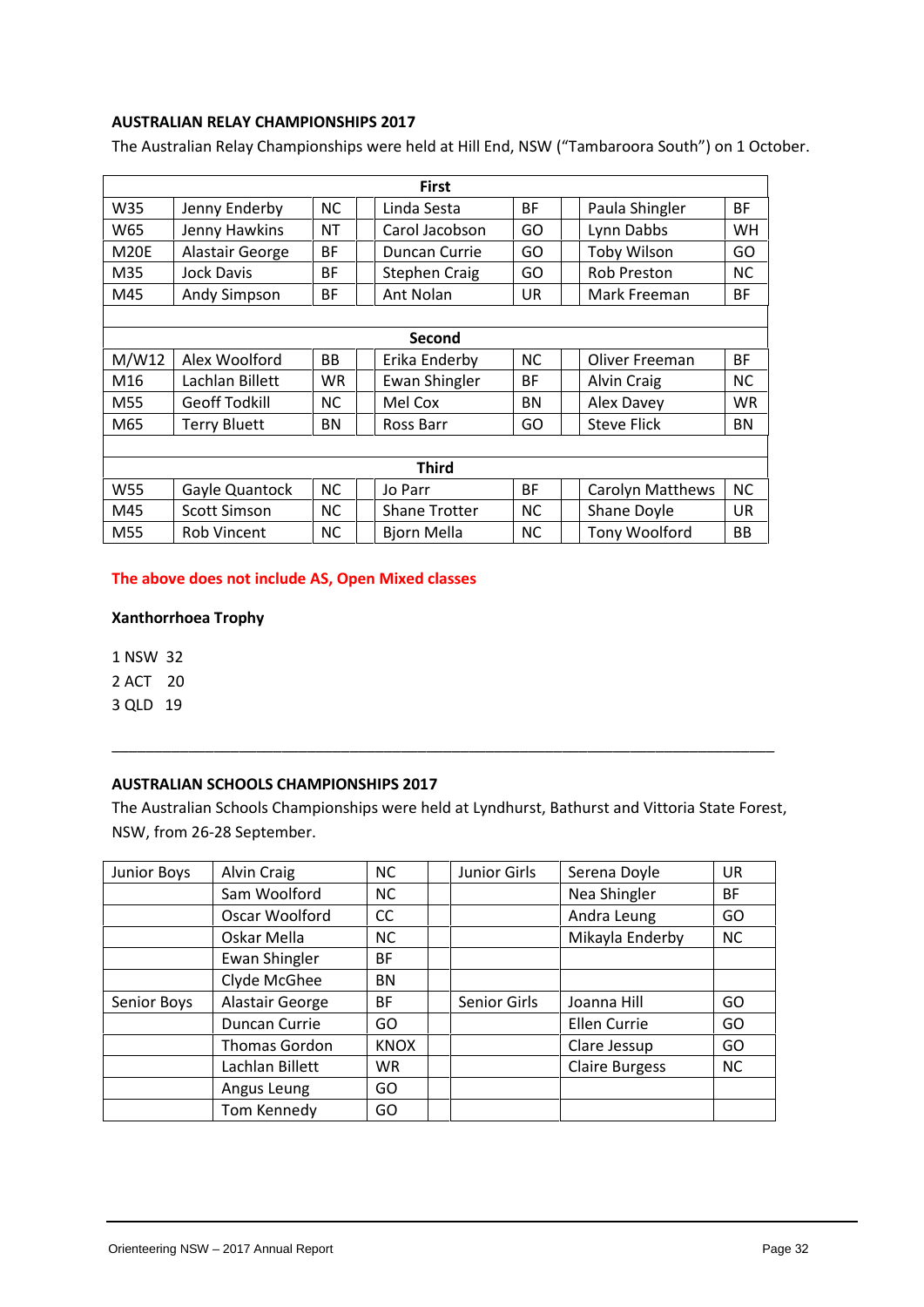|                    |                  | <b>Individual</b>     |            |                  | Sprint                |            | Relay           |
|--------------------|------------------|-----------------------|------------|------------------|-----------------------|------------|-----------------|
|                    |                  |                       |            |                  |                       |            |                 |
| <b>Junior Boys</b> | 1 <sup>st</sup>  | <b>Alvin Craig</b>    | <b>NC</b>  | 1 <sup>st</sup>  | Will Tidswell         | NZ         | 2 <sup>nd</sup> |
|                    |                  |                       |            | 2 <sup>nd</sup>  | <b>Alvin Craig</b>    | NC.        |                 |
|                    |                  |                       |            | 3 <sup>rd</sup>  | <b>Ewan Shingler</b>  | BF         |                 |
|                    |                  |                       |            |                  |                       |            |                 |
| Senior Boys        | 1 <sup>st</sup>  | Aston Key             | <b>VIC</b> | 1 <sup>st</sup>  | Kurtis Shuker         | NZ         | 7 <sup>th</sup> |
|                    | 3 <sup>rd</sup>  | Alastair George       | <b>BF</b>  | 11 <sup>th</sup> | Lachlan Billett       | <b>WR</b>  |                 |
|                    |                  |                       |            |                  |                       |            |                 |
| Junior Girls       | 1 <sup>st</sup>  | Joanna George         | SA         | 1 <sup>st</sup>  | Zoe Melhuish          | <b>ACT</b> | <b>gth</b>      |
|                    | 11 <sup>th</sup> | Nea Shingler          | BF         | $16^{\text{th}}$ | Nea Shingler          | <b>BF</b>  |                 |
|                    |                  |                       |            |                  |                       |            |                 |
| Senior Girls       | 1 <sup>st</sup>  | Tara Melhuish         | <b>ACT</b> | 1 <sup>st</sup>  | Tara Melhuish         | <b>ACT</b> | 8 <sup>th</sup> |
|                    | 7 <sup>th</sup>  | <b>Claire Burgess</b> | <b>NC</b>  | $15^{\text{th}}$ | <b>Claire Burgess</b> | NC.        |                 |
|                    |                  |                       |            |                  |                       |            |                 |

Champion State Points Score

- 1 ACT 71 pts
- 2 Queensland 65 pts
- 3 SA 54 pts
- 5 NSW 46 pts

#### **AUSTRALIAN TEAMS 2017**

Australian teams were selected to contest the World Junior Foot O Championships in Finland in July, World MTBO Championships in Latvia in August and World Foot O Championships in Estonia in July.<br>Athletes from NSW were selected in the Australian teams for these events as follows:

\_\_\_\_\_\_\_\_\_\_\_\_\_\_\_\_\_\_\_\_\_\_\_\_\_\_\_\_\_\_\_\_\_\_\_\_\_\_\_\_\_\_\_\_\_\_\_\_\_\_\_\_\_\_\_\_\_\_\_\_\_\_\_\_\_\_\_\_\_\_\_\_\_\_\_\_\_\_\_\_\_

**\_\_\_\_\_\_\_\_\_\_\_\_\_\_\_\_\_\_\_\_\_\_\_\_\_\_\_\_\_\_\_\_\_\_\_\_\_\_\_\_\_\_\_\_\_\_\_\_\_\_\_\_\_\_\_\_\_\_\_\_\_\_\_\_\_\_\_\_\_\_\_\_\_\_\_\_\_\_\_\_\_\_**

#### **WMTBOC WOC**

Lucy Mackie BF **Julian Dent CC** Fergus Mackie BF Glen Charlton NC **JWOC**

Toby Wilson GO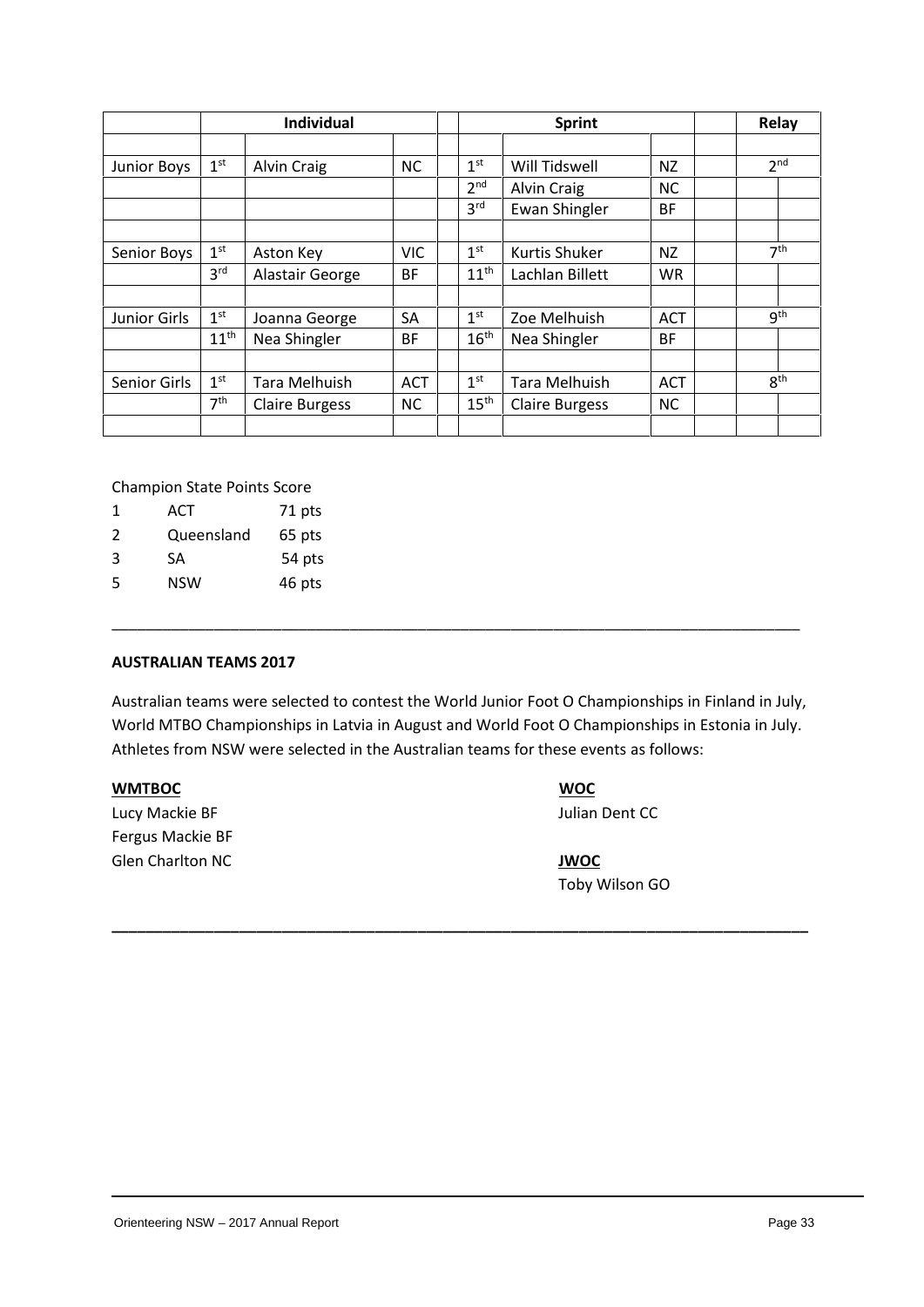#### **AUSTRALIAN NATIONAL LEAGUES 2017**

#### **MTBO**

The 2017 Australian National MTBO Series was contested over three rounds and nine events in Victoria, QLD and NSW.

| W21            | <b>Individual</b>    |           |     | M21            | Individual              |           |     |
|----------------|----------------------|-----------|-----|----------------|-------------------------|-----------|-----|
|                |                      |           |     |                |                         |           |     |
| 1              | Lucy Mackie          | BF        | 147 | 1              | Fergus Mackie           | ВF        | 141 |
| 16             | <b>Cath Chalmers</b> | BF        | 52  | 4              | <b>Glen Charlton</b>    | ΝC        | 106 |
| 18             | Sally Anne Henderson | <b>NC</b> | 47  | 8              | Ori Gudes               | UR.       | 66  |
| 21             | Cassandra Thompson   | NC        | 12  | 11             | Steven Todkill          | ΝC        | 61  |
|                |                      |           |     | 13             | Konsta Vanhanen         | GS        | 56  |
|                |                      |           |     | 18             | Simon Louis             | ΙK        | 46  |
|                |                      |           |     | 21             | <b>William Thompson</b> | <b>NC</b> | 29  |
|                |                      |           |     | 27             | Matt Bacon              | NC.       | 25  |
|                |                      |           |     |                |                         |           |     |
| W21            | <b>Teams</b>         |           |     | M21            | <b>Teams</b>            |           |     |
|                |                      |           |     |                |                         |           |     |
| 1              | <b>NSW</b>           |           | 71  | 1              | <b>VIC</b>              |           | 62  |
| $\overline{2}$ | <b>QLD</b>           |           | 40  | $\overline{2}$ | <b>NSW</b>              |           | 48  |
| 3              | WA                   |           | 35  | 3              | <b>WA</b>               |           | 38  |

#### **Foot O**

The Australian National League was contested over 6 rounds and 16 events in TAS, ACT, NZ, NSW, ACT and NSW. The NSW Stingers represented NSW.

| W21            | <b>Teams</b>               |            |     | M21            | <b>Teams</b>               |            |     |
|----------------|----------------------------|------------|-----|----------------|----------------------------|------------|-----|
|                |                            |            |     |                |                            |            |     |
| 1              | Canberra Cockatoos         | <b>ACT</b> | 141 | 1              | Canberra Cockatoos         | <b>ACT</b> | 149 |
| 2              | <b>Victorian Nuggets</b>   | <b>VIC</b> | 103 | $\overline{2}$ | <b>Victorian Nuggets</b>   | <b>VIC</b> | 103 |
| 3              | <b>Queensland Cyclones</b> | <b>QLD</b> | 83  | 3              | <b>NSW Stingers</b>        | <b>NSW</b> | 80  |
| 4              | Southern Arrows            | <b>SA</b>  | 68  | 4              | Southern Arrows            | <b>SA</b>  | 77  |
| 5              | <b>NSW Stingers</b>        | <b>NSW</b> | 64  | 5              | <b>Tassie Foresters</b>    | <b>TAS</b> | 61  |
| 6              | <b>Tassie Foresters</b>    | <b>TAS</b> | 24  | 6              | <b>Queensland Cyclones</b> | <b>QLD</b> | 22  |
| 7              | <b>Western Nomads</b>      | <b>WA</b>  | 0   | 7              | <b>Western Nomads</b>      | <b>WA</b>  | 4   |
|                |                            |            |     |                |                            |            |     |
| <b>W20</b>     | Teams                      |            |     | <b>M20</b>     | <b>Teams</b>               |            |     |
|                |                            |            |     |                |                            |            |     |
| $\mathbf{1}$   | <b>Queensland Cyclones</b> | <b>QLD</b> | 79  | 1              | <b>NSW Stingers</b>        | <b>NSW</b> | 71  |
| $\overline{2}$ | Southern Arrows            | SА         | 61  | $\overline{2}$ | Canberra Cockatoos         | <b>ACT</b> | 67  |
| 3              | Tassie Foresters           | <b>TAS</b> | 60  | 3              | <b>Tassie Foresters</b>    | <b>TAS</b> | 63  |
| 4              | <b>NSW Stingers</b>        | <b>NSW</b> | 55  | 4              | Queensland Cyclones        | <b>QLD</b> | 61  |
| 5              | Canberra Cockatoos         | <b>ACT</b> | 52  | 5              | Southern Arrows            | SA         | 49  |
| 6              | <b>Victorian Nuggets</b>   | <b>VIC</b> | 33  | 6              | <b>Victorian Nuggets</b>   | <b>VIC</b> | 37  |
| 7              | <b>Western Nomads</b>      | <b>WA</b>  | 23  | $\overline{7}$ | <b>Western Nomads</b>      | <b>WA</b>  | 1   |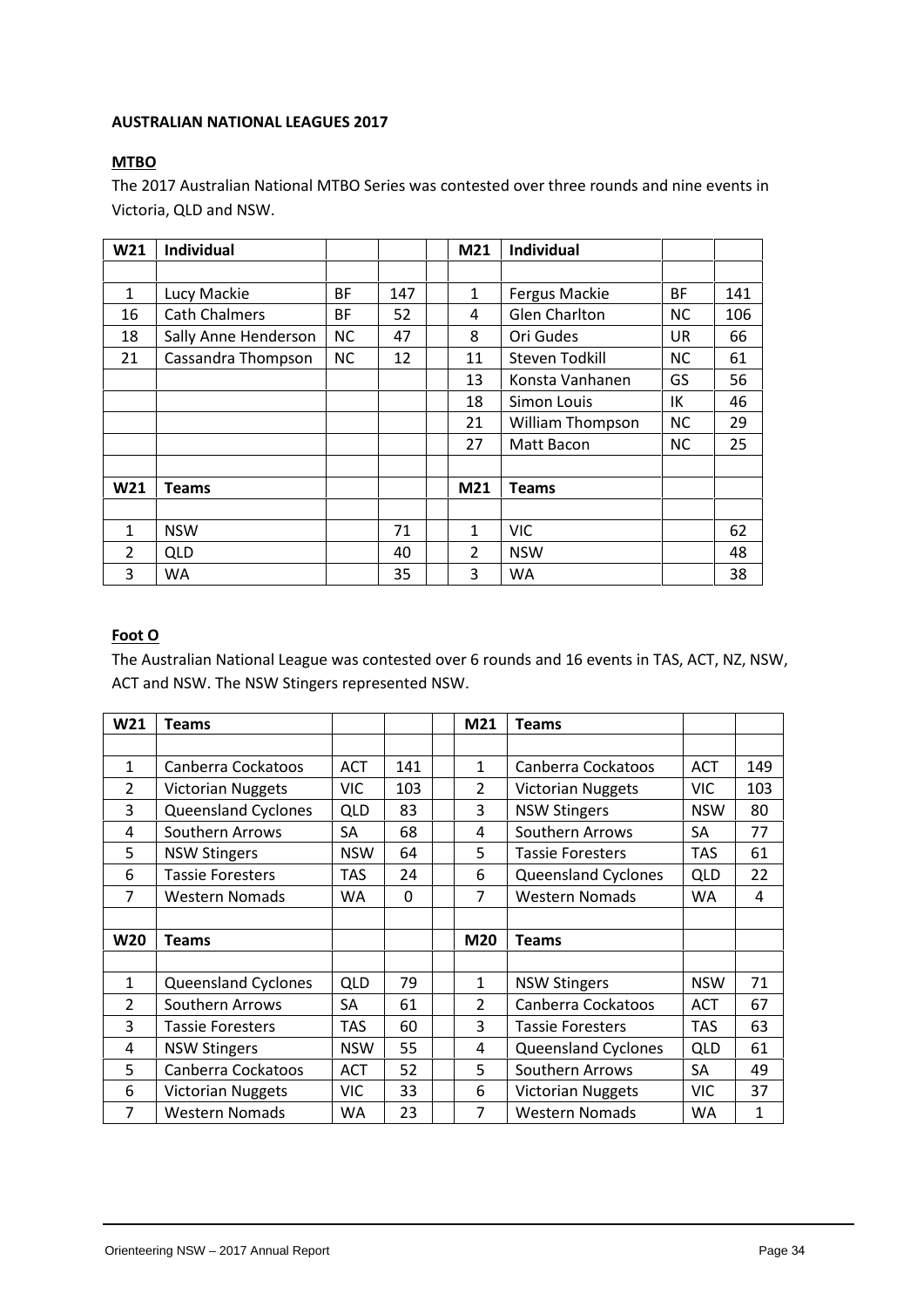| W <sub>21</sub> | Individual             |            |     | M21            | Individual           |            |                |
|-----------------|------------------------|------------|-----|----------------|----------------------|------------|----------------|
|                 |                        |            |     |                |                      |            |                |
| $\mathbf{1}$    | Jo Allison             | <b>ACT</b> | 219 | $\mathbf{1}$   | Simon Uppill         | SA         | 243            |
| $\overline{2}$  | Natasha Key            | <b>VIC</b> | 218 | $\overline{2}$ | <b>Matt Crane</b>    | <b>ACT</b> | 216            |
| $\overline{3}$  | Charlotte Watson       | <b>ACT</b> | 215 | 3              | Tomas Krajca         | <b>ACT</b> | 200            |
| 10              | Nicola Blatchford      | <b>NSW</b> | 135 | 9              | <b>Rob Bennett</b>   | <b>NSW</b> | 132            |
| 14              | Anna Fitzgerald        | <b>NSW</b> | 124 | 13             | Andrew Brown         | <b>NSW</b> | 99             |
| 17              | <b>Briohny Seaman</b>  | <b>NSW</b> | 85  | 21             | Atte Lahtinen        | <b>NSW</b> | 73             |
| 23              | Lisa Grant             | <b>NSW</b> | 52  | 23             | Itay Manor           | <b>NSW</b> | 66             |
| 24              | Sally-Anne Henderson   | <b>NSW</b> | 51  | 33             | Aidan Dawson         | <b>NSW</b> | 46             |
| 28              | Lucy McGarva           | <b>NSW</b> | 42  | $= 34$         | <b>Andrew Hill</b>   | <b>NSW</b> | 43             |
| 33              | Catherine Murphy       | <b>NSW</b> | 30  | $=37$          | <b>Eric Morris</b>   | <b>NSW</b> | 41             |
|                 |                        |            |     | $=43$          | Konsta Vanhanen      | <b>NSW</b> | 35             |
|                 |                        |            |     | $=43$          | <b>Andrew Morris</b> | <b>NSW</b> | 35             |
|                 |                        |            |     | 45             | Alex Massey          | <b>NSW</b> | 34             |
|                 |                        |            |     | 48             | Dave Meyer           | <b>NSW</b> | 32             |
|                 |                        |            |     | 54             | <b>Peter Preston</b> | <b>NSW</b> | 23             |
|                 |                        |            |     | $= 71$         | James McQuillan      | <b>NSW</b> | 9              |
|                 |                        |            |     | 74             | <b>Bart Vonhoff</b>  | <b>NSW</b> | $\overline{7}$ |
|                 |                        |            |     |                |                      |            |                |
| <b>W20</b>      | Individual             |            |     | M20            | Individual           |            |                |
|                 |                        |            |     |                |                      |            |                |
| $\mathbf{1}$    | <b>Tara Melhuish</b>   | <b>ACT</b> | 240 | $\mathbf{1}$   | Aston Key            | <b>VIC</b> | 243            |
| $\overline{2}$  | Asha Steer             | <b>VIC</b> | 210 | $\overline{2}$ | Joseph Dickinson     | <b>TAS</b> | 204            |
| 3               | Caroline Pigerre       | QLD        | 208 | 3              | Jarrah Day           | <b>TAS</b> | 199            |
| 6               | Georgia Jones          | <b>NSW</b> | 177 | 5              | <b>Toby Wilson</b>   | <b>NSW</b> | 189            |
| 8               | Rebecca George         | <b>NSW</b> | 151 | 6              | Alastair George      | <b>NSW</b> | 183            |
| 14              | <b>Melissa Annetts</b> | <b>NSW</b> | 75  | 9              | Duncan Currie        | <b>NSW</b> | 153            |
| 30              | Maree Doyle            | <b>NSW</b> | 18  | 35             | <b>Benoit Pecoud</b> | <b>NSW</b> | 42             |
|                 |                        |            |     | $= 36$         | Michael Clayden      | <b>NSW</b> | 34             |
|                 |                        |            |     | 39             | Thomas Gordon        | <b>NSW</b> | 26             |
|                 |                        |            |     | 48             | Alex Kennedy         | <b>NSW</b> | 8              |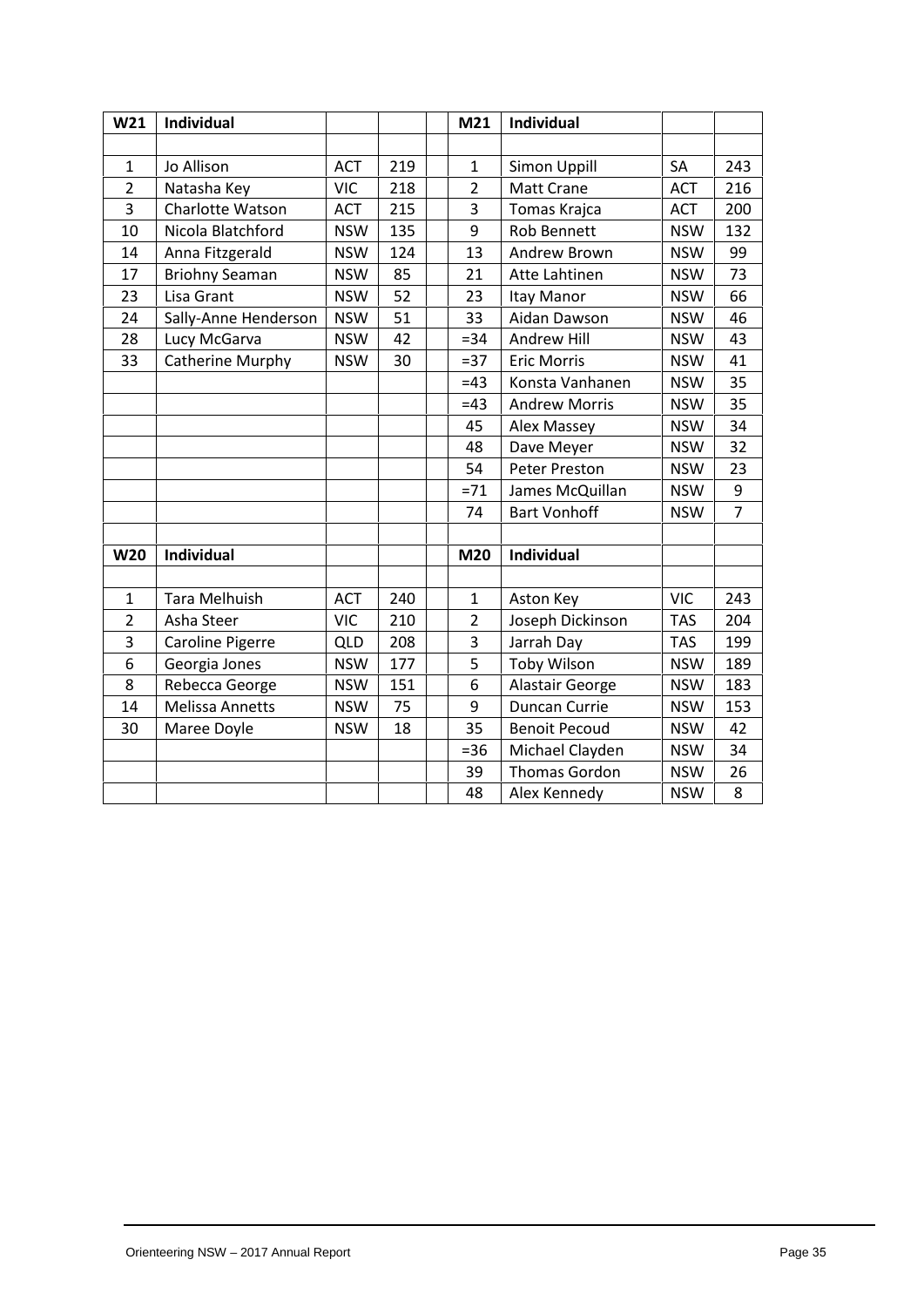# ORIENTEERING NSW

# ORIENTEERING ASSOCIATION OF NSW, Inc.

ABN: 45 062 472 184

**FINANCIAL STATEMENTS** FOR THE YEAR ENDING 31 DECEMBER 2017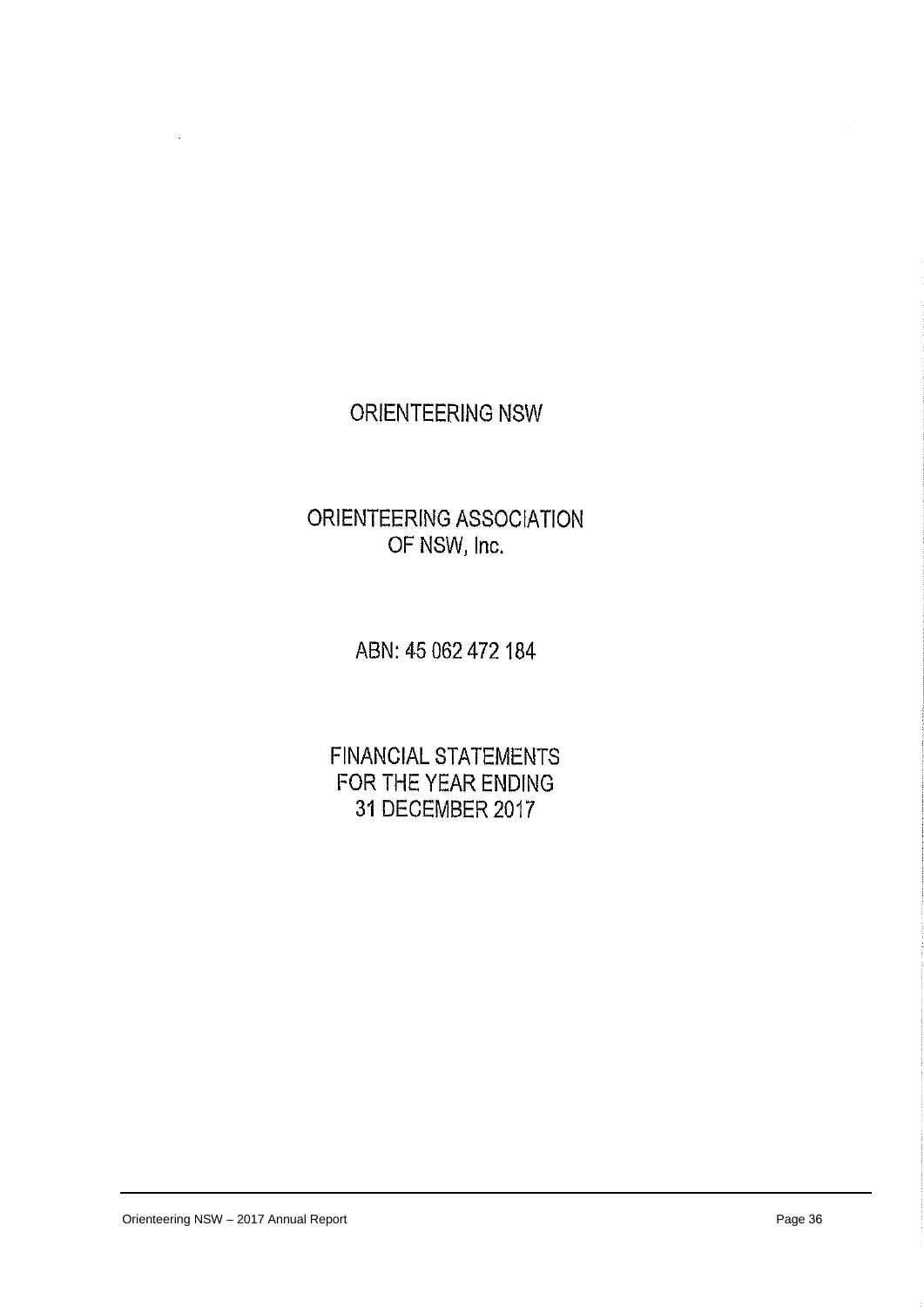# Statement of Income and Expenditure<br>for the Year ended 31 December 2017

|                                            | <b>Notes</b>   | 2017<br>\$ | 2016<br>\$ |
|--------------------------------------------|----------------|------------|------------|
|                                            |                |            |            |
| Income                                     |                |            |            |
| Events                                     |                | 241,745    | 104,836    |
| Development - Sporting Schools             |                | 76,340     | 54,463     |
| - Other                                    |                | 42,944     | 49,321     |
| Grants                                     |                | 109,962    | 91,960     |
| Membership Fees                            |                | 36,796     | 32,559     |
| Junior Squad Fundraising and Contributions |                | 14,922     | 10,754     |
| Schools Fundraising and Contributions      |                | 11,991     | 20,711     |
| <b>Equipment Sales</b>                     |                | 7,374      | 6,651      |
| <b>Belanglo Fees</b>                       |                | 5,893      | 6,576      |
| <b>Interest Received</b>                   |                | 1,393      | 1,898      |
| <b>Other Revenue</b>                       |                | 153        | 172        |
|                                            |                | 549,513    | 381,694    |
| Expenditure                                |                |            |            |
| Employment                                 |                | 151,627    | 133,047    |
| Event expenses                             |                | 121,283    |            |
| <b>Sporting Schools</b>                    |                | 51,709     | 19,310     |
| <b>Event Fees</b>                          |                | 38,919     | 11,166     |
| <b>Squad Expenses</b>                      |                | 26,066     | 34,615     |
| <b>Grant Expenditure</b>                   | 3              | 32,136     | 5,315      |
| Membership Registration fees               |                | 24,193     | 25,133     |
| Administration costs                       |                | 17,901     | 10,508     |
| Development                                | $\overline{2}$ | 14,607     | 40,201     |
| AO Magazine                                |                | 9,307      | 11,785     |
| Software & hosting (inc licencing fees)    |                | 9,279      | 9,931      |
| Online Merchant Fees                       |                | 8,296      | 3,776      |
| Promotion                                  |                | 8,001      | 7,178      |
| Insurance                                  |                | 8,092      | 8,109      |
| Awards & Trophies                          |                | 5,603      | 3,782      |
| Equipment                                  |                | 3,274      | 10,080     |
| Donations                                  |                | 2,942      |            |
| <b>Belanglo Hut Expenses</b>               |                | 2,800      | 3,351      |
| Depreciation                               |                | 2,717      | 4,640      |
| Co-ordinator Fees                          |                | 2,500      | 10,000     |
| Stationery and printing                    |                | 1,719      | 342        |
| <b>Athlete Grants</b>                      |                | 1,500      | 1,500      |
| Audit fee                                  |                | 1,045      | 995        |
| Affiliation fees                           |                | 374        | 365        |
| Other                                      |                | 3,425      | 1,986      |
|                                            |                | 549,313    | 358,910    |
| Surplus / (deficit)                        |                | 200        | 22,785     |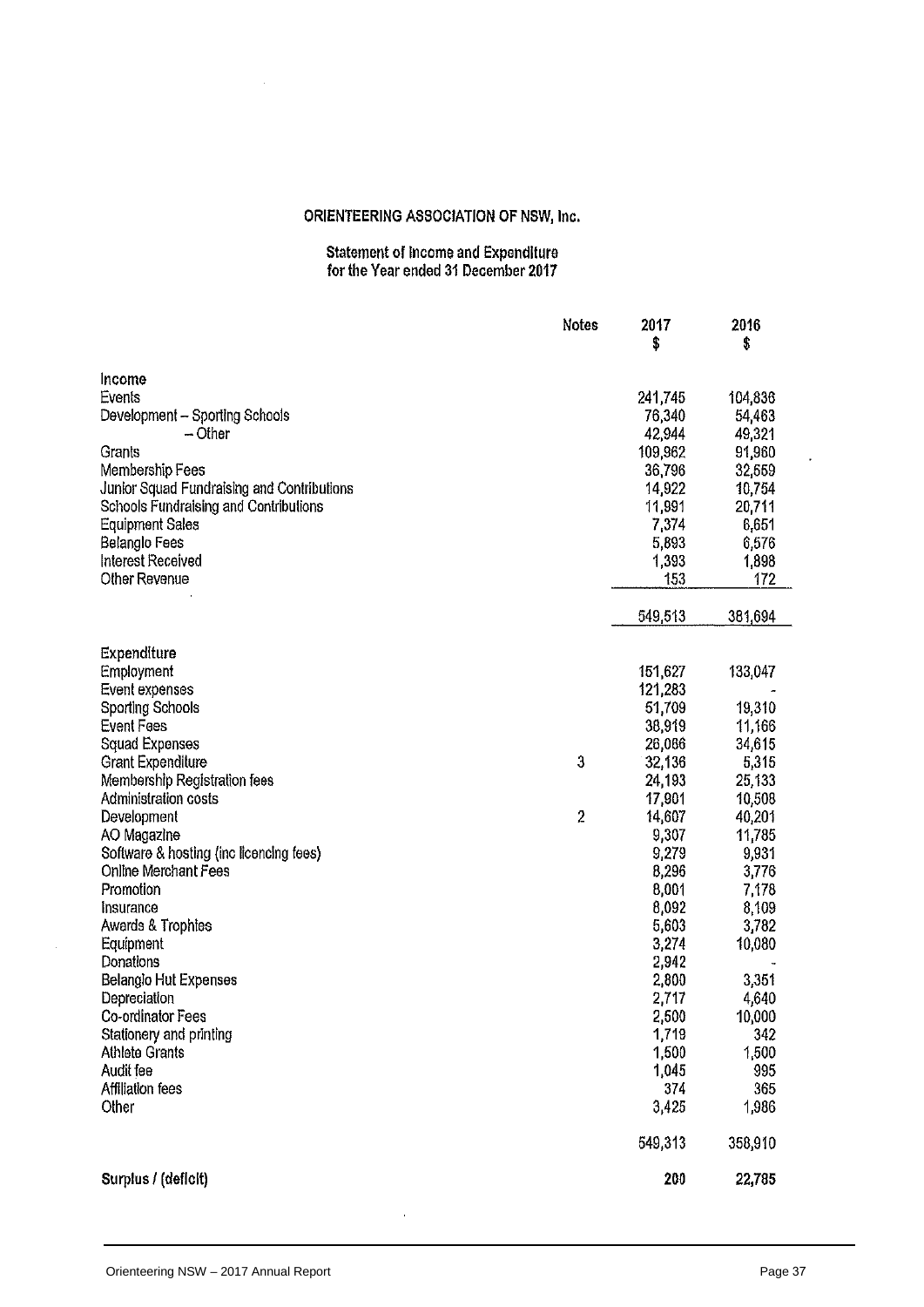# Balance Sheet<br>as at 31 December 2017

|                                                                                                                                                                                            | <b>Notes</b> | 2017<br>\$                                            | 2016<br>\$                                              |
|--------------------------------------------------------------------------------------------------------------------------------------------------------------------------------------------|--------------|-------------------------------------------------------|---------------------------------------------------------|
| <b>Current Assets</b><br>Cash at Bank<br>Receivables<br>Inventory                                                                                                                          | 4            | 253,886<br>9,129<br>1,299                             | 220,150<br>16,267<br>1,605                              |
| Owing by Clubs<br>Accrued Income and Other Prepayments                                                                                                                                     |              | 8,563<br>7,921                                        | 17,257<br>11,952                                        |
|                                                                                                                                                                                            |              | 280,798                                               | 267,230                                                 |
| <b>Non-current Assets</b><br>Office and Sportident Equipment                                                                                                                               | 5            | 967                                                   | 3,685                                                   |
|                                                                                                                                                                                            |              | 967                                                   | 3,685                                                   |
| <b>Total Assets</b>                                                                                                                                                                        |              | 281,765                                               | 270,915                                                 |
| <b>Current Liabilities</b><br><b>Creditors and Accruals</b><br>Owing to Clubs<br>Australian Taxation Office (BAS)<br>Employee Leave Provision<br>Income in Advance - Memberships<br>Grants |              | 50,100<br>12,749<br>2,087<br>6,537<br>6,905<br>33,979 | 28,554<br>15,235<br>10,246<br>6,789<br>15,593<br>25,289 |
|                                                                                                                                                                                            |              | 112,356                                               | 101,706                                                 |
| <b>Net Assets</b>                                                                                                                                                                          |              | 169,409                                               | 169,209                                                 |
| Members' Funds<br>At start of the year<br>Surplus/(Deficit) for the year                                                                                                                   |              | 169,209<br>200                                        | 146,424<br>22,785                                       |
| At end of the year                                                                                                                                                                         |              | 169,409                                               | 169,209                                                 |

 $\ddot{\phantom{0}}$ 

 $\mathcal{A}$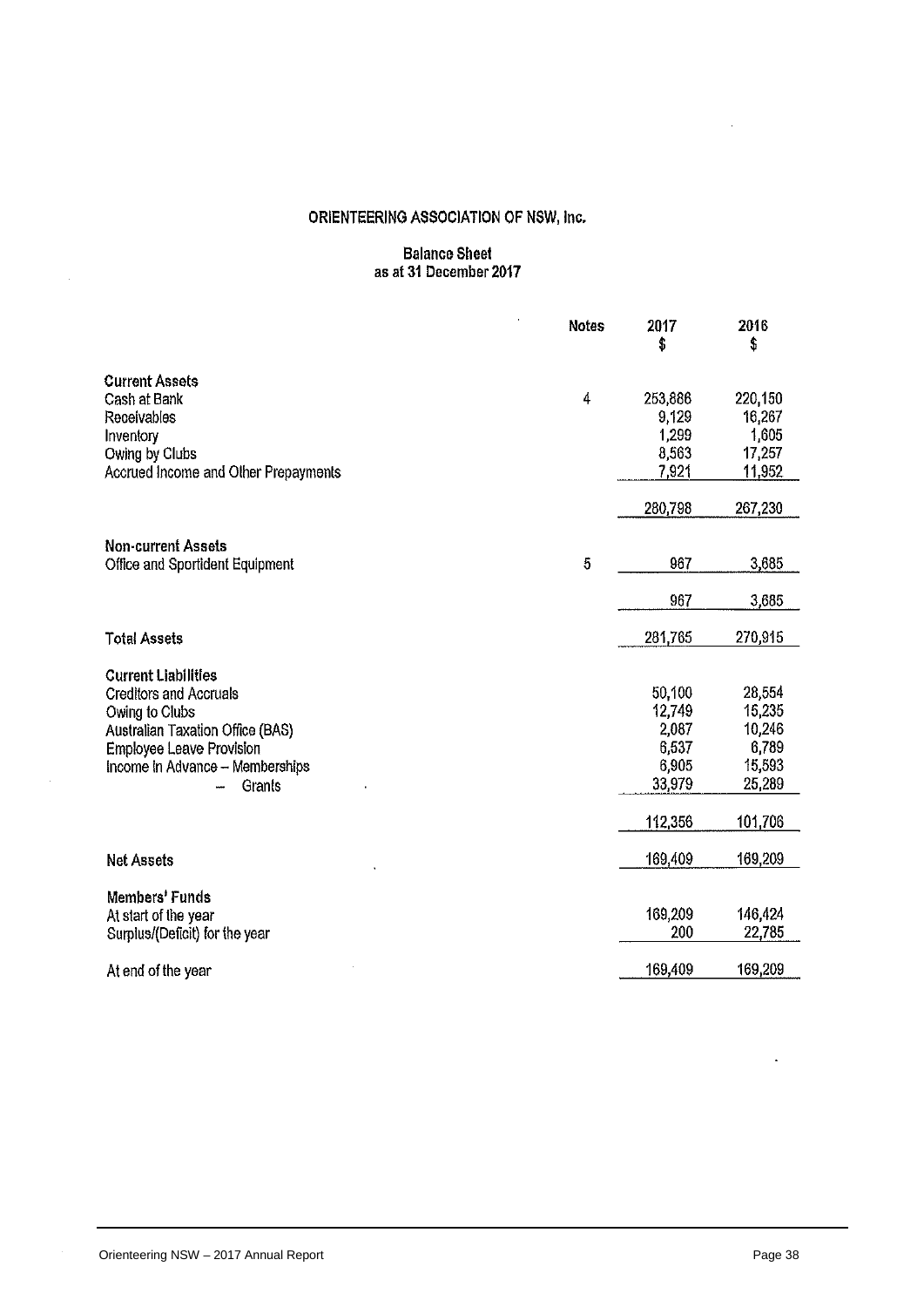#### **Notes to the Financial Statements** for the year ended 31 December 2017

#### 1. Accounting Policies

The Association has published a special purpose financial statement on an accrual basis using normally accepted accounting principles.

Taxation

The Association is registered for GST but is not required to pay Income Tax. Data shown on a GST net basis.

**Fixed Assets** 

Equipment is booked at cost and depreciated using the diminishing value method over useful lives, normally four years.

|    |                                                                            | 2017<br>\$ | 2016<br>\$ |
|----|----------------------------------------------------------------------------|------------|------------|
| 2, | <b>Grant Expenditure</b>                                                   |            |            |
|    | This represents expenditure association with the ASC Participation Grants. |            |            |
|    | Southern and Western Sydney expansion                                      | 9,240      |            |
|    | Bathurst expansion                                                         | 6,835      |            |
|    | Northern Sydney expansion                                                  | 4,377      |            |
|    | Permanent courses                                                          | 2,247      |            |
|    | Port Macquarle expansion                                                   | 2,784      |            |
|    | School holiday programme                                                   | 1,976      |            |
|    | Upper Hunter Valley expansion                                              | 4,676      |            |
|    |                                                                            | 32,136     |            |
| 3. | <b>Development Expenses</b><br>General                                     |            | 103        |
|    | Coaching                                                                   | 3,268      | 23,092     |
|    | Equipment                                                                  | 927        | 310        |
|    | <b>Facility Fees</b>                                                       | 1,872      | 1,656      |
|    | Mapping                                                                    | 2,675      | 9,027      |
|    | Printing                                                                   | 2,619      | 2,033      |
|    | Preparation                                                                | 1,383      | 2,262      |
|    | Sportident                                                                 | 1,865      | 1,719      |
|    |                                                                            | 14,607     | 40,201     |
| 4. | <b>Cash at Bank</b>                                                        | 252,392    | 189,139    |
|    | Current Accounts at ANZ Bank                                               | 1,494      | 31,011     |
|    | PayPal                                                                     |            |            |
|    |                                                                            | 253,886    | 220,150    |
| 5. | Equipment<br>Expenditure in the year was                                   | NII        |            |
|    | There were no disposals.                                                   |            |            |
|    | At Cost                                                                    | 38,743     | 38,743     |
|    | Less: Accumulated Depreciation                                             | 37,775     | 35,058     |
|    |                                                                            | 967        | 3,685      |
|    |                                                                            |            |            |

6. Grants

This represents the Bush 'n' Beach element of the participation grant association with QB3.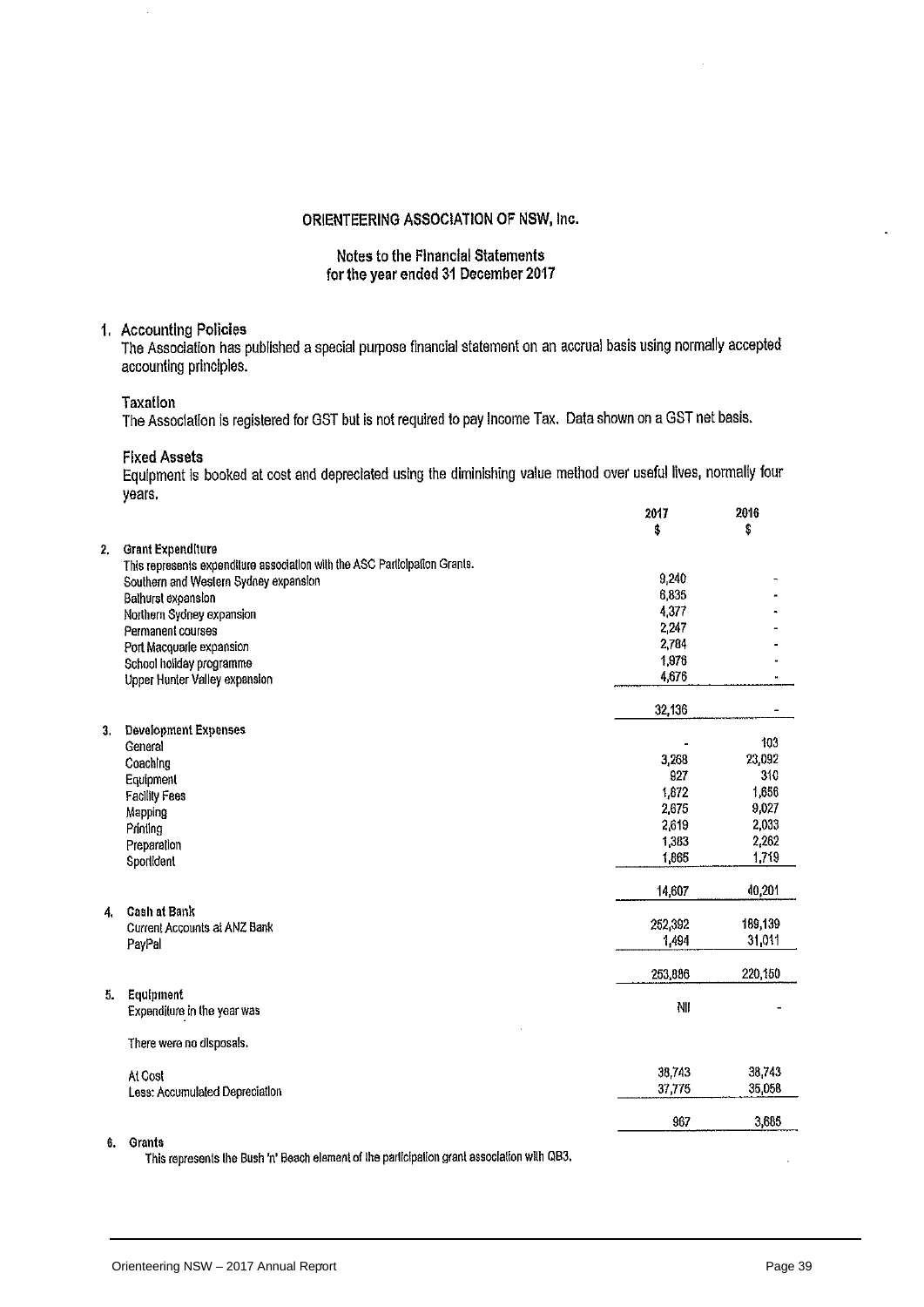In the opinion of the members of the Board:

- the accompanying Statement of Income and Expenditure was drawn up so as to give a true and fair view of the  $(a)$ results of the entity for the year.
- the accompanying Balance Sheet was drawn up so as to give a true and fair view of the state of affairs of the  $(b)$ entity as at 31 December 2017.
- at the date of this statement there are reasonable grounds to believe that the Association will be able to pay all  $(c)$ debts as and when they fall due.

Signed in accordance with a resolution of the Board.

Place:

Thorn heigh

President

Date:  $25/3/18$ 

**Finance Director**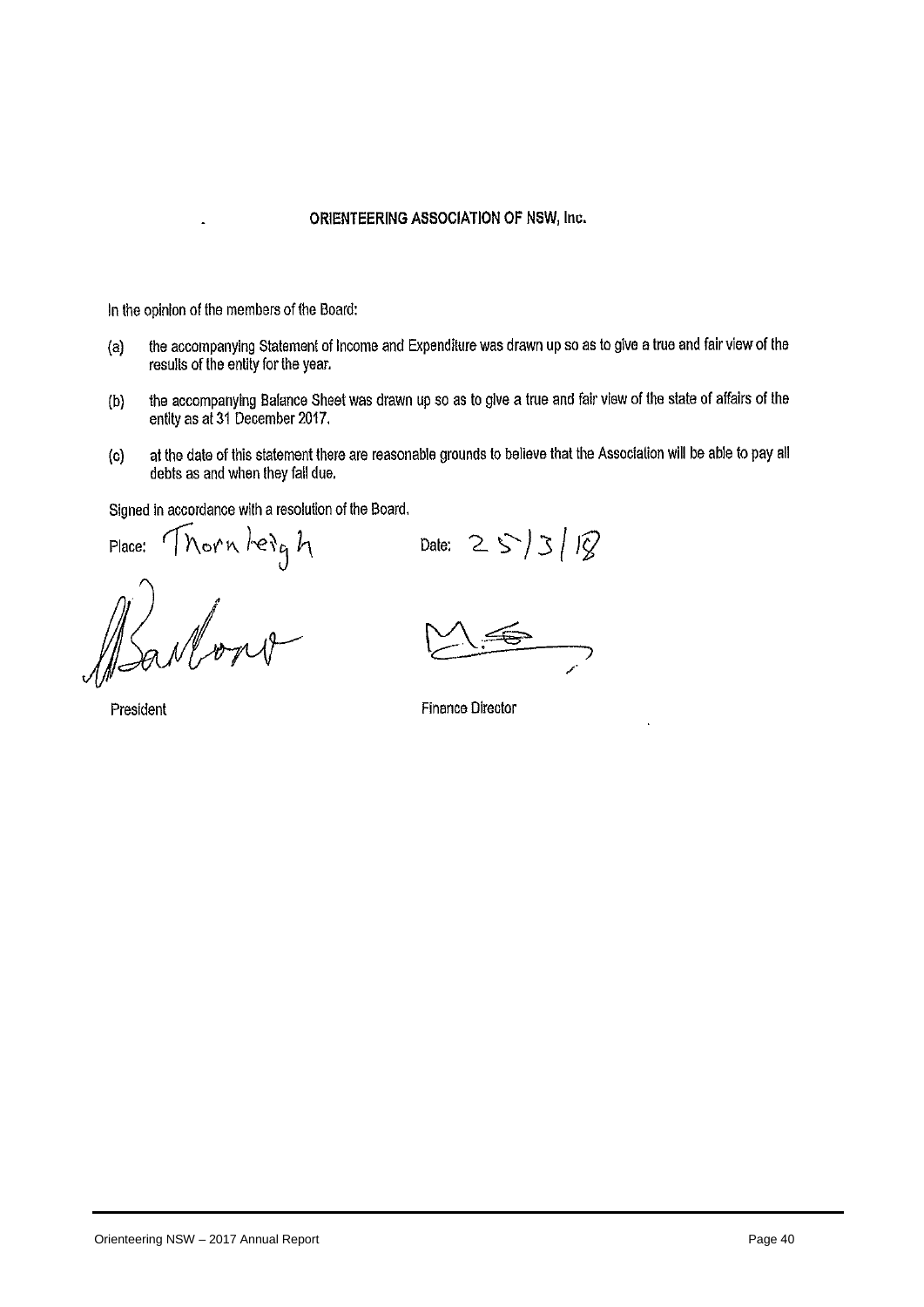#### INDEPENDENT AUDITORS REPORT TO THE MEMBERS OF ORIENTEERING ASSOCIATION OF NSW INCORPORATED ABN 45 062 472 184

We have audited the accompanying Special Purpose Financial Report of the Orienteering Association of NSW Incorporated which comprises of the Balance Sheet as 31 December 2017, the Statement of Income and Expenditure for the year then ending, a summary of significant accounting policies, other explanatory notes, and the Committee declaration.

#### Committee Responsibility for the Financial Report

The Committee is responsible for the preparation and fair presentation of the Financial Report.

The Committee has determined that the accounting policies described in Note 1 to the Financial Statements, which form part of the Financial Report, are appropriate to meet the requirements of the Associations Incorporation Act (NSW) 2009, and the needs of the members.

The Committee is responsible for designing, implementing and maintaining Internal control relevant to the preparation and fair presentation of the Financial Report that is free from material misstatement, whether due to fraud or error, selecting and applying appropriate accounting policies, and making accounting estimates that are reasonable in the circumstances.

#### **Auditor Responsibility**

Our responsibility is to express an opinion on the Financial Report based upon the audit.

We have conducted an independent audit of the Financial Report in order to express and opinion on it to the members. No opinion is expressed as to whether the accounting policies used, as described in Note 1, are appropriate to the needs of the members.

Our audit has been conducted an independent audit of the Financial Report in order to express an opinion on it to the members. No opinion is expressed as to whether the accounting policies used, as described in Note 1, are appropriate to the needs of the members.

Our audit has been conducted in accordance with Australian Auditing Standards. These standards require that we comply with relevant ethical requirements relating to audit engagements and plan and perform the audit to obtain reasonable assurance as to whether the Financial Report is free from material misstatement.

An audit:

- $a)$ Involves performing procedures to obtain audit evidence of the amounts and disclosures in the Financial Report. The procedures selected depend on the auditor's judgement, including the assessment of the risks of material misstatement of the Financial Report, whether due to fraud or error. In assessing those risks the auditor considers internal controls relevant to the Committee's preparation and fair presentation of the financial report. The assessment is conducted so as to design audit procedures that are appropriate in the circumstances. The assessment is not conducted for the purpose of expressing an opinion of the effectiveness of the Committee's internal controls.
- Evaluates the appropriateness of accounting policies used by, and the reasonableness of accounting estimates b) made by the Committee, and the overall presentation of the financial report.

The financial report has been prepared for distribution to the members for the purpose of fulfilling the Committee's financial reporting requirements under the Associations Incorporation Act (NSW) 2009. We disclaim any assumption of responsibility for any reliance upon this report, or upon the Financial Report to which it relates, to any person other than the members, or for any purpose other than that for which it was prepared.

We believe that the audit evidence we have obtained is sufficient and appropriate to provide a basis for our audit opinion.<br>
Orienteering NSW – 2017 Annual Report Page 41